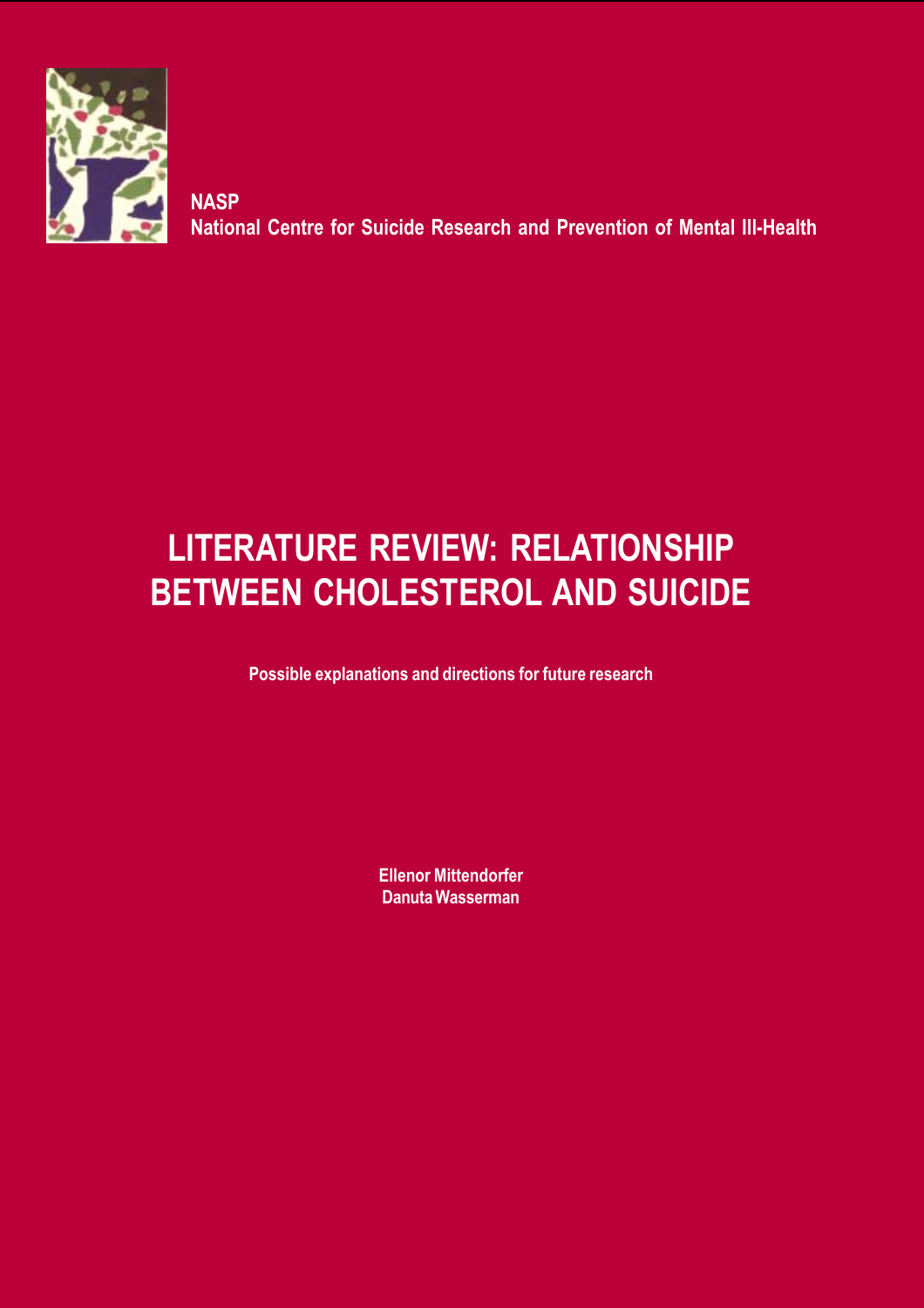

## Literature Review: relationship between cholesterol and suicide

Possible explanations and directions for future research

 Ellenor Mittendorfer Danuta Wasserman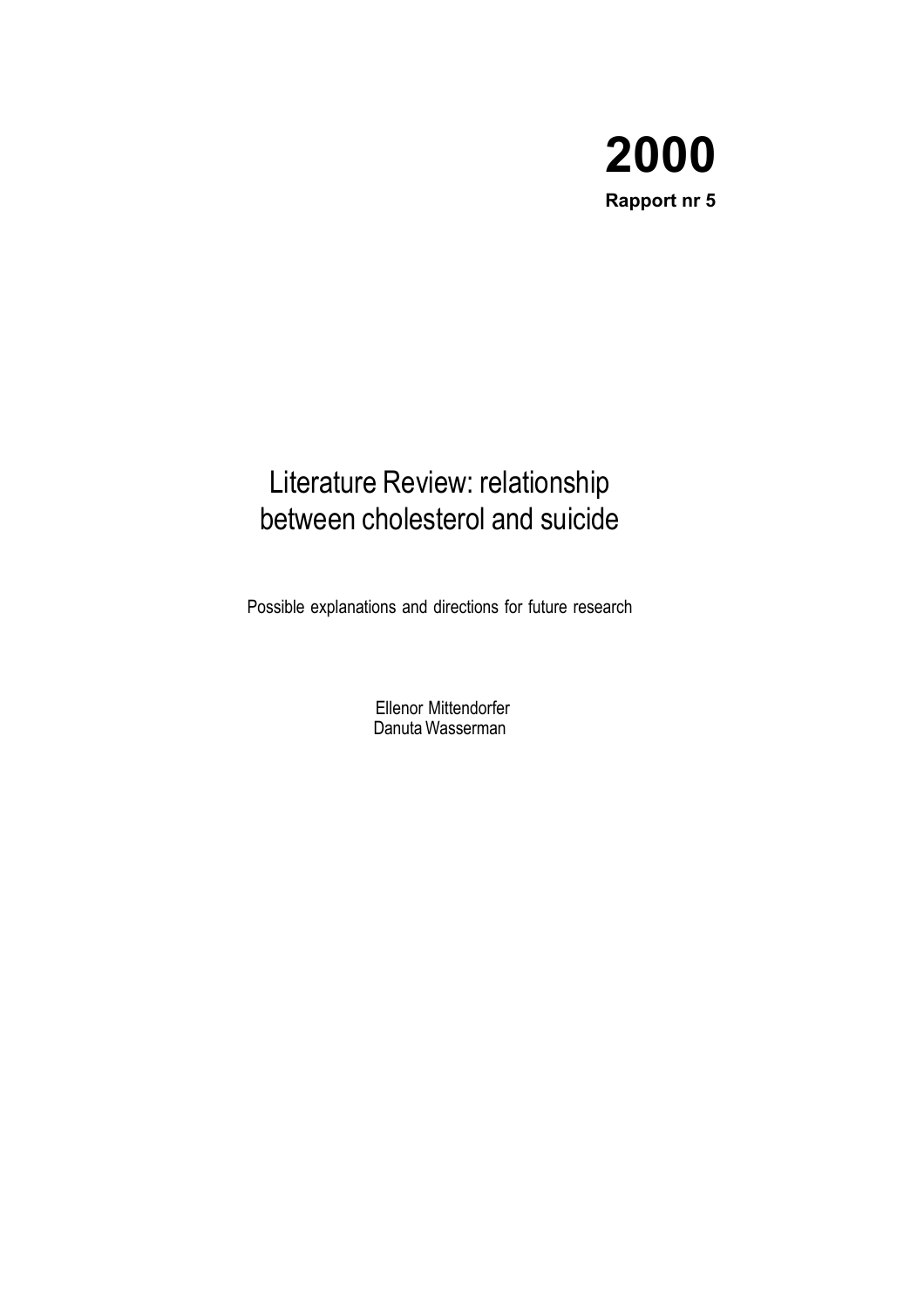© NASP – 2000 National Centre for Suicide Research and Prevention of Mental Ill-Health Box 230 SE-171 77 Stockholm, Sweden

Phone: +46 8 524 870 26 E-mail: suicid.forskning@ipm.ki.se www.sll.se/suicid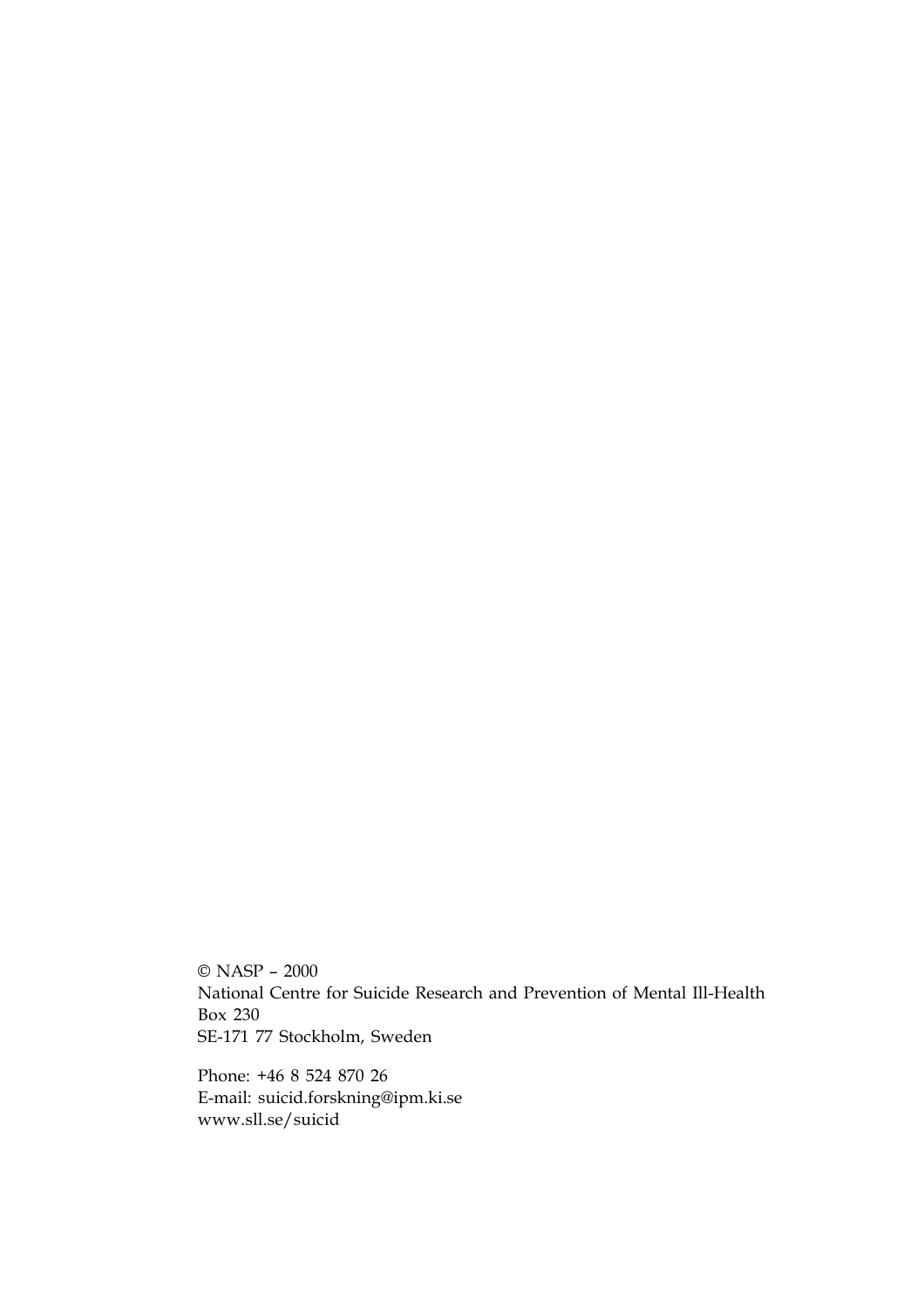## TABLE OF CONTENTS

|     | Triglyceride levels, depression and suicidality  23        |  |
|-----|------------------------------------------------------------|--|
|     | High density lipoprotein (HDL)-cholesterol, depression     |  |
|     |                                                            |  |
|     | HYPOTHESES - INCLUDING BIOLOGICAL AND GENETIC              |  |
|     |                                                            |  |
| 1.  |                                                            |  |
|     |                                                            |  |
|     |                                                            |  |
|     |                                                            |  |
| 2.  | Hypothesis: polyunsaturated fatty acids (PFUA), depression |  |
|     |                                                            |  |
| 3.  |                                                            |  |
| 4a. |                                                            |  |
| 4b. | Hypothesis: Major depression, acute phase response,        |  |
|     |                                                            |  |
|     |                                                            |  |
|     |                                                            |  |
|     |                                                            |  |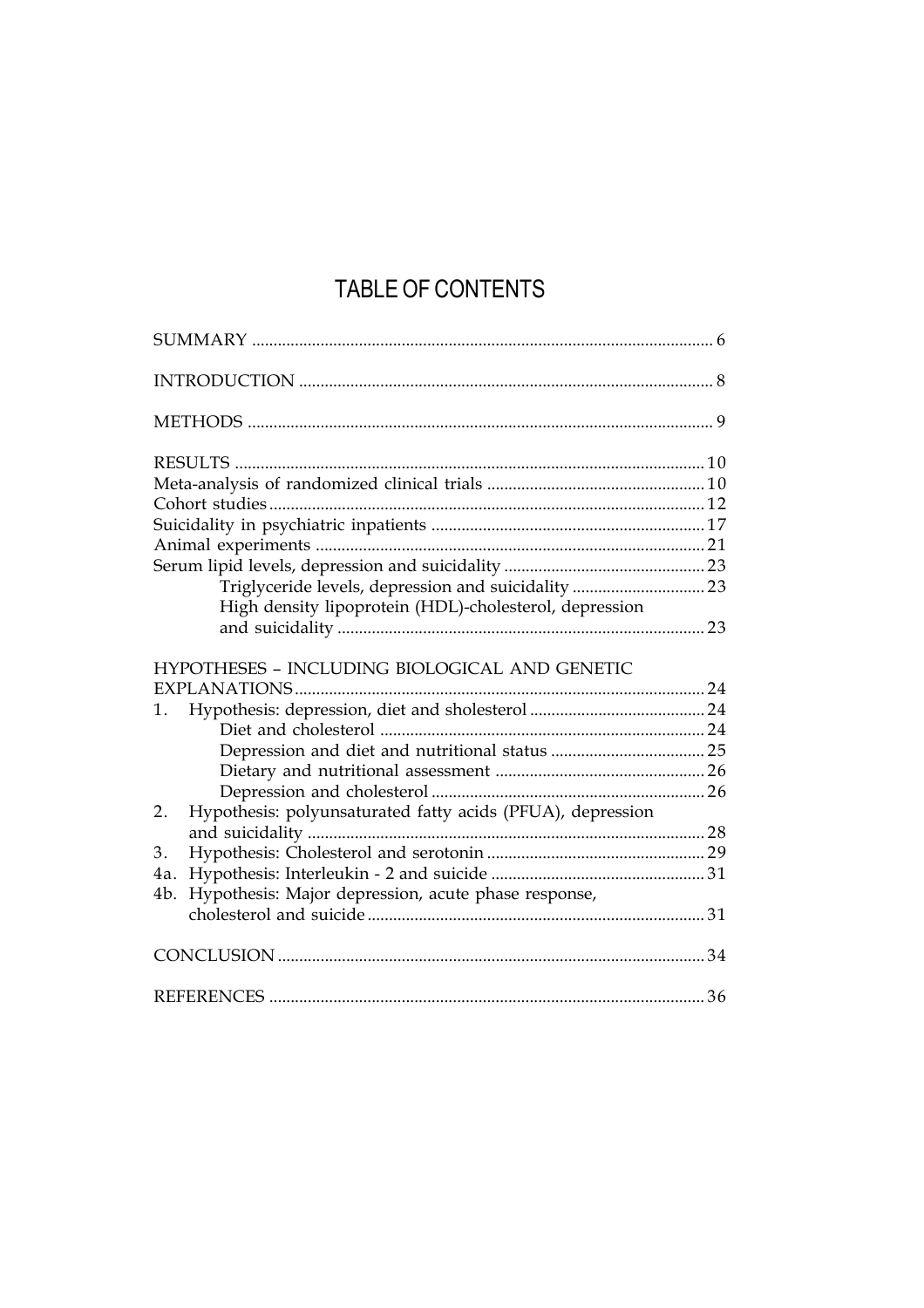### SUMMARY

#### *Purpose:*

To review literature on the relationship between cholesterol levels and suicide and find possible explanations for this relationship.

#### *Data Sources:*

Search of the Cochrane Database of Abstracts of Reviews of Effectiveness and The Cochrane Controlled Trials Register, supplemented by searches of the MEDLINE database, EMBASE, Science Citation Index, PsycInfo and Current Contents databases on relevant articles. Bibliographies of identified articles were also searched.

#### *Study selection:*

Observational (including cohort, case-control and cross-sectional studies) and experimental articles, randomized controlled trials, meta-analyses. Representative articles were selected which had not been reviewed in detail elsewhere, namely diet and cholesterol, suicidality and serum lipids and finally depression, diet and cholesterol.

#### *Data presentation:*

Studies are grouped according to type and graded according to criteria potentially meeting the CRD quality criteria.

#### *Background:*

Several studies suggest that the reduction of total cholesterol in blood by lipid-lowering agents is accompanied by a decrease in the incidence of coronary heart disease, but not in total mortality. Likewise, epidemiological studies show that low total cholesterol concentrations appear to be associated with an increased risk of death from suicide and injuries. Furthermore, the risk of suicidality in psychiatric inpatients increases with low plasma cholesterol. Several studies also document a low cholesterol concentration after attempted suicide (parasuicide) rising the question of low cholesterol concentration as a potential biological marker of suicide risk. However, there is some evidence in favor of a concomitant rather than a causal effect for interpreting the mentioned associations. A number of conflicting results have also been reported. Controversy arises because several trials and observational studies have failed to replicate a link between low or reduced cholesterol levels and increased suicidality.

#### *Hypotheses:*

It is speculated that a connection between low cholesterol level and lower activity of central serotonergic structures responsible for the inhibition of impulsive behavior may exist. Other authors argued that interleukins might be mediators in depression and suicide and be capable to decrease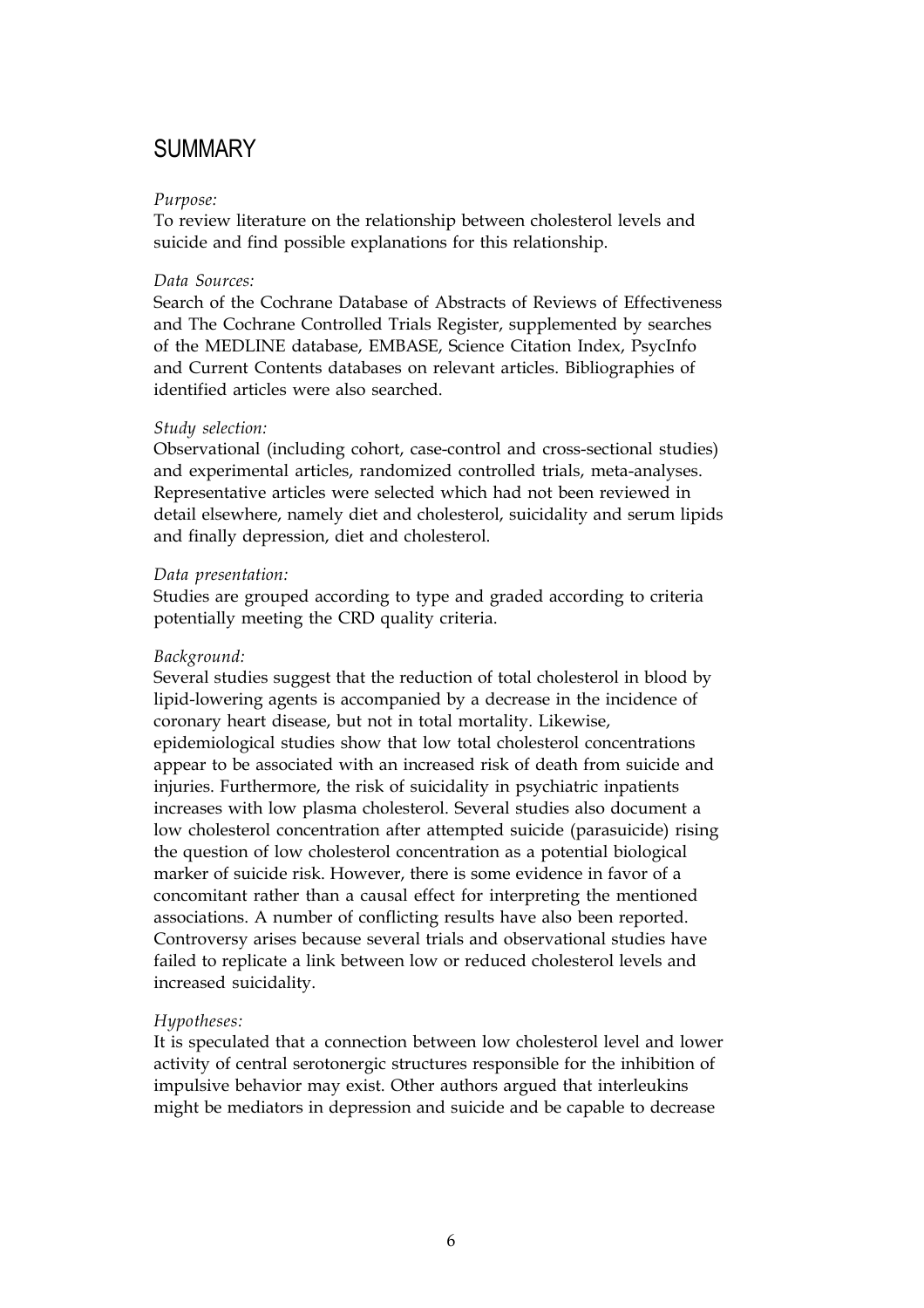cholesterol. Furthermore, epidemiological studies suggest that decreased n-3 fatty acid consumption correlates with increasing rates of depression. Increased suicide and death due to injuries reported in some cholesterollowering trials may also be related to altered concentrations of polyunsaturated fatty acids rather than cholesterol. Lowered cholesterol levels were also suggested to be a consequence of depression related malnutrition.

#### *Conclusion:*

Following a presentation of epidemiological data, the review intends to assess data originating from experimental trials complemented by a description of hypotheses. The review is targeted to present a comprehensive overview of the current scientific literature on the relationship between cholesterol and suicide. Further studies assessing the validity of the hypotheses are indicated to determine the nature of the observed relationship.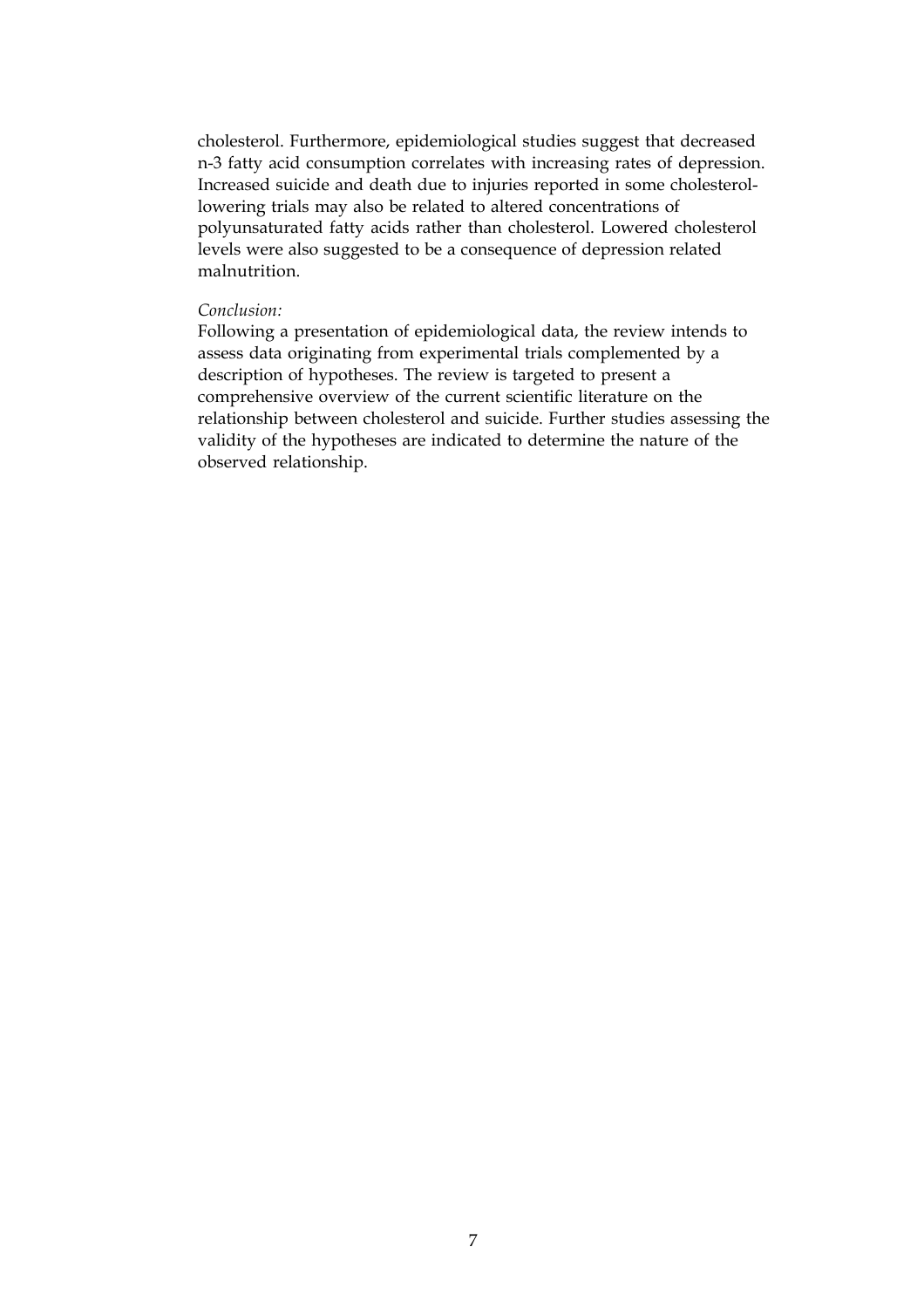### INTRODUCTION

Several studies suggest that the reduction of total cholesterol in blood by lipid-lowering agents is accompanied by a decrease in the incidence of coronary heart disease, but not in total mortality. Likewise, epidemiological studies show that low total cholesterol concentrations appear to be associated with an increased risk of death from suicide and injuries. Furthermore, the risk of suicidality in psychiatric inpatients increases with low plasma cholesterol. Several studies also document a low cholesterol concentration after attemped suicide (parasuicide) rising the question of low cholesterol concentration as a potential biological marker of suicide risk. However, there is some evidence in favour of a concomitant rather than a causal effect for interpreting the mentioned associations. A number of conflicting results have also been reported. Controversy arises because several trials and observational studies have failed to replicate a link between low or reduced cholesterol levels and increased suicidality. In this study the medical literature on the relationship between cholesterol and suicide has been systematically reviewed and evaluated.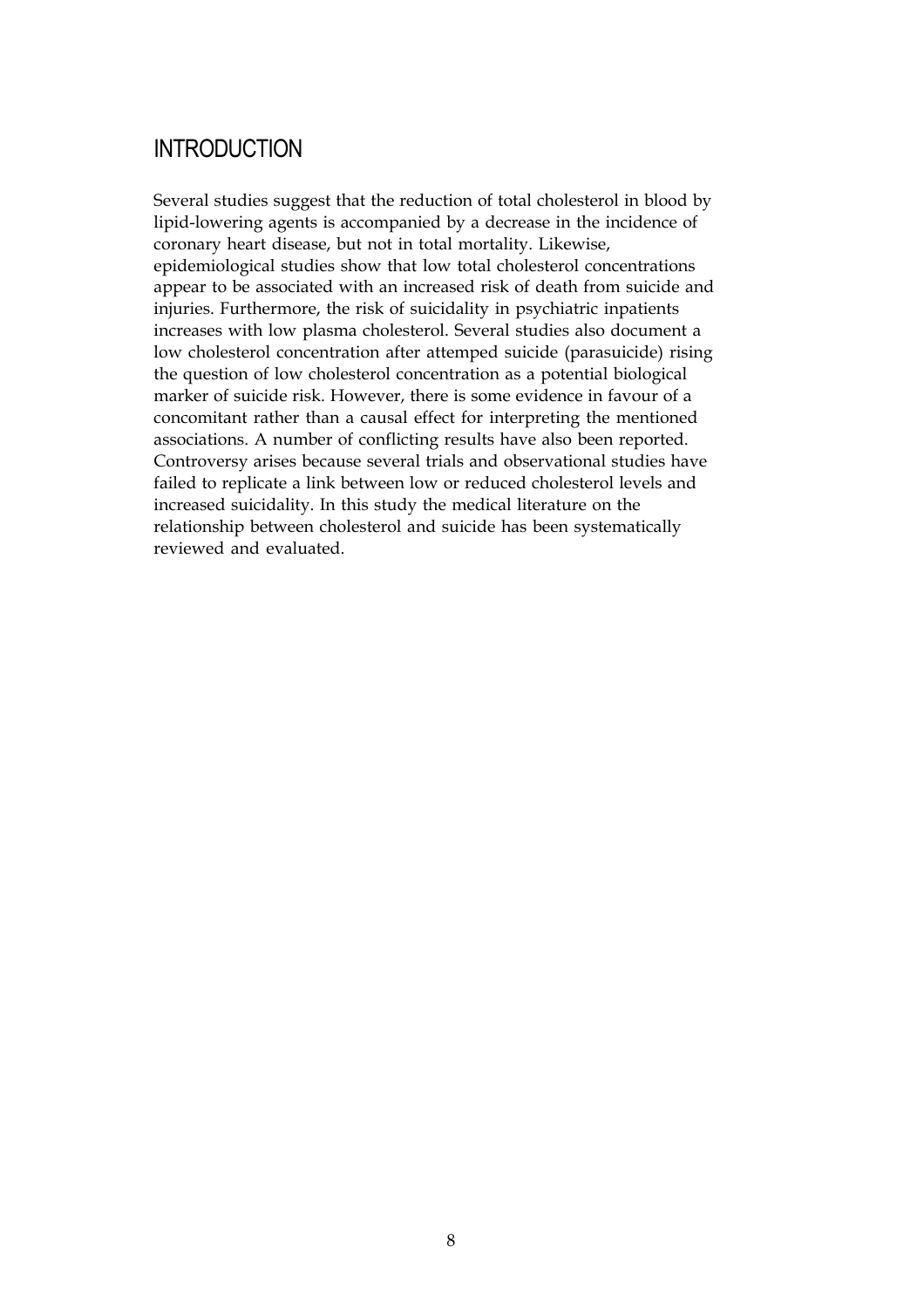### **METHODS**

The Cochrane Database of Abstracts of Reviews of Effectiveness and The Cochrane Controlled Trials Register have been searched supplemented by searches of the MEDLINE, EMBASE, Science Citation Index, Psych Info and Current Contents databases for articles. Bibliographies from identified articles were also searched. Representative articles dealing with different explanations for the observed relationship, which had not been reviewed in detail elsewhere, have been added. Articles met the inclusion criteria if they presented original research. Studies are evaluated and graded according to criteria potentially meeting the CRD quality criteria.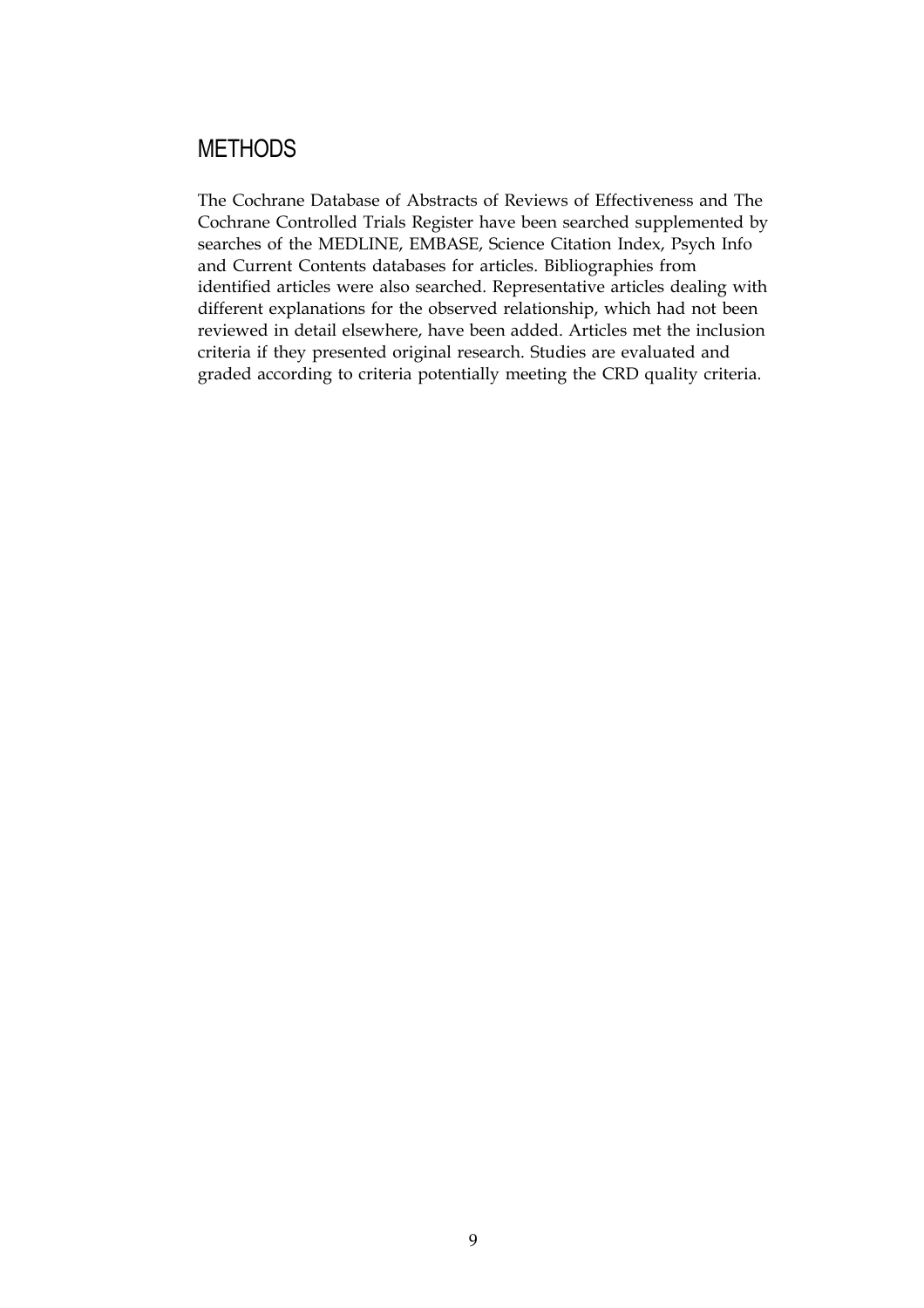## **RESULTS**

#### **Meta-analysis of randomized clinical trials**

Meta-analysis of randomized clinical trials reported conflicting results, sometimes demonstrating an increased non-illness mortality (suicide, accidents) in cholesterol lowering trials and other studies not replicating these findings (Table 1).

A meta-analysis of six randomized clinical trials of cholesterol lowering interventions showed that although mortality from coronary heart disease was reduced, mortality due to suicide and violence increased (Muldoon, et al., 1990). This association was significantly only when these data were analyzed collectively and not when the studies were considered separately. Smith and Pekkanen (1992) divided primary prevention studies into those that used diet alone and those that used medication. They concluded that the relative risk for death from injury among men was increased by drug therapy but not be diet. Cummings and Psaty (1994) reported a summary relative risk (RR) for death from injury among treated men compared with controls to be 1.42 in primary prevention trials. In primary and secondary prevention trials in men and women the RR reduced to 1.24. Muldoon, et al. (1993) reported an increase in non-illness mortality with cholesterol lowering treatments for primary and secondary prevention combined, however not in trials of exclusive secondary prevention. Law, et al. (1994) found no significant excess of the mortality from accidents and suicide in cholesterol lowering trials in primary and secondary prevention, whereas Ravnskov found an excess, with an odds ratio of 1.55.

The clinical trials assessing the risk of suicide and other non-illness related mortality have been criticized from a number of perspectives (Shaper  $\&$ Cook, 1990; Law, et al., 1994). There has been much debate due to variations in samples studied and the analysis of mortality cases and statistical methods used. Furthermore, relevant detailed psychopathology data has not been described (Wysowski & Gross, 1990; Davey Smith & Phillips, 1992; Cummings & Psaty, 1994; Lewis & Tikkanen, 1994). The studies also recorded few deaths from non-illness mortality causes, which may not be sensitive enough to any cause specific hazard.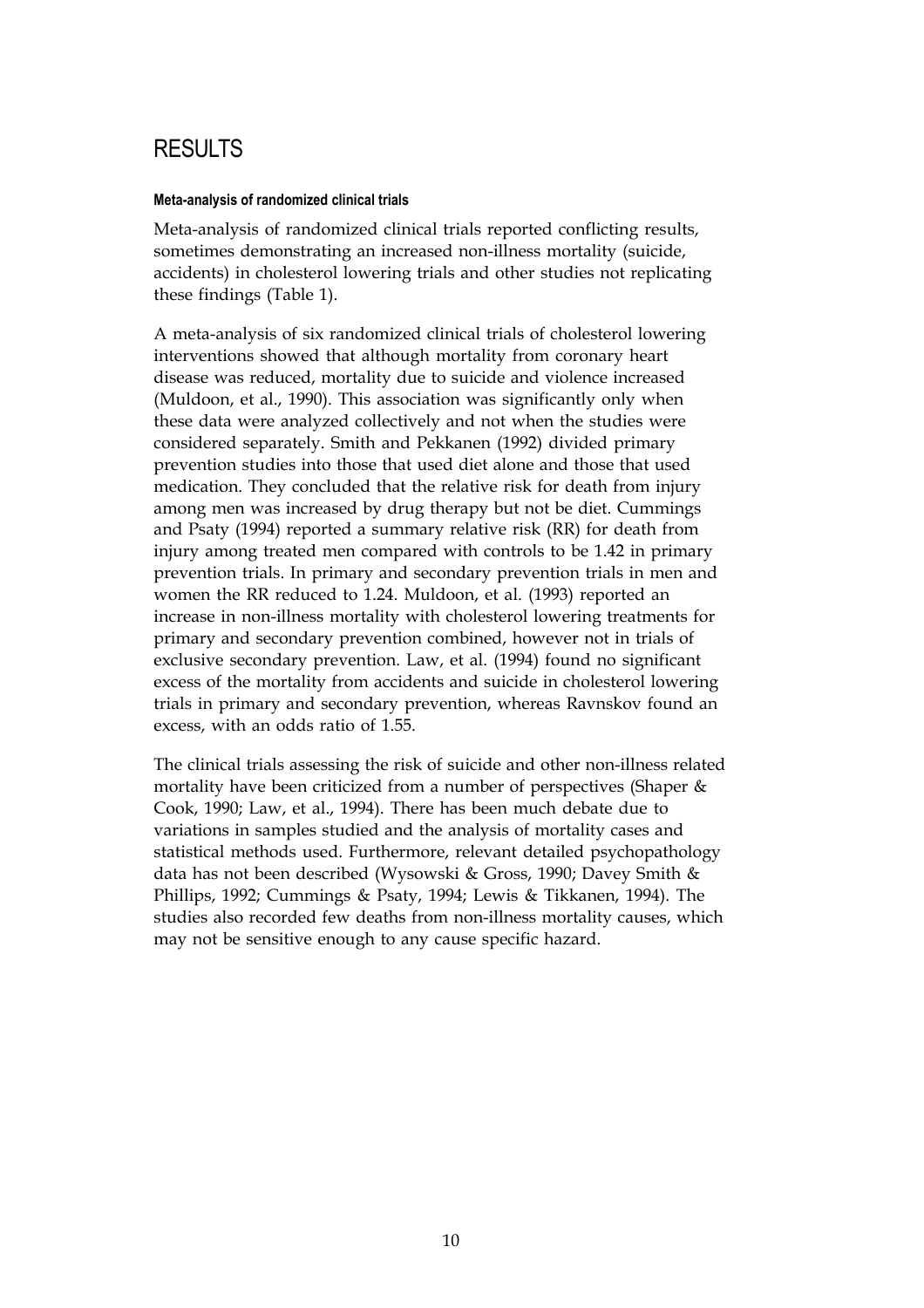| Reference                     | Intervention                                                                      | N of trials    | Sex             | Deaths from<br>non-illness<br>Mortality (n) | Odds Ratio<br>(non-illness<br>mortality) |
|-------------------------------|-----------------------------------------------------------------------------------|----------------|-----------------|---------------------------------------------|------------------------------------------|
| Muldon et al.<br>1990         | Primary prevention                                                                | 6              | M               | 105                                         | 1.76 <sub>9</sub>                        |
| Davey Smith<br>and Pekkanen   | Primary prevention,<br>dietary trials                                             | 3              | M               | 70                                          | 1.20                                     |
| 1992                          | Primary prevention,<br>drug trials                                                | 5              | M               | 64                                          | $1.75*$                                  |
| Cummings<br>and Psaty<br>1994 | Primary prevention<br>Secondary prevention<br>Primary and<br>secondary prevention | 6<br>8<br>14   | M<br>M/F<br>M/F | 115<br>38<br>179                            | 1.42<br>1.06<br>1.24                     |
| Muldon et al.                 | Primary and                                                                       | 8              | M               | 150                                         | 1.55§                                    |
| 1993                          | secondary prevention<br>Secondary prevention                                      | $\overline{2}$ | M               | 31                                          | 1.07                                     |
| Law et al.<br>1994            | Primary and<br>secondary prevention                                               | 28             | M/F             | 184                                         | 1.17                                     |
| Ravnskov<br>1992<br>no data   | Primary and<br>secondary<br>prevention                                            | 12             | M/F             | $\cdots$                                    | $1.55*$                                  |

Table 1. Meta-analyses of randomized trials: deaths from non-illness mortality in persons receiving cholesterol-lowering treatment compared with controls.

... no data

\* p< 0.05

§ p< 0.01

The duration of the trials was short and deaths occurred on average only two or three years from the start of treatment. Furthermore it has been suggested that the result of increased mortality from non cardio-vascularcauses might not be associated with cholesterol reduction but result from the effects of the drugs used for cholesterol lowering. The odds ratio (OR) for the dietary intervention was 1.2 compared to 1.75 for drug intervention (Smith & Pekkanen, 1992). Moreover, this relationship could result from a disease causing low cholesterol levels or from some common antecedent causing both low cholesterol levels and the disease itself (Harris, et al., 1992).

Wysowski et al. (1990) mainly raised the issues of compliance and the analysis of mortality cases. They reported that the study subjects with non-illness mortality often had a history of alcohol abuse or emotional problems or had been so non-compliant with the study medication that they achieved little to no cholesterol lowering. Therefore, the authors concluded that little evidence remained to support the hypothesis that cholesterol level-lowering drugs were causally related to these deaths when dropouts, alcohol intoxication and psychiatric conditions were excluded. No statistically significant excess mortality can be demonstrated when one of the categories (suicides, accidents and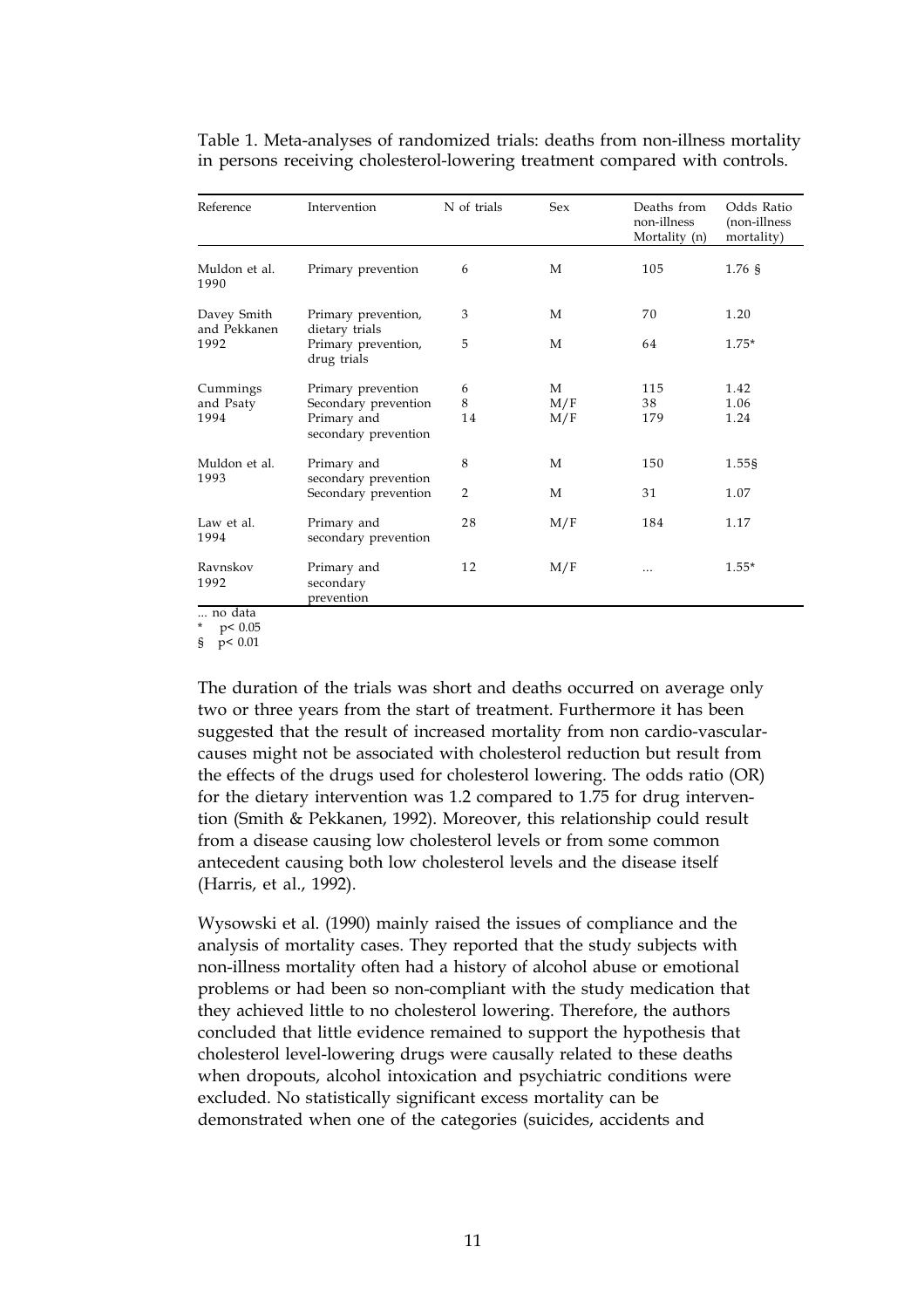homicides) is removed from the sum of "traumatic"deaths (La Rosa, 1995). Furthermore, no dose-response relationship was found between cholesterol lowering and excess mortality in primary prevention trials.

Since these first reports of an unexplained rise in suicides and other violent deaths observed in the mentioned clinical trials, a number of cohort studies have been conducted to investigate a potential association between low cholesterol and heightened rates of death from suicide.

#### **Cohort studies**

Epidemiological/ Observational cohort studies have been inconsistent in reporting an association between low baseline cholesterol levels and increased risk of death due to suicide in the general population (Table 2). There have been five positive observational cohort studies and one metaanalysis of 19 epidemiological studies reporting that the relative risk of suicide in subjects, mainly men, with low cholesterol levels was greater than for those with higher cholesterol levels (Lindberg, et al., 1992; Neaton, et al., 1992; Zureik, et al., 1996; Schuit, 1993; Partonen, et al., 1999; Jacobs, et al., 1992).

In a study in Värmland, Sweden, the relative risk of suicide was 4.2 for men in the lowest cholesterol quartile compared to those in the highest quartile during the first 7 years of follow-up. The relative risk decreased, however, in the second 7 years of follow up and was not significant any more. No difference in risk was found in women (Lindberg, et al., 1992). It has to be born in mind that the mean of the cholesterol levels in the lowest quartile was 208 mg/dl in men, generally in the range of physiologically normal levels. Therefore, the observed relationship is unlikely to be due to absolute levels.

Among men screened for the Multiple Risk Factor Intervention Trial, those with cholesterol levels less than 160 mg/dl had a greater risk of suicide than men with levels of 160 mg/dl or higher during the 12 years of follow-up (Neaton, et al., 1992). Among the categories of violent death (accidents, suicides and homicides) only death by suicide was significantly associated with cholesterol levels. Neaton reported a Jshaped relationship between serum cholesterol and all-cause mortality, with the inflection point of the J at 140 mg/dl, below which crude death rates rose with decreasing serum cholesterol values and above which crude death rates rose with increasing serum cholesterol values. Muldoon, et al. (1993) reported a U-shaped relationship.

The Paris prospective study found an association between suicide and declining, as well as low serum cholesterol concentrations in men (Zureik, et al., 1996). The studied population had at least 3 measurements of serum cholesterol levels and an average of 17 years follow-up after the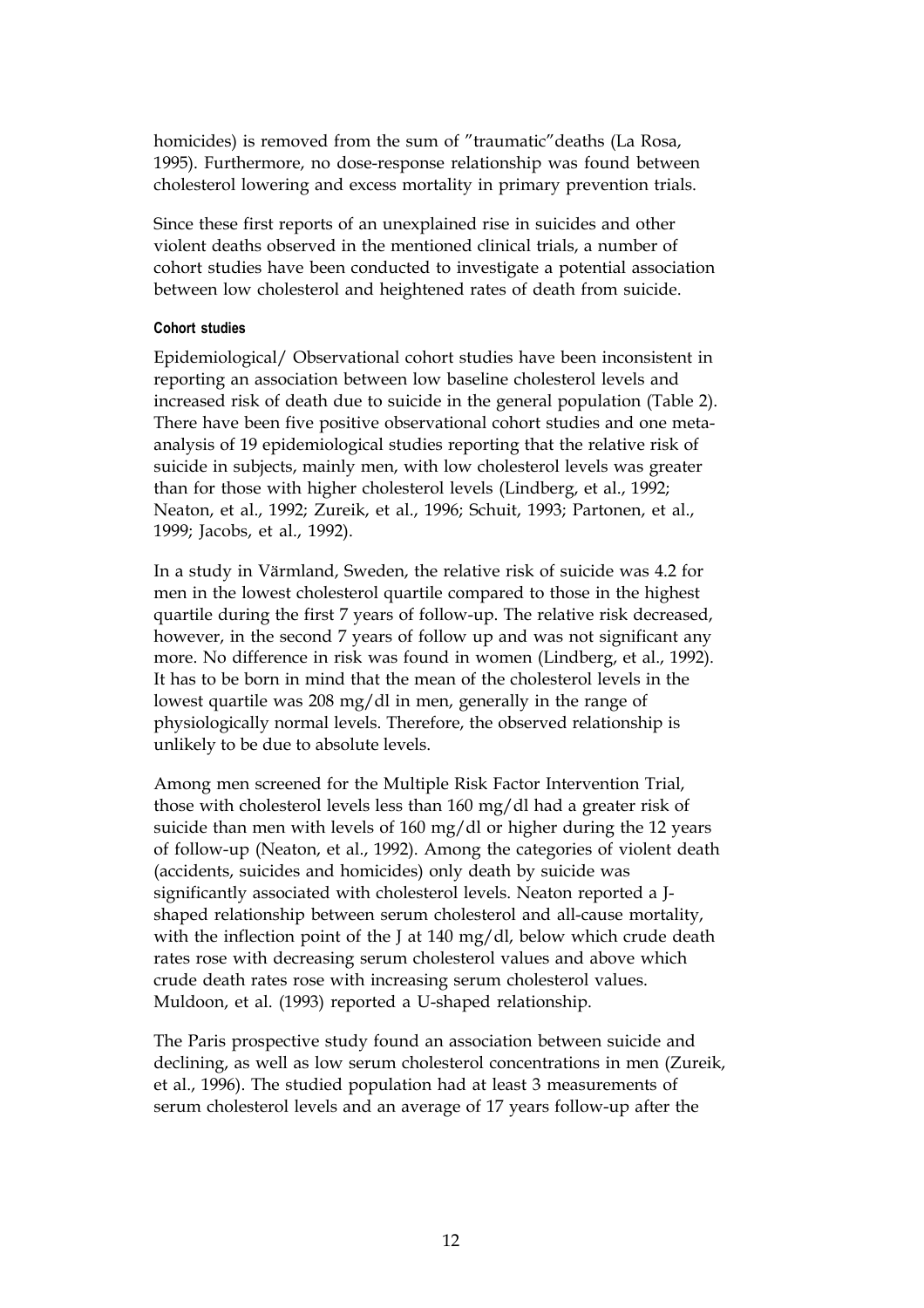last examination. Partonen et al. (1999) reported that serum total cholesterol was associated with low mood and subsequently a heightened risk of hospital treatment due to major depressive disorder and of death from suicide in male subjects. An inverse association in men and women between serum cholesterol and death from injuries and suicide was also reported by a not peer-reviewed study by Schuit et al. (1993). The association persisted over 28 years, but seemed stronger in the first 15 years. A meta-analysis that pooled the results of 19 prospective epidemiologic studies (N almost 650,000) further revealed a higher risk of trauma death in both women and men with low cholesterol (Jacobs, et al., 1992).

There have also been negative observational cohort studies (Pekkanen, et al., 1989; Iribarren, et al., 1995 and 1995a; Chen, et al., 1991; Smith, et al., 1992; Vartiainen, et al., 1994; Tanskanen, et al., 2000) that could not replicate these findings. The Honolulu Heart Program observed a positive association between serum cholesterol level and risk of suicide (Iribarren, et al., 1995). The relative risk (RR) of suicide associated with an increment of 38 mg/dl in serum cholesterol was 1.46. In a cohort of 5941 Japanese American men, nonillness mortality (deaths caused by trauma and suicide) could not be related to either total cholesterol change within a six year period between two exams nor with the average of total cholesterol levels at exam 1 or 2 (Iribarren, et al., 1995a).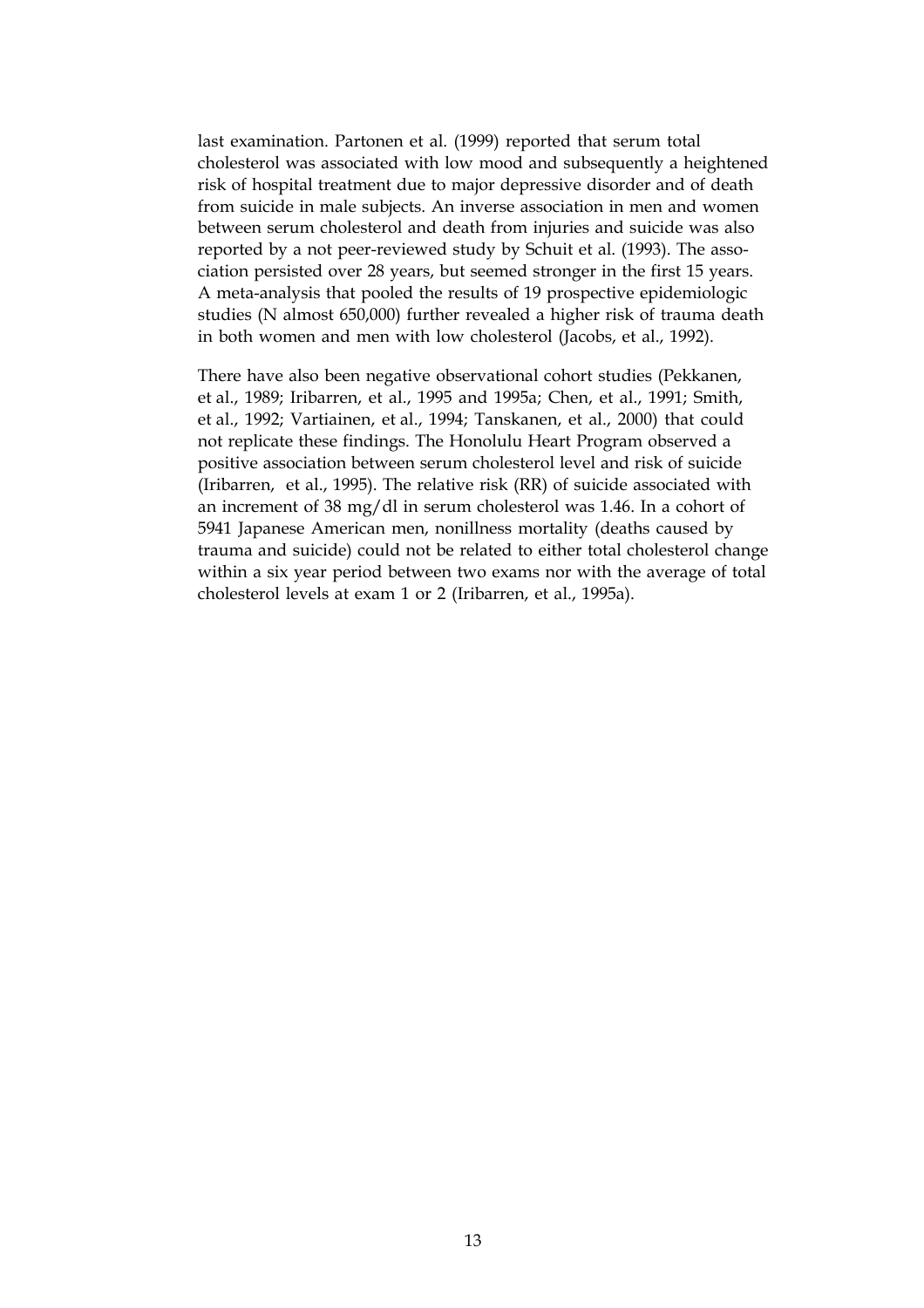| Reference                   | Suicides<br>$\mathbf{a}$ | Sample<br>size | Sex    | cholesterol<br>mg/dt<br>Low       | cholesterol<br>$mg/dt +$<br>High   | Covariates                                                                                                                  | Follow<br>(years)<br>qh-           | RR                      |
|-----------------------------|--------------------------|----------------|--------|-----------------------------------|------------------------------------|-----------------------------------------------------------------------------------------------------------------------------|------------------------------------|-------------------------|
| Lindberg et al. 146<br>1992 |                          | 26,693         | Σ      | Lowest                            | Highest                            | Age, prevalent<br>cancer, time of                                                                                           | $\mathcal{L}$ -0                   | $*4.2$                  |
|                             |                          |                |        | (mean: 208)<br>quartile           | (mean: 305)<br>quartile            | suicide                                                                                                                     | $7 - 14$                           | $\boldsymbol{m}_*$      |
| Lindberg et al. 44<br>1992  |                          | 27,692         | щ      | (mean: 205)<br>quartile<br>Lowest | (mean: 293)<br>quartile<br>Highest | Age, prevalent<br>cancer, time of<br>suicide                                                                                | $C-7$                              | $\,^*$ ns               |
| Neaton et al.<br>1992       | 540                      | 350,977        | $\geq$ | $<160$                            | $>160$                             | bloodpressure,<br>socioeconomic<br>Age, smoking,<br>race, season,<br>status                                                 | $\overline{12}$                    | $*1.6 \dagger$          |
| Zureik et al.<br>1996       | 32                       | 6,396          | $\geq$ | 5184                              | 184-239                            | volume¶, smoking<br>corpuscular<br>Age, mean                                                                                | $\overline{17}$<br>$\overline{17}$ | $*3.28$<br>$*2.2$       |
| Partonen et al. 111<br>1999 |                          | 29,133         | $\geq$ | $< 195$                           | >273                               | depression/anxiety<br>marriage, smoking,<br>alcohol, education,<br>carbohydrate,<br>self reported<br>Age, BMI,<br>intake of | $\vdots$                           | $\overline{+}$<br>$*23$ |

Table 2. Cohort studies: association of suicide and cholesterol levels. **Table 2. Cohort studies: association of suicide and cholesterol levels.**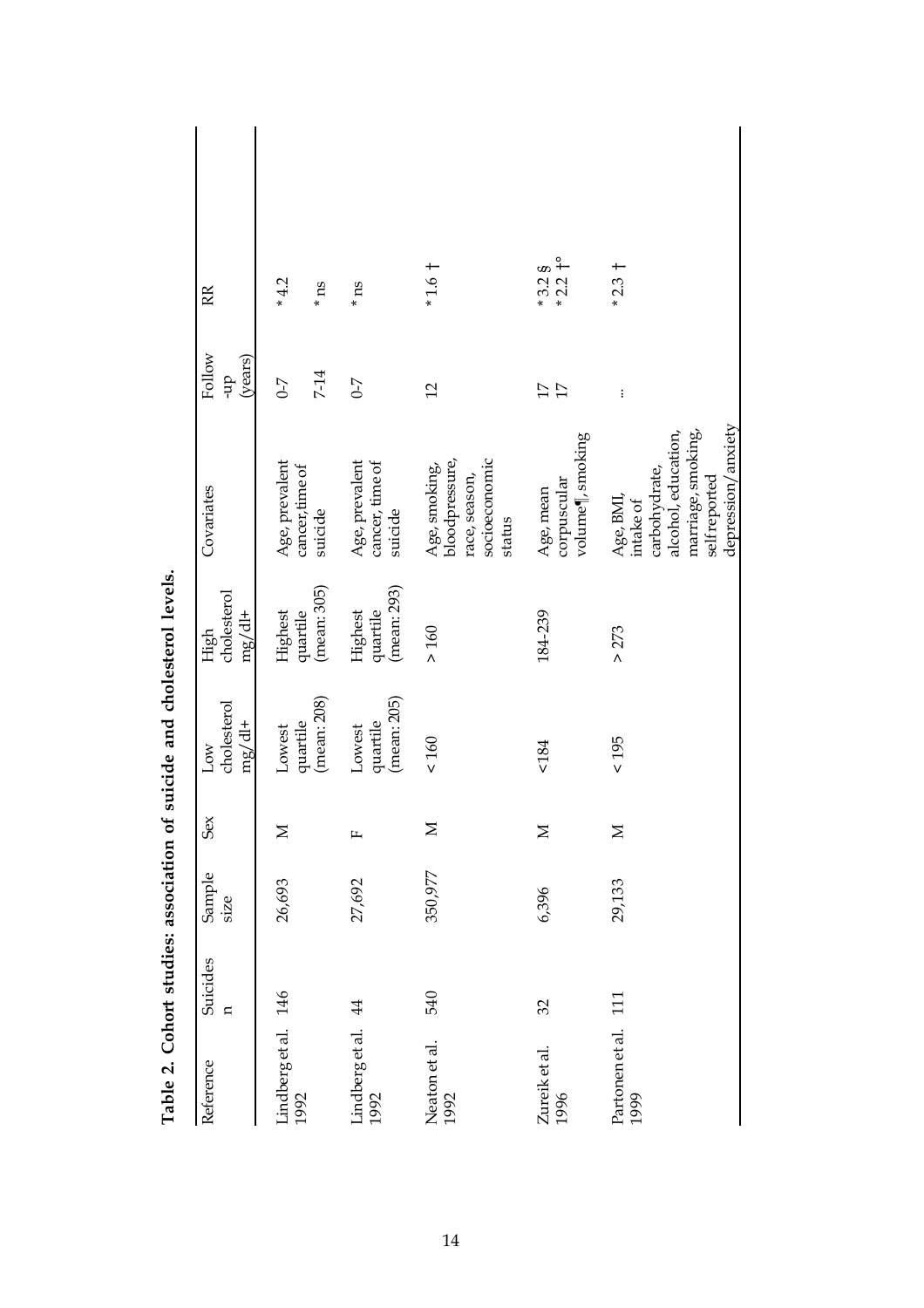| Table 2. Continuation.                                                                                                                                                                                           |                                                   |                |         |                                                                                                                                                                                                                                                                                                         |                                 |                                                                                                                                                                                     |                          |                        |
|------------------------------------------------------------------------------------------------------------------------------------------------------------------------------------------------------------------|---------------------------------------------------|----------------|---------|---------------------------------------------------------------------------------------------------------------------------------------------------------------------------------------------------------------------------------------------------------------------------------------------------------|---------------------------------|-------------------------------------------------------------------------------------------------------------------------------------------------------------------------------------|--------------------------|------------------------|
| Reference                                                                                                                                                                                                        | Suicides<br>$\mathbf{a}$                          | Sample<br>size | Sex     | cholesterol<br>$mg/dl +$<br>Low                                                                                                                                                                                                                                                                         | cholesterol<br>$mg/dl+$<br>High | Covariates                                                                                                                                                                          | Follow<br>(years)<br>dn- | RR                     |
| Iribarren et al.<br>1995                                                                                                                                                                                         | 24                                                | 7,309          | $\geq$  | Cholesterol: 38<br>Increment of                                                                                                                                                                                                                                                                         |                                 | bloodpressure<br>blood glucose<br>Age, alcohol,<br>level                                                                                                                            | 23                       | $*1.5$                 |
| Tanskanen et al. 130°°<br>2000                                                                                                                                                                                   |                                                   | 37,635         | щ<br>У) | $<193$                                                                                                                                                                                                                                                                                                  | > 309                           | medication general health<br>activity, BML, minor<br>psychiatric symptoms,<br>CHD, psychotropic<br>status, education,<br>smoking, alcohol,<br>Sex, age, marital<br>coffee, physical | $\frac{15}{1}$           | $*2.4$<br>$\mathbf{N}$ |
| Proxy for alcohol use<br>ns not significant<br>* Palation Picture<br>${\rm P}\leq 0.001$<br>${\rm P}\leq0.05$<br>${\rm P}\leq0.01$<br>no data<br>$\ddot{\ddot{x}}$<br>$\ddot{}$<br>$\overline{\phantom{0}}$<br>S | To convert mg/dl to mmol/l, multiply with 0.02586 |                |         | RR of Suicide in the group with>5 mg/dl annual cholesterol decrease compared to group with <5 mg/dl<br>Relative Risk of Suicide in the Low-Cholesterol Group compared with the High-Cholesterol Group<br>Relative Risk of Suicide in the High-Cholesterol Group compared with the Low-Cholesterol Group |                                 |                                                                                                                                                                                     |                          |                        |

Table 2. Continuation **Table 2. Continuation.**

° RR of Suicide in the group with>5 mg/dl annual cholesterol decrease compared to group with <5 mg/dl Ļ á ŗ,  $\tilde{\phi}$  $\ddot{\mathbf{r}}$ The Magnetic and the ground and the ground sole of the state of the state of the state of the state of the state of the state of the state of the state of the state of the state of the state of the state of the state of th °° violent suicides

z risk for violent suicide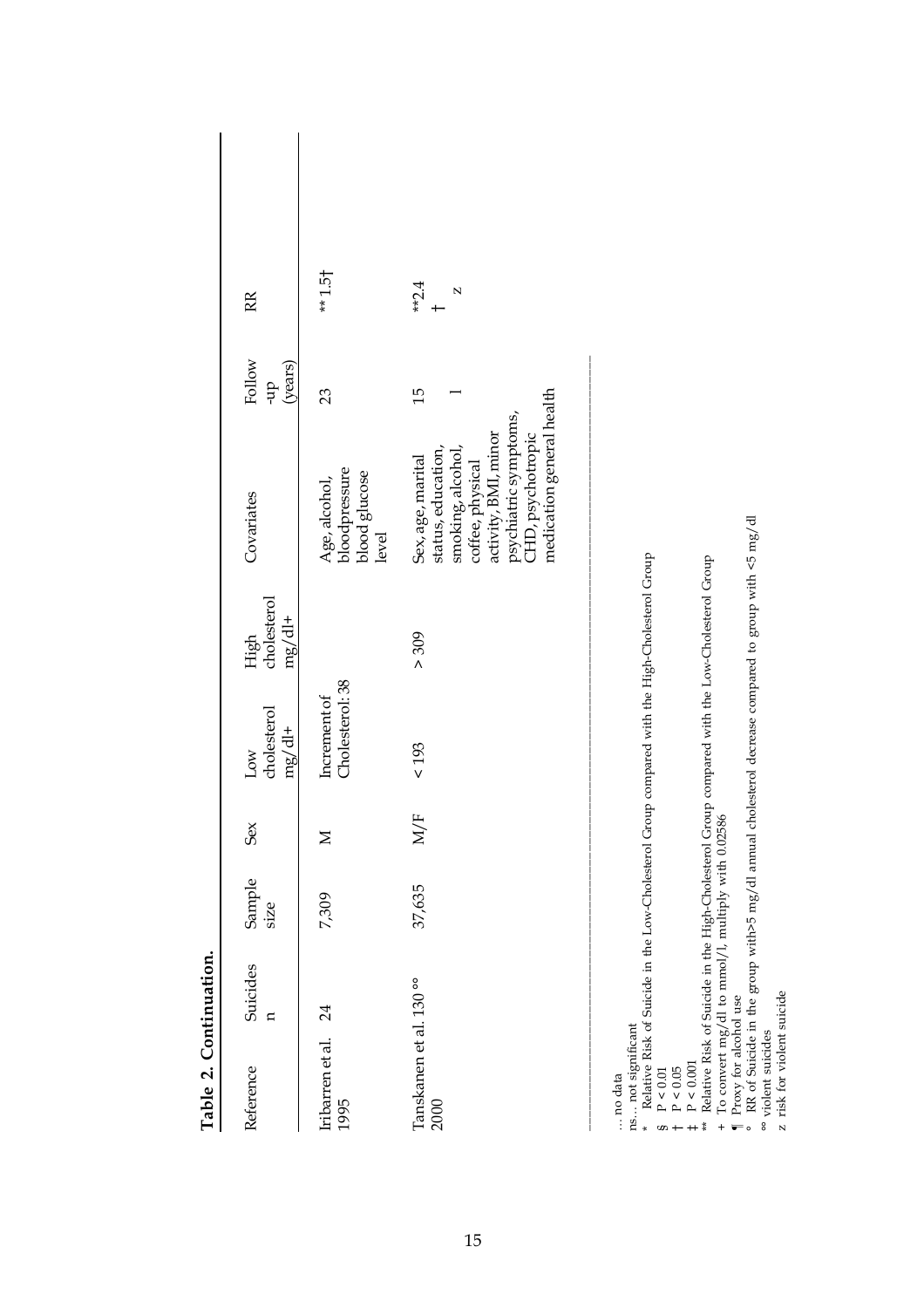Pekkanen, et al. (1989) followed up 1,580 men drawn from two geographically defined areas in rural Finland over 25-years; there was a significant association between higher initial cholesterol levels and 25 year mortality from accidents or violence in one cohort and no significant association in the other cohort. Tanskanen, et al. (2000) reported that serum total cholesterol was positively related to the risk of violent suicide in a sample of 37,635 adults taking part in five independent population surveys. Among subjects whose serum total cholesterol concentration was in the highest category, the adjusted relative risk was more than twofold compared with the lowest category. No association between serum total cholesterol concentration and the risk of non-violent suicide was found.

Chen, et al. (1991) reported the 8.3 years follow-up of 9,021 urban Chinese men and women. The authors noted a marginally significant inverse association between serum cholesterol concentration and "nonmedical" causes of death (including accidents, suicide, external injury and other causes). However, this association disappeared after adjustment for confounding variables. Smith, et al. (1990) reported no association between low cholesterol and mortality from violent death or suicide over 20 years of follow-up in 17,718 London civil servants. Vartiainen, et al. (1994) found no association between mortality from accidents, suicides and other violent deaths and low cholesterol levels in men and women.

Cohort/observational studies are likely to be biased by confounding factors and it is possible that a confounding covariate of low serum cholesterol is actually responsible for the epidemiologic association between cholesterol and suicide. Low or decreased cholesterol concentrations might be a consequence of depression or of depressionrelated anorexia or due to another psychiatric condition like personality/ conduct disorders (Muldoon, et al., 1993). Furthermore, they might be due to the incidence of cancer or other underlying illnesses, pharmacologic treatment for psychiatric conditions and alcohol or substance abuse (Muldoon, et al., 1993). Other potential confounding factors may be low occupational status and low social support. Most of the epidemiological studies have been criticized for not having controlled for these confounding effects.

Another reason for the inconsistency of the observational studies might be that the number of suicides was too small. It has to be born in mind that completed suicide is a crude marker for suicidal intention. Severely suicidal subjects are not detected when the study involves only deaths from suicide.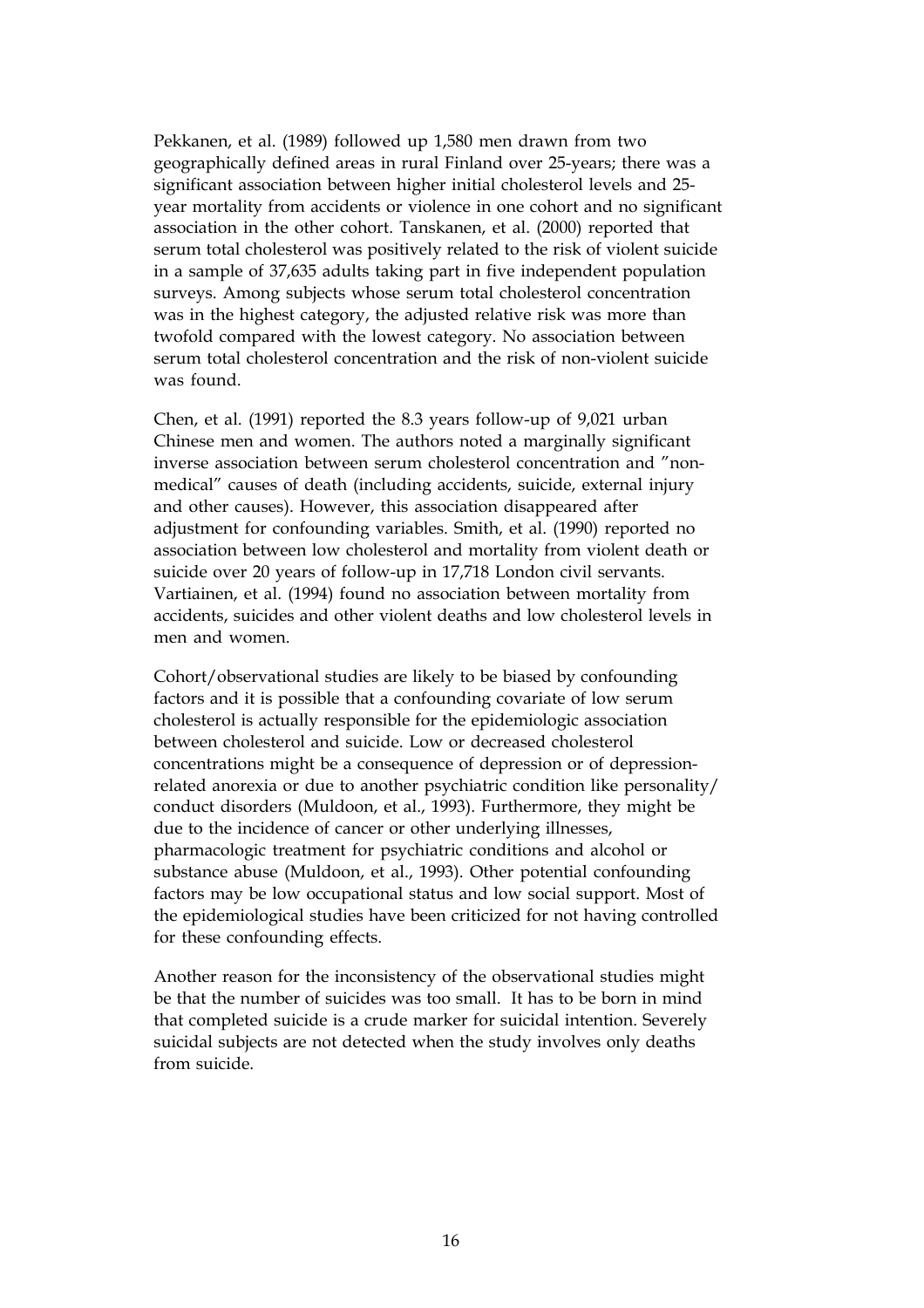#### **Suicidality in psychiatric inpatients**

As opposed to investigate the association of cholesterol and completed suicide in the general population, studies of suicidality in psychiatric inpatients offer another approach. They involve subjects with attempted suicide, suicidal ideation and thoughts and in addition select a sample of higher risk of suicide. A link between cholesterol and suicidal behavior would arise the possibility of developing a biological marker that would facilitate assessment of suicide risk. Several studies of adult psychiatric inpatients have been finding an association between low cholesterol levels and suicidality (Table 3 and 4). Studies in adolescent psychiatric inpatients (Apter, et al., 1999) and children (Glueck, et al., 1994), some studies in adults (Ryan & Murray, 1995; Seneviratne, et al., 1999; Maes, et al., 1997) and one retrospective analysis (Fritze, et al., 1992) could not replicate these findings (Table 3 and 4).

Patients who had attempted suicide had significantly lower serum cholesterol than nonsuicidal patients (Modai, et al., 1994). Serum cholesterol levels were evaluated routinely 24 to 48 hours after admission. When analysis was carried out within different diagnostic categories, this association was shown in unipolar and bipolar depressed patients who attempted suicide compared to the non-suicidal patients. However, there was no significant difference in the schizophrenic patients. The relationship of low cholesterol levels and increased risk of suicidality existed even if the cholesterol levels of suicidal patients (202 mg/dl) were in the normal range.

Serum cholesterol levels were also shown the be significantly lower in patients with mood disorders and patients with personality or neurotic disorders (Kunugi, et al., 1997). Cholesterol concentrations in suicide attempters were found to be significantly lower compared with both psychiatric and normal controls, when sex, age, psychiatric diagnosis and physical conditions were adjusted for. By controlling for physical conditions like serum total protein and red blood cell count, the study was able to exclude that blood loss due to injuries and loss of appetite were major contributing factors to lower cholesterol. Total cholesterol levels showed highly significant linear correlation with age in all subjects and were significantly lower in men than in women. Serum total cholesterol concentration was measured within 24 hours after admission.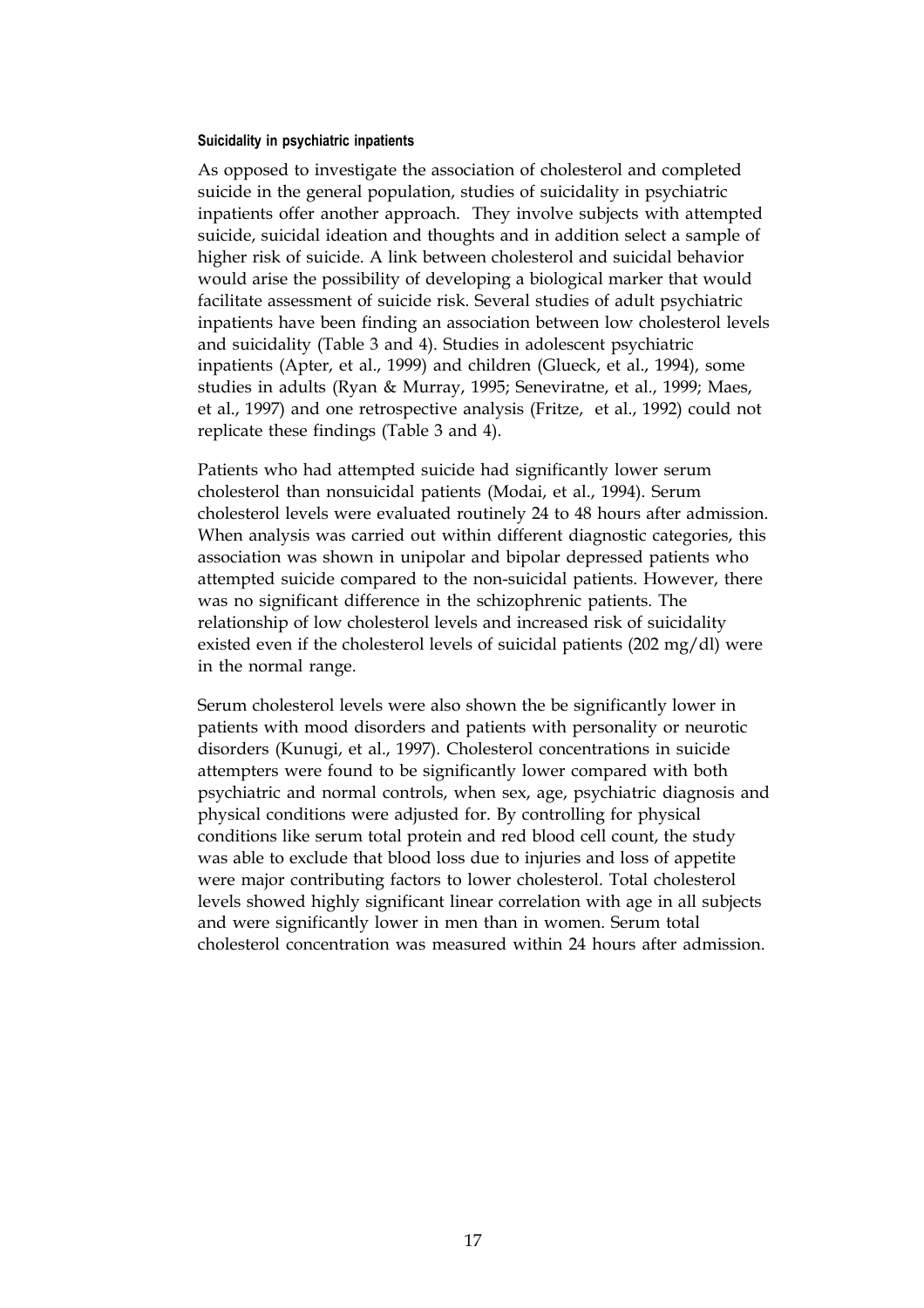| Reference                | N   | Study Group                                                   | Control group                                       | Mean<br>cholesterol.<br>Study group,<br>mg/dl | Mean<br>cholesterol,<br>Control<br>group,<br>$mg/dl+ +$ |
|--------------------------|-----|---------------------------------------------------------------|-----------------------------------------------------|-----------------------------------------------|---------------------------------------------------------|
| Modai et al.<br>1994     | 584 | Patients hospitalized<br>for attempted suicide                | Non-suicidal<br>psychiatric and<br>medical controls | 202                                           | 217 §                                                   |
| Kunugi et al.<br>1997    | 212 | Patients hospitalized<br>for attempted suicide                | Nonsuicidal<br>psychiatric<br>inpatients            | 155                                           | $184 \pm$                                               |
|                          |     | Patients hospitalized<br>for attempted suicide                | Patients with<br>accidental injuries                | 145                                           | $166+$                                                  |
| Gallerani et al.<br>1995 | 662 | Patients hospitalized<br>for parasuicide                      | Non-suicidal<br>controls                            | 191                                           | $209 \pm$                                               |
| Alvarez et al.<br>1999   | 34  | Patients hospitalized<br>for attempted violent<br>suicide     | Healthy controls                                    | 147                                           | $226 \pm$                                               |
| Takei et al<br>1994      | 193 | Patients hospitalizede<br>for attempted suicide<br>inpatients | Nonsuicidal<br>psychiatric                          | 161                                           | 178 \$                                                  |
| Ryan et al,<br>1995      | 502 | Patients with<br>parasuicide                                  | Healthy<br>volunteers                               | 220                                           | $208 \pm$                                               |

#### **Table 3. Trials in psychiatric inpatients: comparison of mean cholesterol level in suicidal and control group.**

+ + To convert mg/dl to mmol/l, multiply with 0.02586,

**†** P< 0.05

§ P< 0.01

‡ P< 0.001

Gallerani, et al. (1995) included a further cholesterol measurement besides the one collected within 24 hours after admission. Each attemped suicide (parasuicide) subject was matched with a control for age, sex, diabetes, arterial hypertension, heterozygote ß thalassaemia, abuse of drugs and alcoholism. Cholesterol levels in the attemped suicide (parasuicide) subjects were significantly lower than those in the control subjects (Table 3). Furthermore, the levels of attemped suicide (parasuicide) subjects at admission for attemped suicide (parasuicide) were also significantly lower compared to the second cholesterol determination (taken at admission for another illness). When split up in diagnostic groups, a significant difference between attemped suicide (parasuicide) subjects and controls was found only for patients with neurotic disorder. The lower cholesterol concentrations were not found to be confounded due to haemodilution secondary to severe trauma or injury, due to the acute stress or due to dietary differences.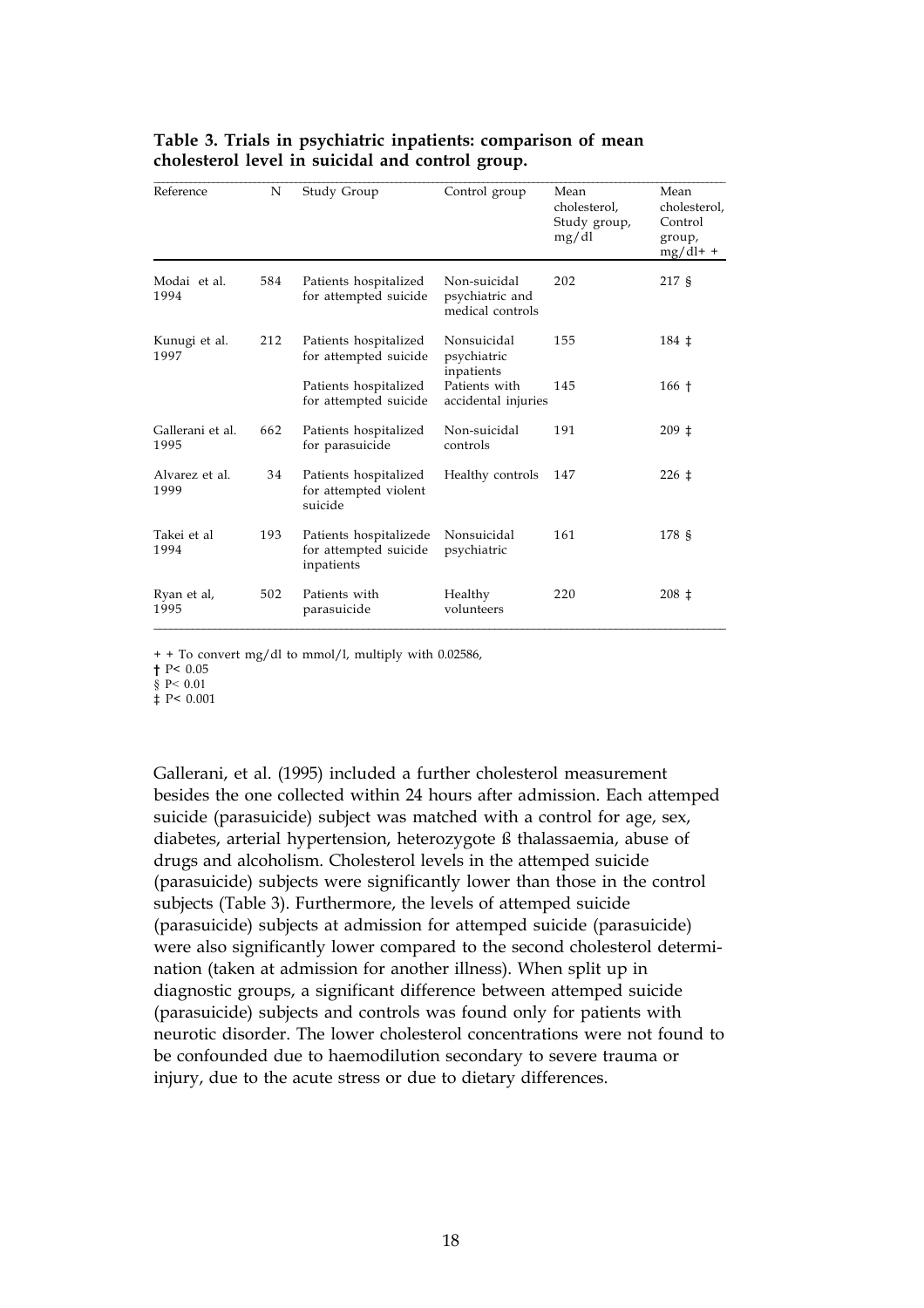One study found that serum cholesterol and platelet 5-HT (serotonin) levels in violent suicide attempters were significantly lower than in the controls (Alvarez, et al., 1999) (Table 3). However, there was no significant correlation between these two variables. Interference from antidepressant drugs were excluded and other sources of variation like age-related decline, gender differences, diurnal and seasonal variations are very unlikely to have biased the results. Another study also found no significant correlation between cholesterol levels and 5 hydroxyindoleacetic acid (5-HIAA), the serotonin metabolite, in suicide attempters (Engström, et al., 1995). The study could find cholesterol levels in the patients with suicide attempts in the lower range, however, could not compare these results due to a absence of a matched healthy control group.

Takei, et al. (1994) also found significant lower cholesterol levels in 105 psychiatric patients admitted to hospital due to an attempted suicide, compared to 88 psychiatric controls (Takei, et al., 1994). This study was not peer-reviewed. 84 of the psychiatric inpatients with attempted suicide had significantly lower cholesterol levels compared to 53 patients admitted to the emergency unit. Cholesterol levels were adjusted for diagnosis, sex, age, illness, red blood cell counts, total protein and triglyceride levels. Thus, account was taken of the effects of treatment and nutritional status.

In a study of adolescent inpatients cholesterol measurements and psychiatric examinations were carried out between days 10 and 14 of inpatient stay (Apter, et al., 1999). This study reported significant higher cholesterol levels in the suicidal group compared to the control group, however cholesterol levels in the suicidal group were inversely correlated with the level of suicidal behavior. Timing of the measurement differs in this study compared to the other psychiatric hospital studies (Modai, et al., 1994; Golier, et al., 1995). Stress and anxiety, the lack of substance abuse and the predominantly female sample might have contributed to the observed elevated cholesterol levels in patients with suicidal tendencies. The authors suggested that longitudinal studies measuring cholesterol at different times in the same subjects and studies assessing perceived stress together with intervening neurologic measures would provide direction for future studies.

A study by Ryan and Murray (1995), not peer-reviewed, also found significantly higher cholesterol levels in patients who had attemped suicide (parasuicide) than in healthy controls. A recently published study from a developing country did not show an association between low serum cholesterol concentrations and attemped suicide (parasuicide) either (Seneviratne, et al., 1999). All subjects admitted to the hospital after attemped suicide (parasuicide) were matched for age, sex, presence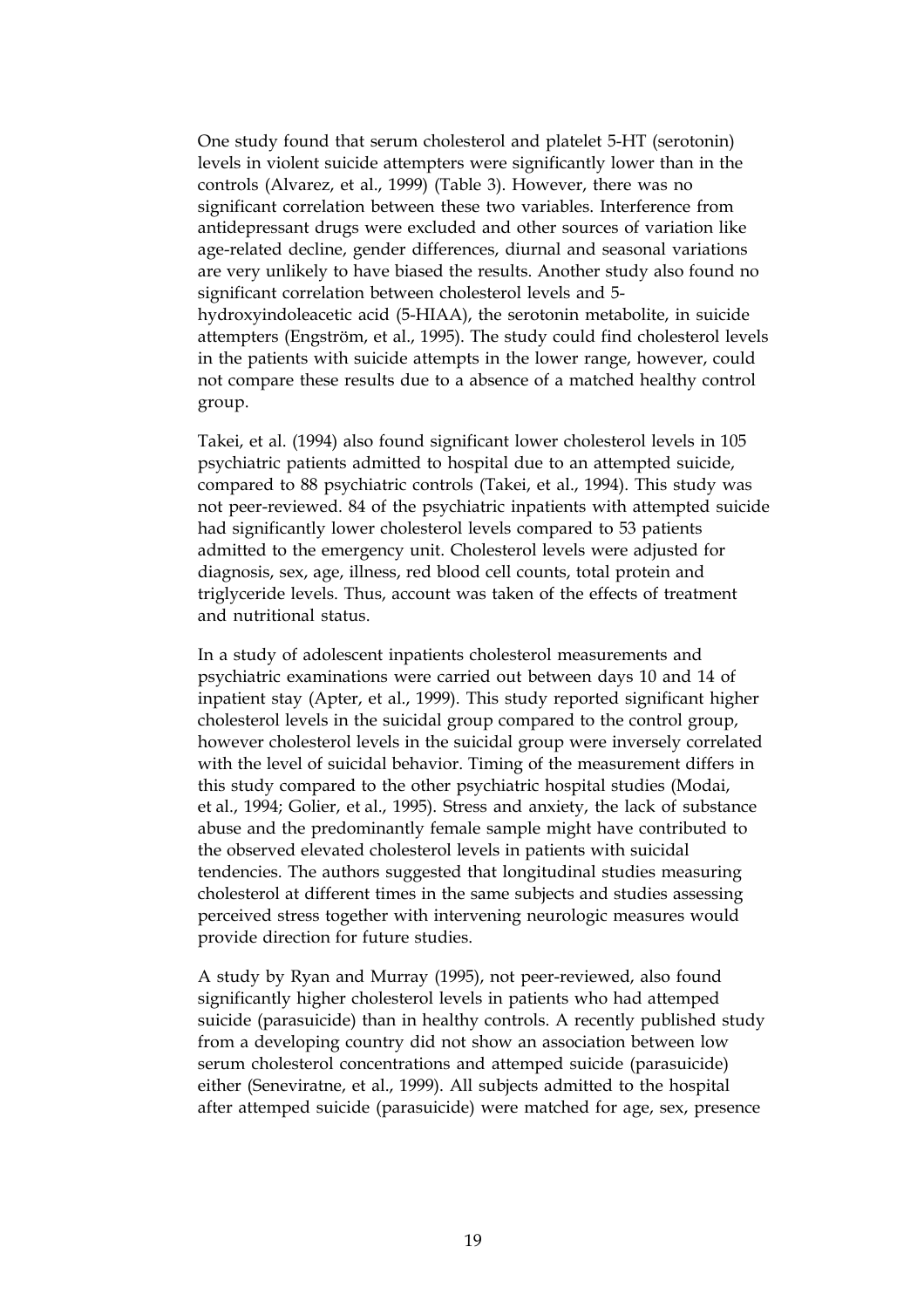of diabetes and arterial hypertension, substance abuse, body mass index and socioeconomic status with controls. Within 24 hours of admission for attempted suicide (parasuicide) venous blood samples from parasuicides for cholesterol estimation were collected.

The relative risk of acute suicidality has been found to decrease in accordance with increasing total cholesterol levels irrespective of age, gender and nutritional status (i.g. body mass index) (Papassotiropoulos, et al., 1999) (Table 4). Subjects with cholesterol levels above 225 mg/dl had a significantly reduced risk of suicidality compared to those with cholesterol levels below 166 mg/dl. Despite the slightly higher BMI, suicidal patients with affective disorder had significantly lower cholesterol levels than age-and sex-matched nonsuicidal patients with affective disorder. Total cholesterol concentrations in patients with a history of violent suicide attempts were lower than in patients with nonviolent suicide attempts or in those with no history of previous suicide attempt. The study comprised subjects without medication which could interfere with the serotonergic system and alcohol/drug abuse.

Low cholesterol levels have also been shown to be associated with increasing degrees of suicidality ranging from ideation to attempts in depressed patients (Sullivan, et al., 1994) (Table 4). This association, however, did not quite remain statistically significant, when the effects of potential confounders were taken into account. The degree of suicidality was not significantly related to gender, depression severity, body mass index, triglyceride level, significant appetite or weight loss and alcohol abstinence in the prior week. Age was clearly the major potential confounder.

Similarly, low cholesterol has been shown to be associated with medically serious suicide attempts in male psychiatric inpatients (Golier, et al., 1995) (Table 4). However, they were not significantly more likely to have made a suicide attempt of any seriousness. The association of serious suicide attempts and low cholesterol was independent of depression and alcohol use though the study group certainly suffered from substantial psychopathology. There was no association between cholesterol level and attempted suicide or medically serious suicide attempts in women. This study did not control for medical illness or medication which could affect cholesterol levels. Furthermore, the results are limited on one single measurement of serum cholesterol made at admission to a psychiatric hospital.

In a study of children hospitalized for psychiatric disorders, both low cholesterol levels and highest suicidal tendencies (including suicidal ideation and attempts) were found in those with adjustment and depressive disorders compared to other diagnoses and control subjects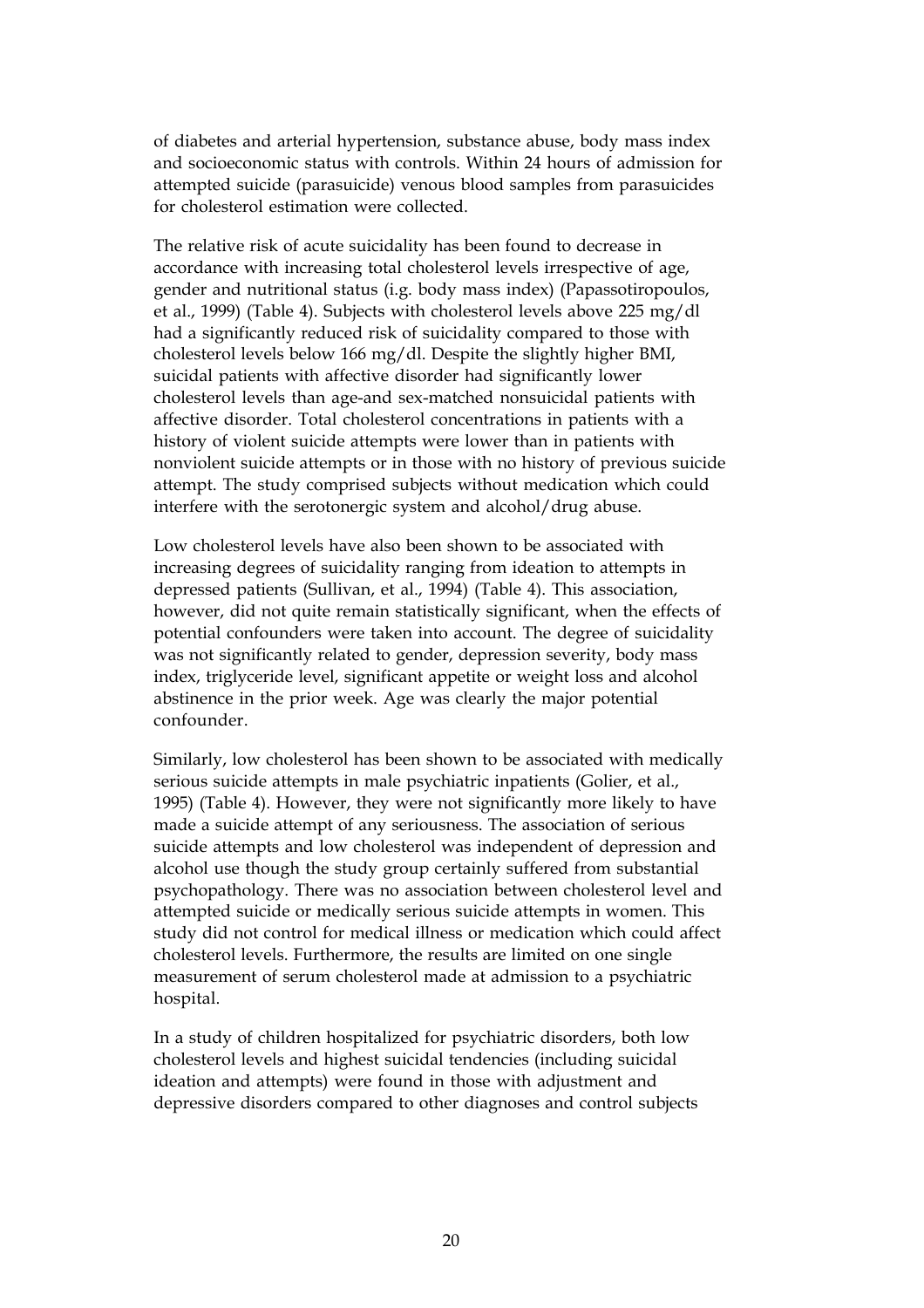(Glueck, et al., 1994). However, no difference in cholesterol levels was noted between suicidal and nonsuicidal patients. Maes, et al. (1997) failed to show an association of suicidal attempts with low cholesterol. However mean high density lipoprotein (HDL)-cholesterol levels were significantly lower in men, not in women, with major depression who had at some time made a serious suicidal attempt than those who had no history of suicide attempts. In a retrospective analysis of 1,088 patients suffering from affective psychoses no relation between serum cholesterol and suicidal behavior could be found (Fritze, et al., 1992).

In most of the studies (except Apter, et al., 1999; Gallerani, et al., 1995), cholesterol was measured only once on admission or within 48 hours. Measurement on admission might confound the results as psychotropic medications which could be given to psychiatric patients or medications taken in suicide attempts or the medical treatment could all effect lipid profile. Furthermore, most studies in psychiatric samples have suffered at least one or more deficiencies. These include the absence of optimal control for one or more confounding variables (Golier, et al., 1995; Modai et al., 1994) and optimal definition of the respective groups with measurements of relevant psychopathologic variables. In addition some studies had small samples sizes, particularly within distinct diagnostic groups (Sullivan, et al., 1998; Golier, et al., 1995; Maes, et al., 1997). No data on the intervals between the attempt and the evaluation was presented in these studies, which might be important due to the potential effect of physical damage on cholesterol levels.

#### **Animal experiments**

Even though a close description of animal experiments is beyond the scope of this paper the main results should be summarized. Kaplan, et al. (1991 and 1994) and Muldoon, et al. (1992) studied the effects of dietary fat and serum cholesterol in cynomolgus monkeys. These studies showed significantly more severe aggression among animals consuming a low-fat diet, and the prolactin response after stimulation of fenfluramine was reduced in low-fat consuming monkeys. This indicates a reduced serotonin activity in the central nervous system. These studies have been reviewed in detail elsewhere (Kaplan, et al., 1997) and the reader is directed to this paper for its comprehensive overview.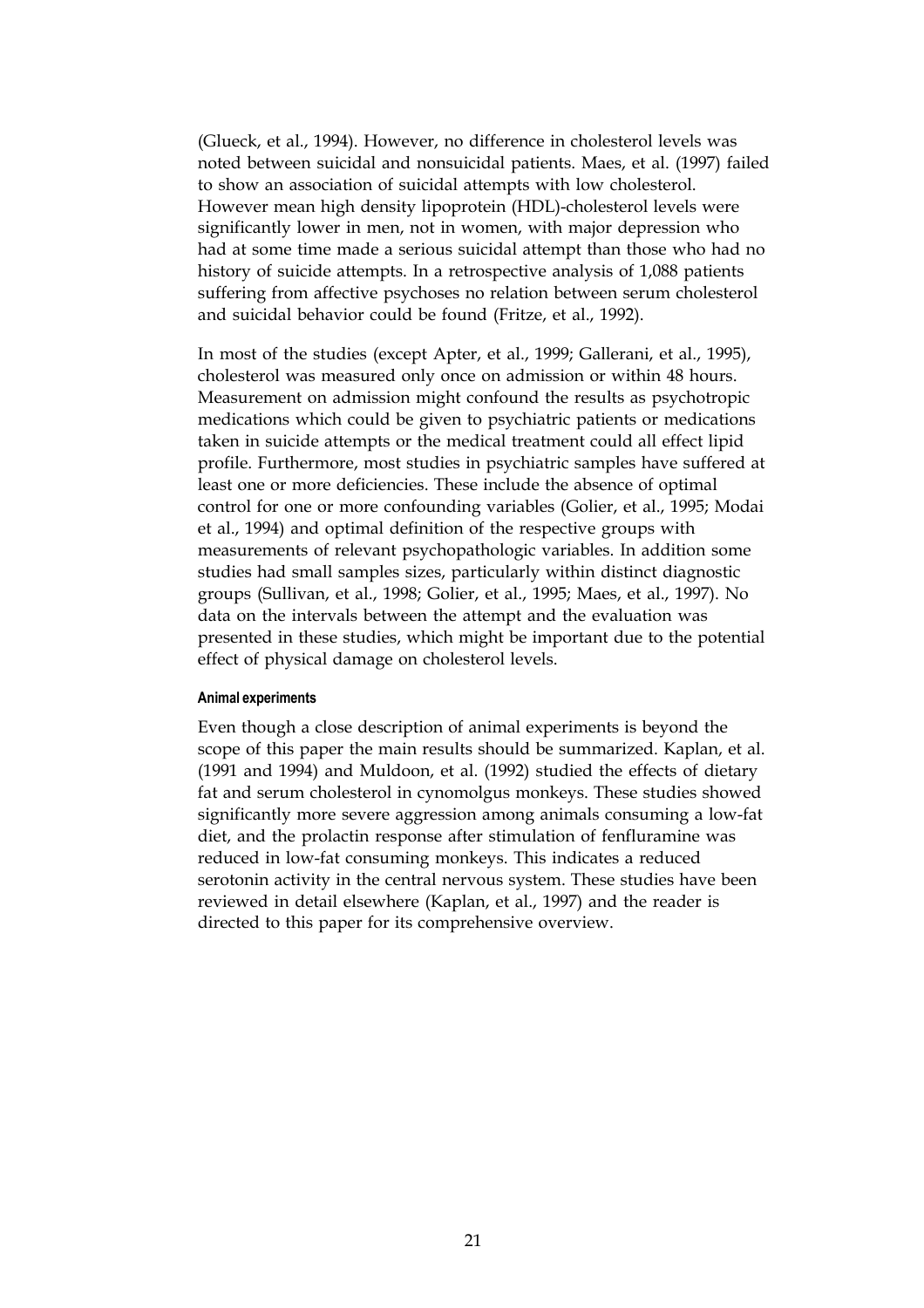| Table 4. Relative         |     |     |        |                                        |       | risk for suicide attempts in patients in relation to their cholesterol levels.                                                                                                                                   |                                              |                     |
|---------------------------|-----|-----|--------|----------------------------------------|-------|------------------------------------------------------------------------------------------------------------------------------------------------------------------------------------------------------------------|----------------------------------------------|---------------------|
| Study (Reference)         | Z   | Sex | Age    | Cholesterol level<br>$(years)$ $mg/dl$ |       | Type of patient                                                                                                                                                                                                  | measure<br>Suicide                           | attempted<br>RR for |
|                           |     |     |        | $_{\text{Low}}$                        | High  |                                                                                                                                                                                                                  |                                              | suicide             |
| Papassotiropouos,<br>1999 | 45  | M/F |        | $18-74$ < 166 > 225                    |       | Acutely suicidal<br>psychiatric<br>inpatients                                                                                                                                                                    | or attempt<br>suicidality<br>Acute           | 0.15<br>ŧ<br>#      |
| Sullivan, et al.<br>1994  | 90  | M/F | $> 18$ | 160                                    | > 240 | Outpatients with<br>depression                                                                                                                                                                                   | or attempt<br>ideation<br>Suicide            | $5.14 \pm$<br>×     |
| Golier, et al.<br>1995    | 307 | Z   | 18-59  | quartile<br>Low                        | Rest  | Psychiatric<br>inpatients                                                                                                                                                                                        | suicide attempt <b>D</b><br>Medially serious | $* 2.22$ §          |
| Golier, et al.<br>1995    | 343 | щ   | 18-59  | quartile<br>$_{\text{Low}}$            | Rest  | Psychiatric<br>inpatients                                                                                                                                                                                        | suicide attempt¤<br>Medially<br>serious      | $*$ NS              |
| $\ast$                    |     |     |        |                                        |       | Relative Risk of Suicide Attempt in the High-Cholesterol Group compared with the Low-Cholesterol Group<br>Relative Risk of Suicide Attempt in the Low-Cholesterol Group compared with the High-Cholesterol Group |                                              |                     |

\*\* Relative Risk of Suicide Attempt in the High-Cholesterol Group compared with the Low-Cholesterol Group  $\bar{r}$ ե<br>Գ i<br>P į.

# RR for acute suicidality

**#** RR for acute suicidality<br> **¤** defined as rated 3 or grater in the 5 - point Medical Lethality Rating Scale<br>
SP < 0.01<br>
# P < 0.001 defined as rated 3 or grater in the 5 - point Medical Lethality Rating Scale

NS…not significant

§ P< 0.01

‡ P< 0.001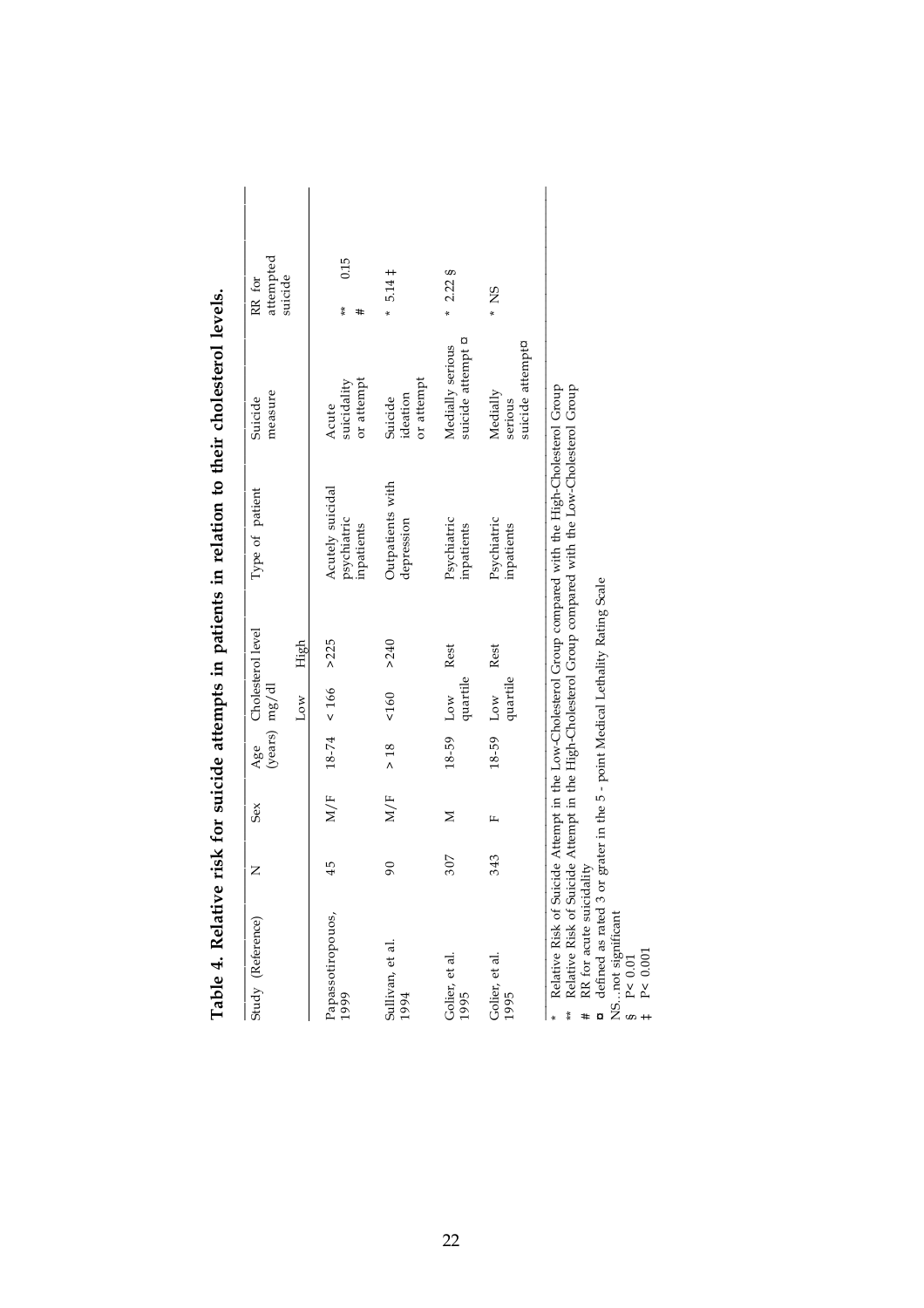#### **Serum lipid levels, depression and suicidality**

Several studies suggest that depression and suicidality might be accompanied by a certain serum lipid profile. Besides the lowered cholesterol levels, the triglyceride levels seem to be elevated, while HDLcholesterol appears to be decreased.

#### *Triglyceride levels, depression and suicidality*

High triglyceride levels have been observed in psychiatric inpatient children with suicide attempts (Glueck, et al., 1994), however, obesity, alcohol and substance abuse and cigarette smoking may have contributed to the hypertriglyceridemia. High triglyceride values may be a determinant of symptoms of depression as the reduction of triglyceride value was positively correlated with the reduction in the Beck Depression Index (Glueck, et al., 1993).

Improvement in the symptoms of depression accompanying treatment of severe hypertriglyceridemia has been reported by Glueck, et al. (1993). Treatment of high triglyceride levels has also been reported to improve scores on dementia screening tests in elderly patients with cerebrovascular disease (Rogers, 1989).

It has been shown that baseline high triglycerid values were significantly associated with depression in women but not in men (Standberg, et al., 1993).

In cross-sectional analyses of 4240 black and white subjects between 23 and 35 years Markovitz, et al. (1997) found among white men only, that increases in hostility during a 5-year follow-up were related to increases in triglycerides. Changes in hostility, however, were unrelated to changes in cholesterol levels. The authors did not find any relationships between hostility, anger suppression, depression and anxiety and low plasma lipid levels.

#### *High density lipoprotein (HDL)-cholesterol, depression and suicidality*

Conflicting results have been reported on HDL-cholesterol levels and suicidality. Mean HDL-C levels were significantly lower in men with major depression who had at some time made a serious suicide attempt than those who had no history of suicide attempts (Maes, et al., 1997). Tanskanen, et al. (2000) reported an increased risk of violent suicide with low HDL-cholesterol levels. There was no significant difference in women. Furthermore, low baseline HDL-cholesterol levels were significantly correlated with depression in women (Strandberg, et al., 1993). However, in an epidemiological study mortality from accidents and suicides, combined, increased steadily with increasing HDLcholesterol levels in men and women taken part in a cardiovascular disease study in three counties in Norway (Stenvold, 1992).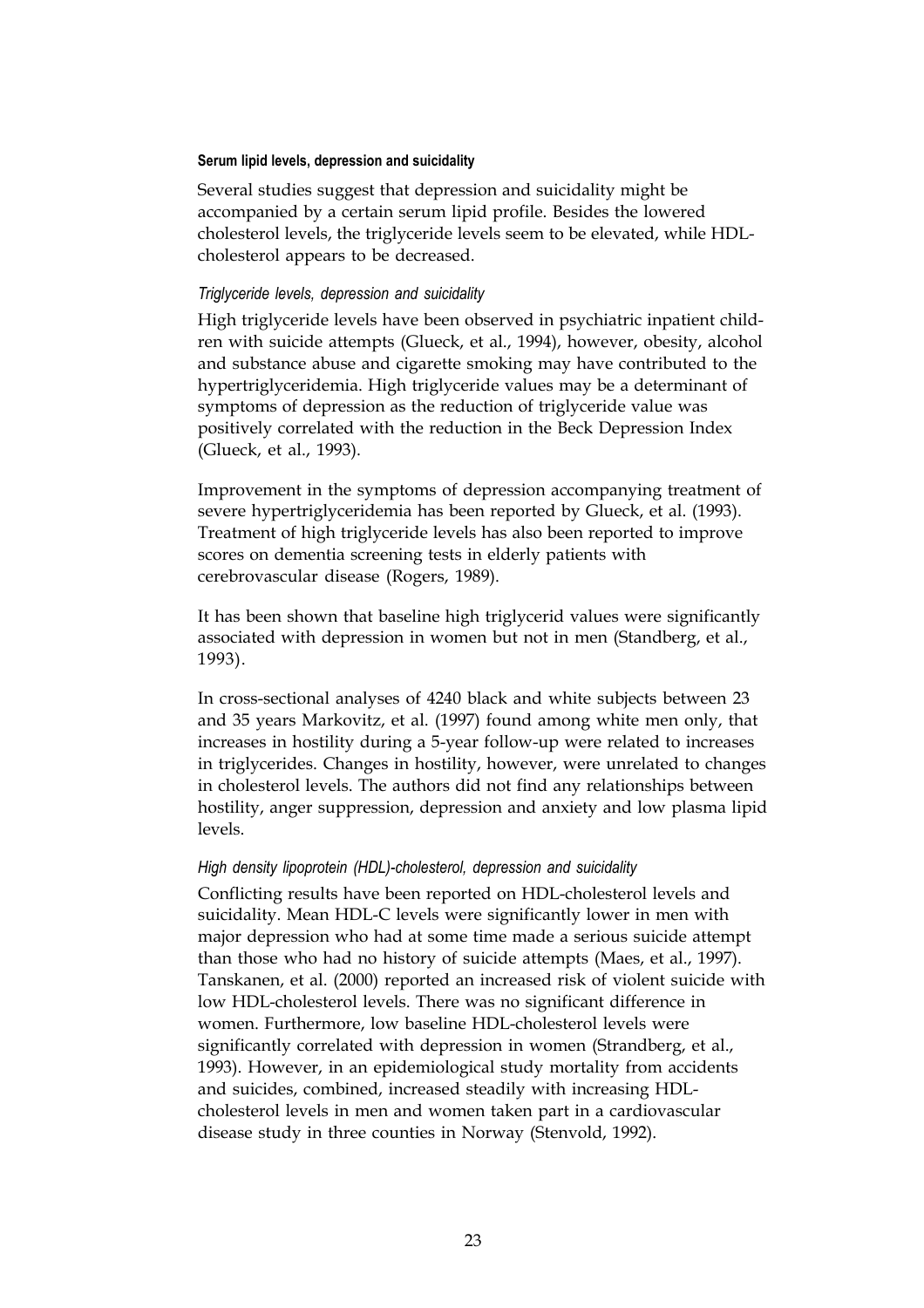## HYPOTHESES – INCLUDING BIOLOGICAL AND GENETIC **EXPLANATIONS**

#### **1. Hypothesis: depression, diet and sholesterol**



#### *Diet and cholesterol*

Several studies suggest that low cholesterol concentration could result from depression-related anorexia and that depression would consequently enhance the risk of parasuicide (Muldoon, 1990; Lindberg, 1992; Neaton, et al.,1992; Morgan, et al.,1993; Weissenburger, et al., 1986; Verddery, et al., 1991). Therefore, those who were most suicidal might have had the poorest nutrition and increased cholesterol levels might be found at a later determination than within 24 hours after admission to the hospital (Greenberg, 1995). The relationship of dietary factors with suicide mortality or attempted suicide remains largely unexamined, and is complicated by the existence of other extradietary differences between individuals consuming low- and high-fat diets.

The effect of poor nutrition on cholesterol is complex. Fasting has been found to increase total serum cholesterol and LDL cholesterol (Savendahl, et al., 1999), but lower HDL-levels. Those suffering from anorexia nervosa sometimes have increased serum cholesterol (Nestel, 1974). Keys, et al. (1950) conclude that although acute starvation might tend to elevate serum cholesterol, a period of semistarvation results in a modest decrease in serum cholesterol. Furthermore, low cholesterol levels occur in malnutrition, especially in elderly patients.

Serum cholesterol is not only affected by caloric intake but also by the amount of cholesterol and types and amounts of fatty acids in the diet (Keys, et al., 1957; Grande, et al., 1965). Intake of saturated fatty acids appears to be the most important dietary determinant of total cholesterol and low density lipoprotein cholesterol (Hegsted, et al., 1965; McNamara, et al., 1987; Keys, et al., 1957; La Rosa, et al., 1990; Katan, et al., 1994) with a wide range of individual responses (Cox, et al., 1995; Grundy, et al., 1988). The influence of dietary cholesterol itself is variable and is enhanced when cholesterol is consumed with saturated fatty acids. Replacement of saturated fat with carbohydrate reduces total and low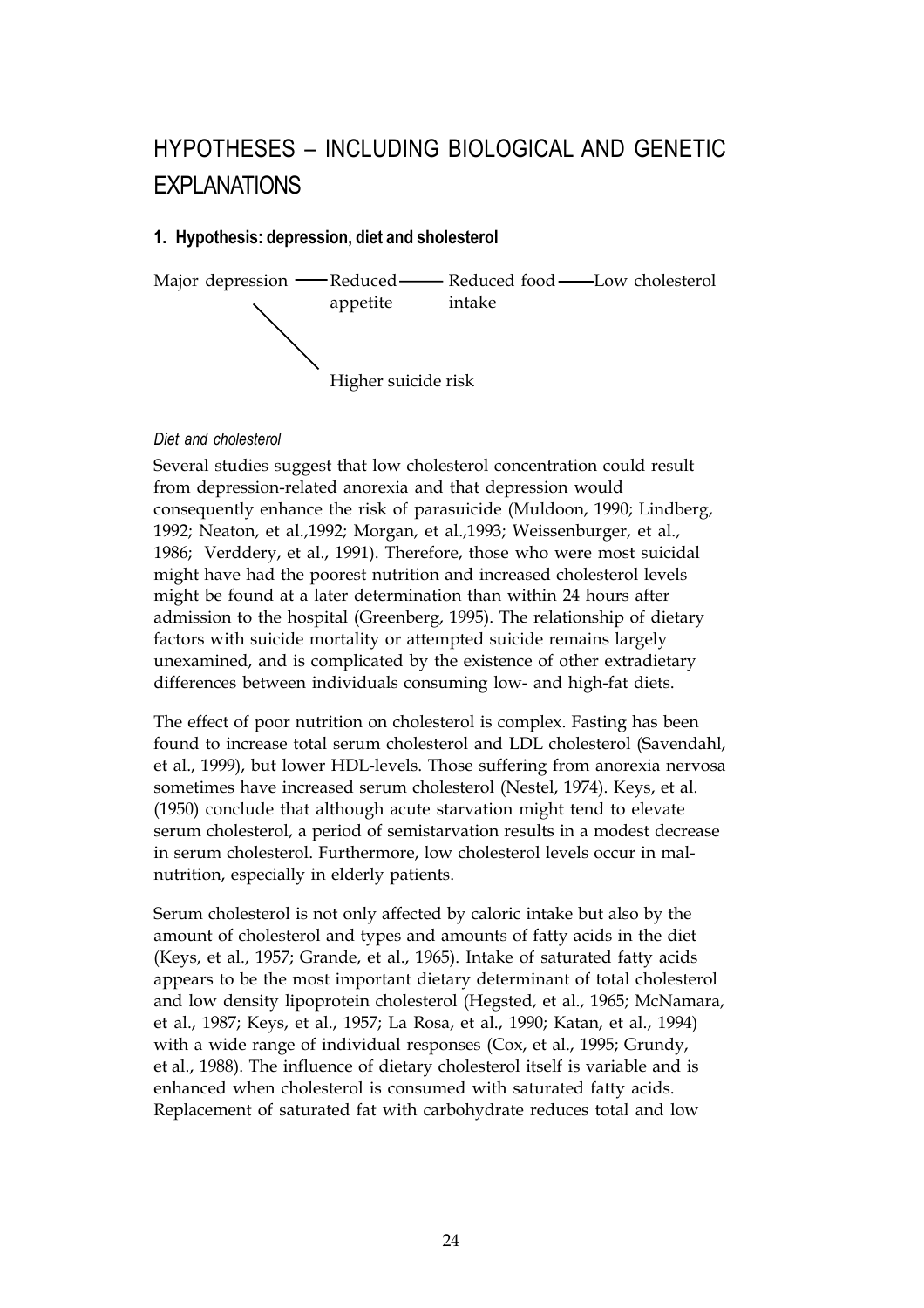density lipoprotein (LDL) cholesterol with only a minor effect on HDL cholesterol and triglycerides and leads to a decrease in body weight (Turley, et al., 1998). Reduction in cholesterol and increase in high polyunsaturated fat has been found to cause significant decreases in plasma cholesterol, LDL and HDL cholesterol (Schaefer, et al., 1981). Men appear to have larger responses of total and low-density lipoprotein cholesterol to saturated fat than women do (Weggemans, et al., 1999).

Alcohol increases triglyceride levels and also raises HDL levels, but it has little effect on LDL metabolism. However, total cholesterol levels have been found to be low in patients with alcohol dependence syndrome.

#### *Depression and diet and nutritional status*

According to a recently published epidemiological study in 40,086 African American and White participants, the primary predictor for clinical depression, suicide ideation and suicidal attempts diagnosed according to the DSM-IV was relative body weight (Carpenter, et al., 2000). Among women, increased BMI was associated with both major depression and suicide ideation. Among men, lower BMI was associated with major depression, suicide attempts, and suicide ideation. A retrospective analysis of a sample of 1,088 patients suffering from affective psychoses also revealed an association between death from suicide and lower body weight (Fritze, et al., 1992). Maes, et al. (1991) could not detect nutritional disorders indicating protein loss (e.g. muscle mass) due to malnutrition in major depression. Fleck (1989) suggested that the reduction in albumin and thus total serum protein, which can be found in major depression, may not be assumed to reflect primary malnutrition when there is evidence for an acute phase response in depression.

According to 3-day food records 22 females experiencing moderate to severe depression consumed a diet that provided 100 % of the Recommended Dietary Allowances (RDA) (Christensen, et al., 1994). The diet of the 7 males, however, was deficient in energy and 4 of 16 nutrients examined. The variation in the dietary intake appeared to be due to a decrease in food intake rather than a deficient diet. Partonen, et al. (1999), however, found no difference in dietary intakes of energy, fat and carbohydrates in those men reporting depression who had lower mean serum total cholesterol.

A significant increase in the desire for "sweets" (carbohydrate – fat-rich foods) was observed during a depressive episode, compared to periods when patients recalled feeling well (retrospective data) (Fernström, et al., 1987). Carbohydrate intake (both sweet and starch) in the second half of the day was elevated during winter depression (Krauchi, et al., 1990).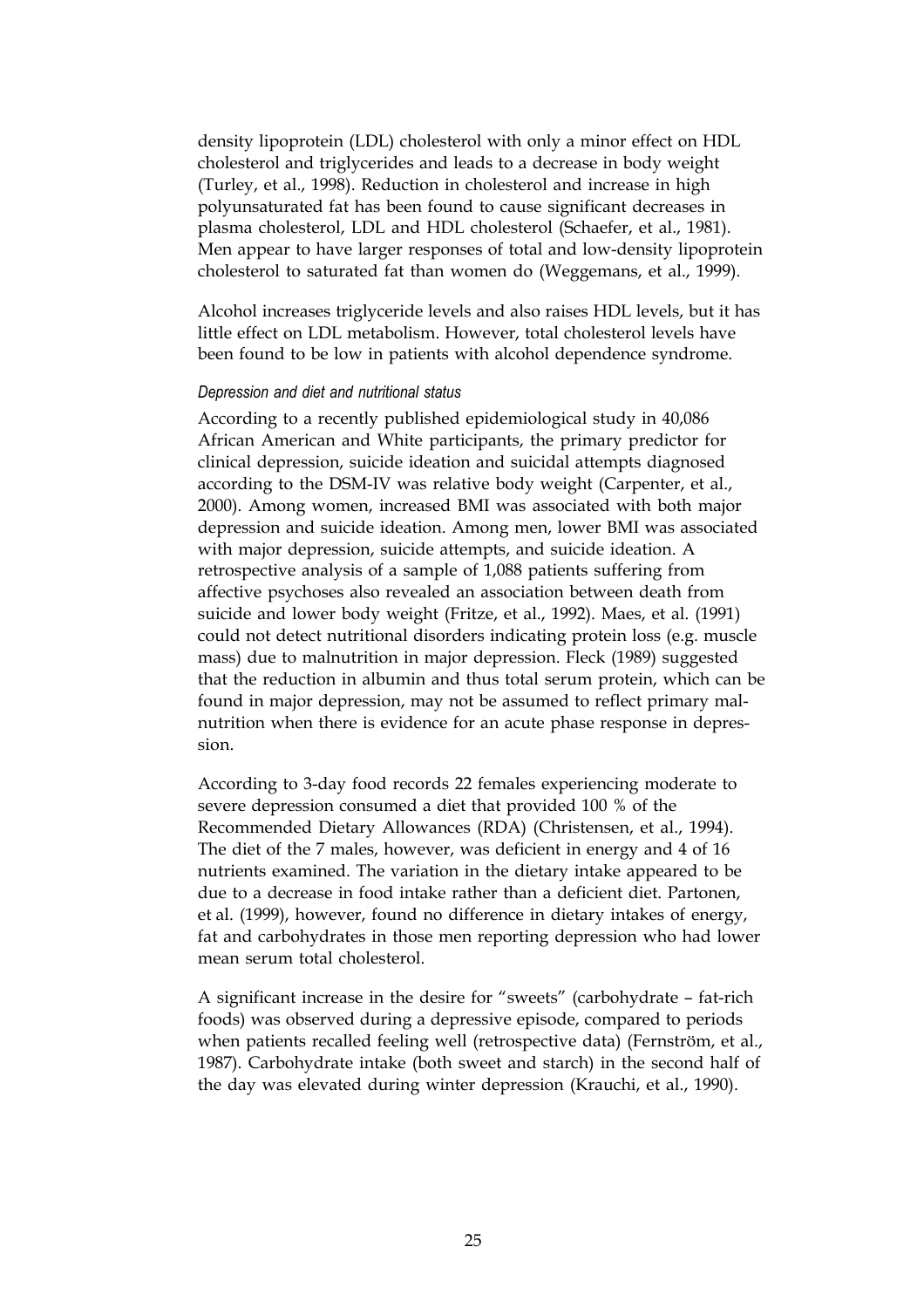Depressed subjects seem to consume more carbohydrates and less protein than nondepressed (Christensen, et al., 1996).

#### *Dietary and nutritional assessment*

It is necessary to include dietary variables in this kind of research in which mild-to-moderate malnutrition may affect serum cholesterol levels. Several studies already controlled for nutritional status as a contributing factor to lower cholesterol including parameters like serum total protein, BMI, triglyceride levels and significant weight and appetite loss (Kunugi, 1997; Takei, et al., 1994; Papassotiropoulos, et al., 1999; Sullivan, et al., 1994). However, these parameters might not be sufficient to measure preadmission malnutrition. A validated dietary frequency questionnaire combined with a 24-hour dietary recall would give more detailed information about the actually consumed amount of fat and energy. Furthermore, the Keys score, an indirect estimate of plasma cholesterol levels based on dietary fat intake, could be derived from dietary data (Anderson, et al., 1979; Markovitz, et al., 1997; Keys, et al., 1965; Clarke, et al., 1997; Hegsted, 1986).

#### *Depression and cholesterol*

The association between low serum cholesterol concentration and suicide may be due to a common link with depression. Depression and depressive symptoms are closely related to suicide and trauma (Angst, et al., 1999; Åsgård, 1990; Liu, et al., 1996). Decreased appetite and weight loss or illness causing weight loss in depressed subjects may underlie the relationship between low cholesterol and depressive symptoms. In a cross sectional study of male and female employees in Sweden, total cholesterol and LDL cholesterol values were inversely correlated with the frequency of low mood in men expressed in a questionnaire (Lindberg, et al., 1994). Serum triglyceride concentrations did not differ. In women, however, the serum triglyceride value, but not the total cholesterol or LDL cholesterol, was lower in those who reported low mood, depression and anxiety during the past six months.

In a study in middle-aged women in Sweden those with low serum cholesterol, defined as the lowest tenth of the cholesterol distribution, reported significantly more depressive symptoms (Horsten, et al., 1997). Furthermore, depressive symptoms showed a significant inverse linear association with high-density lipoprotein. Serum cholesterol levels have also been found to be higher in patients with panic disorder compared to patients with depression (Bajwa, et al., 1992). In healthy young adult women, low lipid and lipoprotein concentrations were inversely associated with trait measures of depression and anxiety (Suarez, 1999). According to Neuroticism, Extraversion, Openness-Personality Inventory (NEO-PI) depression was inversely associated with total cholesterol, triglycerides, and the ratio of total cholesterol to high-density lipoprotein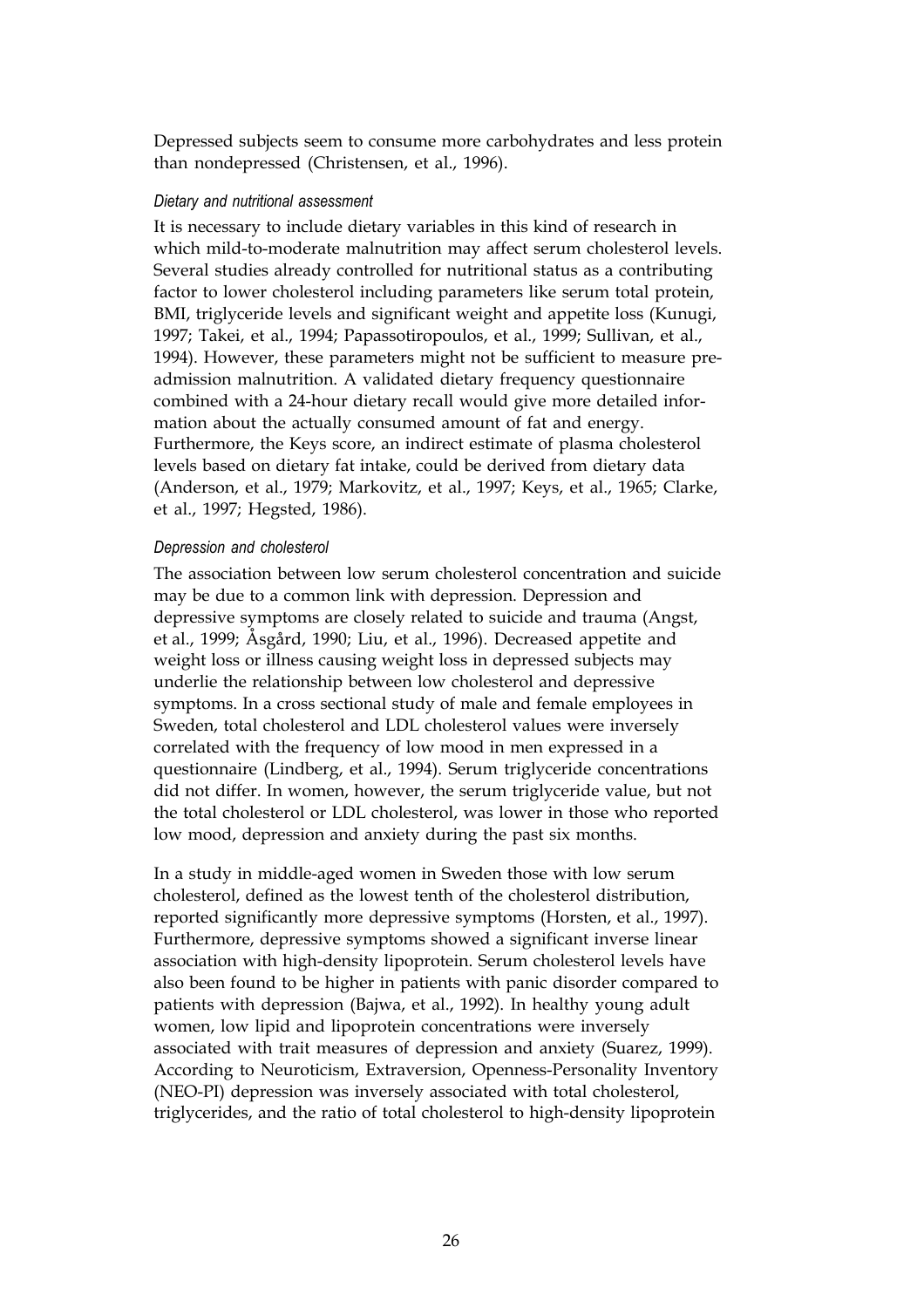cholesterol but not with high-density lipoprotein cholesterol. Univariate analyses indicated that women with low total cholesterol concentrations (<160 mg/dl), relative to those with moderate to high cholesterol levels, were more likely to have higher scores on the NEO depression subscale and STPI anxiety subscale. These findings are independent of age, body mass index, physical activity, and other factors known to influence lipid concentrations.

When paired with 1,595 self-referred supermarket screenees by age and sex, 203 patients with affective disorders (depression, bipolar disorder, and schizoaffective disorder) had much lower plasma total cholesterol, low-density lipoprotein cholesterol, and high-density lipoprotein cholesterol, and higher triglyceride concentrations (Glueck, et al., 1994a). A study in 13 702 human dock visitors also revealed that the lowest cholesterol group (< 158 mg/dl) was more likely to be in a depressive state than the other groups except for the middle (196-206 mg/dl) and the highest  $($  <math>238 \text{ mg/dl}</math>) (Terao, et al., 2000).

Morgan, et al. (1993) found that depression was three times more common in male Californians aged 70-89 years with a low plasma cholesterol concentration (< 160 mg/dl) compared to those with higher cholesterol concentration. The association between cholesterol concentration and depressive symptoms was independent of reported or measured change in weight. Depressive symptoms were, however, significantly more common in both men and women who had a cholesterol concentration in the lowest quintile compared with all others. For both male and female French volunteers aged 60-69 years those in the low quintile had more than twice the risk of depressive symptomatology of those in other quintiles (Dealberto, et al., 1993).

In 100 patients with major depressive disorder total cholesterol levels were significantly lower than the levels in 100 healthy controls (Olusi & Fido, 1996). In a Finnish study, Strandberg, et al. (1993) however, failed to show such a relationship in either women or men aged 75-85 years. Brown, et al. (1994) could also not relate low cholesterol levels to severe depressive symptoms in 3939 elderly people. Cholesterol levels were not significantly associated with major depression or hostility in a study of 3,490 men aged 31-45 years (Freedman, et al., 1995). Furthermore, a double-blind randomized trial of pharmacological cholesterol reduction did not find alteration in mood (Wardle, et al., 1996).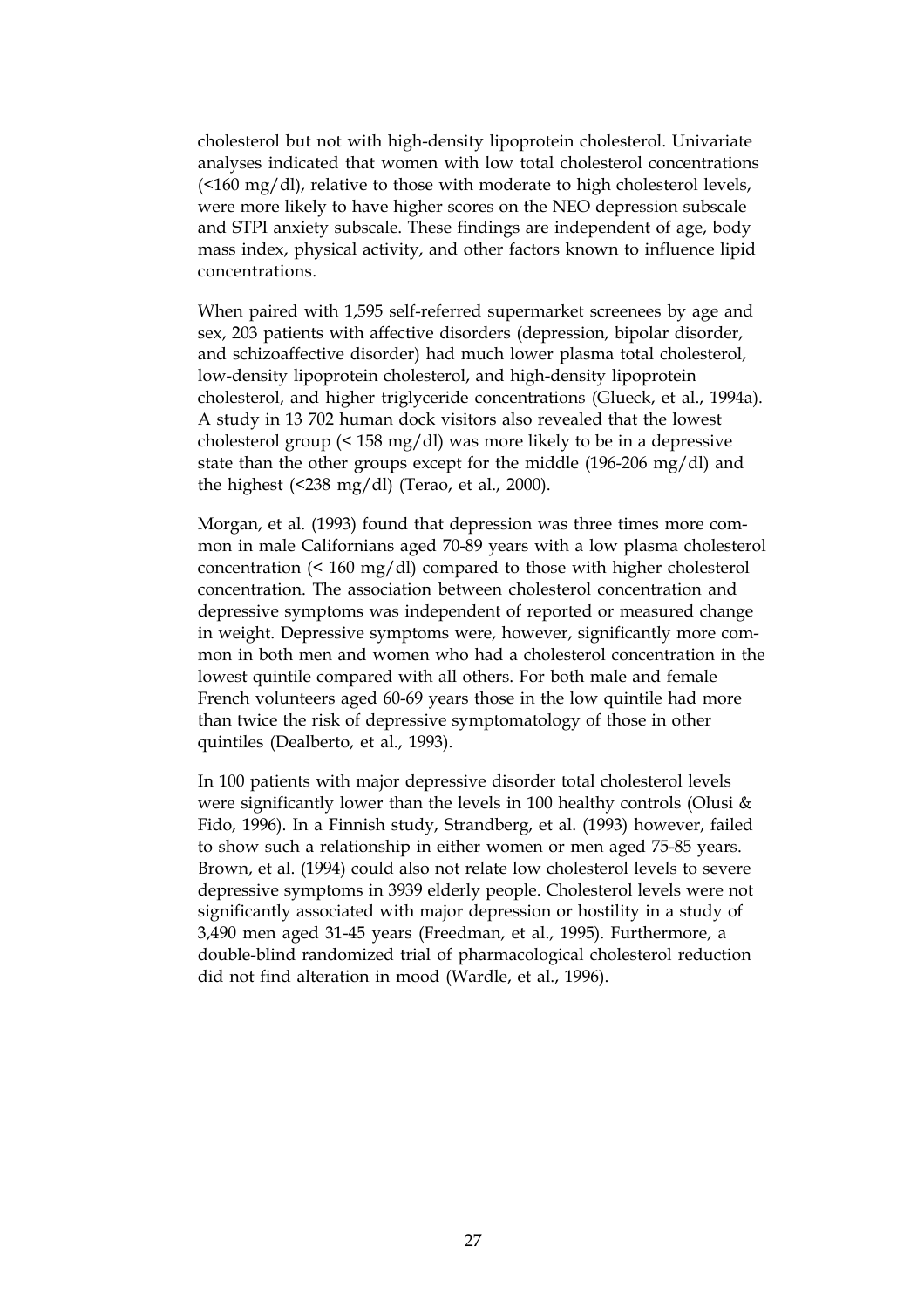#### **2. Hypothesis: polyunsaturated fatty acids (PFUA), depression and suicidality**

Low n:3 PUFAs — Low serotonin — higher suicide risk

Dietary long-chain polyunsaturated fatty acids (PUFAs), critical to both nervous system and cardiovascular function, may be an important confounding factor in the observations that lowering serum cholesterol may increase the risk of depression, suicide or violence (Hibbeln and Salem, 1995; Hibbeln, et al., 1997). The authors hypothise that inadequate n-3 PUFAs (especially 22:6n-3) in the nervous system may increase vulnerability to depression. Virkunen, et al. (1987) noted an increase in long-chain n-6 polyunsaturates and a decrease of long-chain n-3 polyunsaturates in the serum of violent impulsive offenders, when comparing with diet-matched control subjects.

In major depression, there seems to be a deficiency of n-3 PUFAs and a compensatory increase in monounsaturated fatty acids (MUFAs) and C22:5n-6 in phospholipids (Maes, et al., 1999). The alterations of the fatty acids in depression appear to be related to the inflammatory response in that illness. A significantly higher C20:4n6/C20:5n3 ratio in both serum cholesteryl esters and phospholipids, and an increased total n6:n3 ratio in cholesteryl esters of patients with major depression compared to normal controls has been reported (Maes, et al., 1996). It has been suggested that these observations may be related to increased production of proinflammatory cytokins and eicosanoids (Maes, et al., 1996; Smith, 1991). According to these hypotheses, major depression is accompanied by a certain pattern of serum lipids including the mentioned increased total n6:n3 ratio in cholesteryl esters, but also high triglyceride levels and low HDL-C levels. These TG and HDL pattern in depressed patients have also been reported by Maes, et al. (1997) and Glueck, et al. (1994) (see hyopothesis 5).

Furthermore, polyunsaturated fatty acids have been found to predicte cerebrospinal fluid (CSF) 5-hydroxyindolacetic acid (5-HIAA) and CSF homovanillic acid (HVA), the serotonin and the dopamine metabolite respectively. Cholesterol, however, was unrelated to either neurotransmitter metabolite in healthy subjects and early and late-onset alcoholics (Hibbeln, et al., 1998, 1998a). On the basis that n-3 polyunsaturates have been inversely related with impulsive behavior and depression in observational and intervention studies, the authors suggest to conduct dietary studies to determine if essential fatty acid supplementation can influence serotonin and dopamine metabolism in the central nervous system and modify impulsive behaviors related to these neurotransmitters.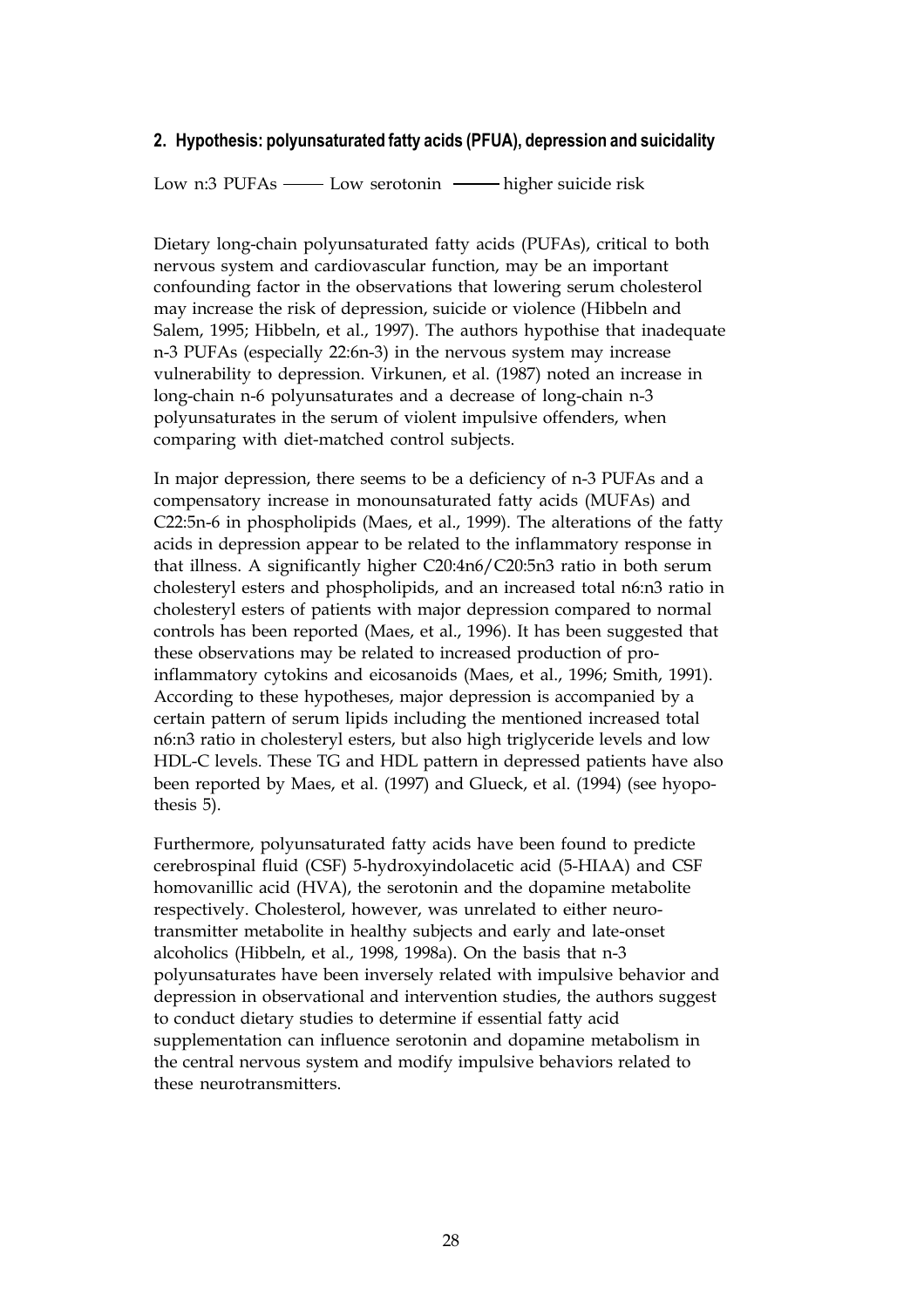#### **3. Hypothesis: Cholesterol and serotonin**

| Low cholesterol — reduced serotonin uptake — depression — Higher |         |
|------------------------------------------------------------------|---------|
| in brain cells                                                   | suicide |
|                                                                  | risk    |

Brain serotonin has been suggested as a possible factor in the association of serum cholesterol with non-illness mortality, because both suicidal behavior and impulsive aggression are related to low levels of serotonergic activity (Muldoon, et al., 1993). One explanation of the relationship of cholesterol and suicide was proposed by Engelberg (1992). The author suggested that lower cholesterol levels decrease membrane lipid viscosity of the brain cells resulting in a reduced number of serotonin receptors and therefore lowering uptake into the cells. Several studies found an association between decreased levels of the serotonin metabolite 5-hydroxyindoleacetic acid (5-HIAA) in cerebrospinal fluid and violent suicide attempters (Träskman, et al., 1981; Åsberg, et al., 1976; Träskman-Bendz, et al., 1992), more medically damaging suicide attempts and planned suicide attempts (Mann, et al., 1996).

Furthermore, researchers showed that men with naturally occurring low total cholesterol levels (< 175 mg/dl) exhibit lower plasma serotonin concentration (Steegmans, et al., 1996). Terao, et al. (1997) found that serum cholesterol levels positively correlated with serotonergic receptor function in healthy subjects. Changes of dietary cholesterol have been found to alter the fluidity of cellular membranes, affecting the activity of ion channels and neurotransmitter receptor (Preston-Mason, et al., 1991). Delva, et al. (1996), however, did not reveal that cholesterol-lowering drugs reduced brain serotonergic activity in patients with hypercholesterolemia.

Another explanation was proposed by Barradas, et al., (1992) who suggested that a decrease in serum cholesterol causes an increase in platelet 5-HT content and a simultaneous decrease in plasma serotonin. A further hypothesis, suggested by Salter, is that a reduction in dietary cholesterol is likely to go hand in hand with a reduction in overall dietary fat intake, resulting in a decrease in serum fatty acids (Salter, 1992). Fatty acids compete with tryptophan on serum albumin binding sites. Thus, a reduction in fatty acids leads to a decrease in free tryptophan and a respective decrease in 5-HT synthesis. All three of these hypotheses associate cholesterol with the 5-HT system.

Kaplan et al. (1994) has speculated that an inverse association between antagonistic, impulsive behavior and cholesterol may represent a negative feedback mechanism. The threat of dietary deprivation would result in appropriate changes in behavior (Kaplan, et al., 1994). Scarcity in calories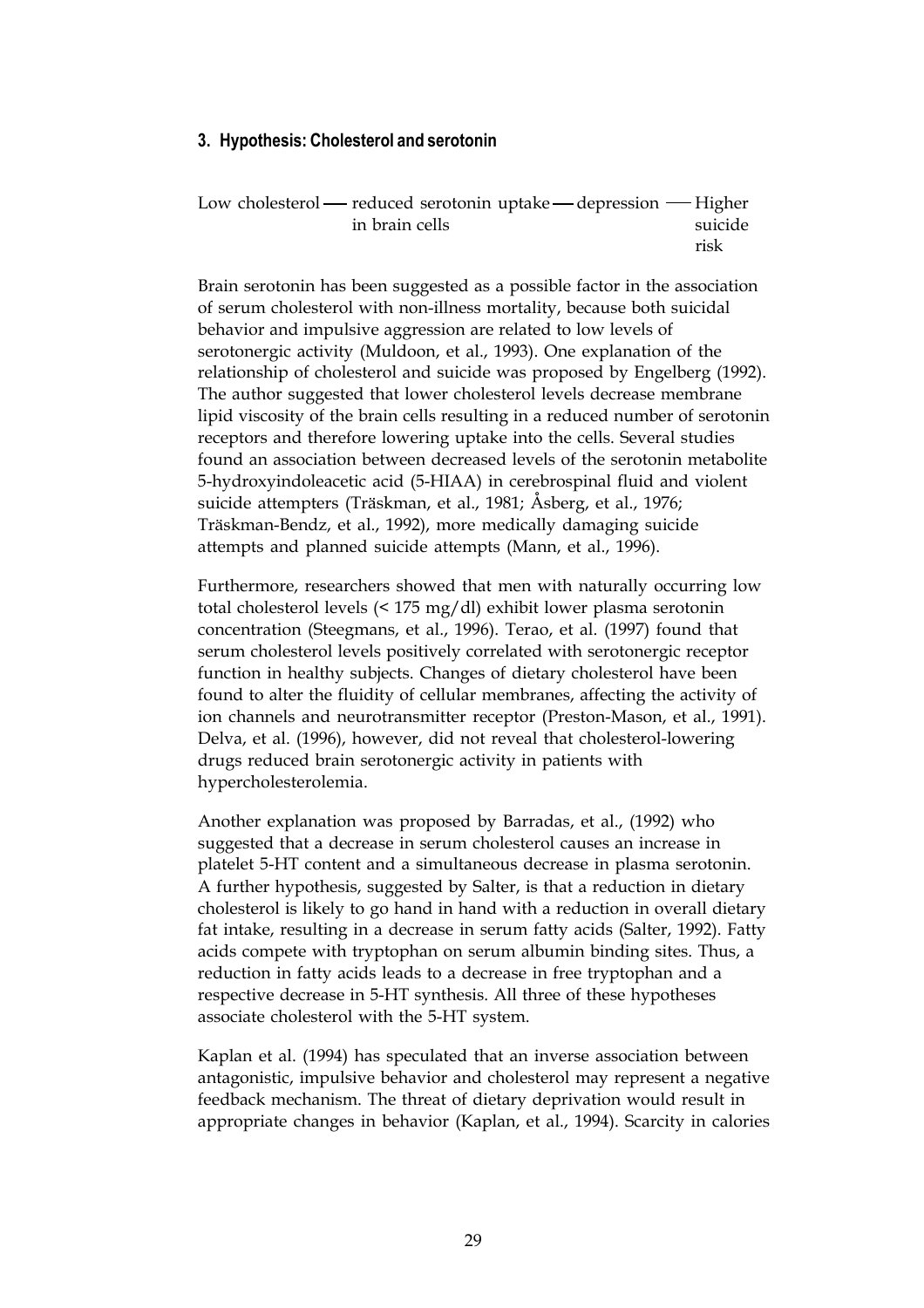derived from animal sources, would reduce plasma cholesterol and (perhaps by way of low central serotonergic activity) trigger impulsive, risk-taking behavior such as hunting or competitive behavior.

Engelberg´s theory is based on findings in the mouse brain, in which an increased membrane lipid viscosity is followed by an increased specific binding of serotonin (Heron, et al., 1980). Several animal studies are in favor of the relationship of cholesterol and serotonin. However, Fernström et al. (1996) could not replicate these findings. Despite the enormous range of cholesterol levels in Mongolian gerbils fed different diets, tryptophan hydroxylation rate and serotonin and 5 hydroxyindoleacetic acid concentrations in the cerebral cortex, hypothalamus and brainstem did not differ significantly among the diet groups.

One association found in genetic research should be mentioned briefly in this context. A polymorphism of the serotonin transporter gene (17q11.1- 17q12) has been described, a deletion/insertion polymorphism (5- HTTLPR) in the promoter region of the gene (two alleles: "l" and "s"). Evidence suggests that the 5-HTTLPR polymorhism is associated with bipolar depression (Bellivier, et al., 1998). Collier, et al. (1996) reported an association between the "s" allele and both unipolar and bipolar depression, whereas Kunugi, et al. (1997a) found no association for either unipolar or bipolar depression. The association could also not be replicated by Frisch, et al. (1999) and Ohara (1998). Interestingly, in a group of elderly athletes an unexpected association between serum cholesterol levels and the HTTLPR insertion/deletion polymorphism of the promoter region of the serotonin transporter gene was observed (Comings, et al., 1999).

The hypotheses of an association between cholesterol and serotonin have been criticized, because endogenous synthesis appears to be the main source of cholesterol in the brain and uptake of LDL by the brain from the plasma is low in laboratory animals (Dietschy, 1984; Spady, et al., 1983). Severs claimed that since all serum cholesterol levels were around normal range, and since regulatory mechanisms of cellular cholesterol balance membrane cholesterol, the simple explanation of a cholesterol-5- HT relationship is most probably insufficient (Severs, 1992). Furthermore, Alvarez, et al. (1999) and Engström, et al. (1995) did not succeed to demonstrate a relationship between cholesterol and serotonin (5-HT) in suicidal subjects. Hibbeln, et al. (2000) could also not relate CSF 5-HIAA to cholesterol levels in alcoholics, violent groups and healthy subjects.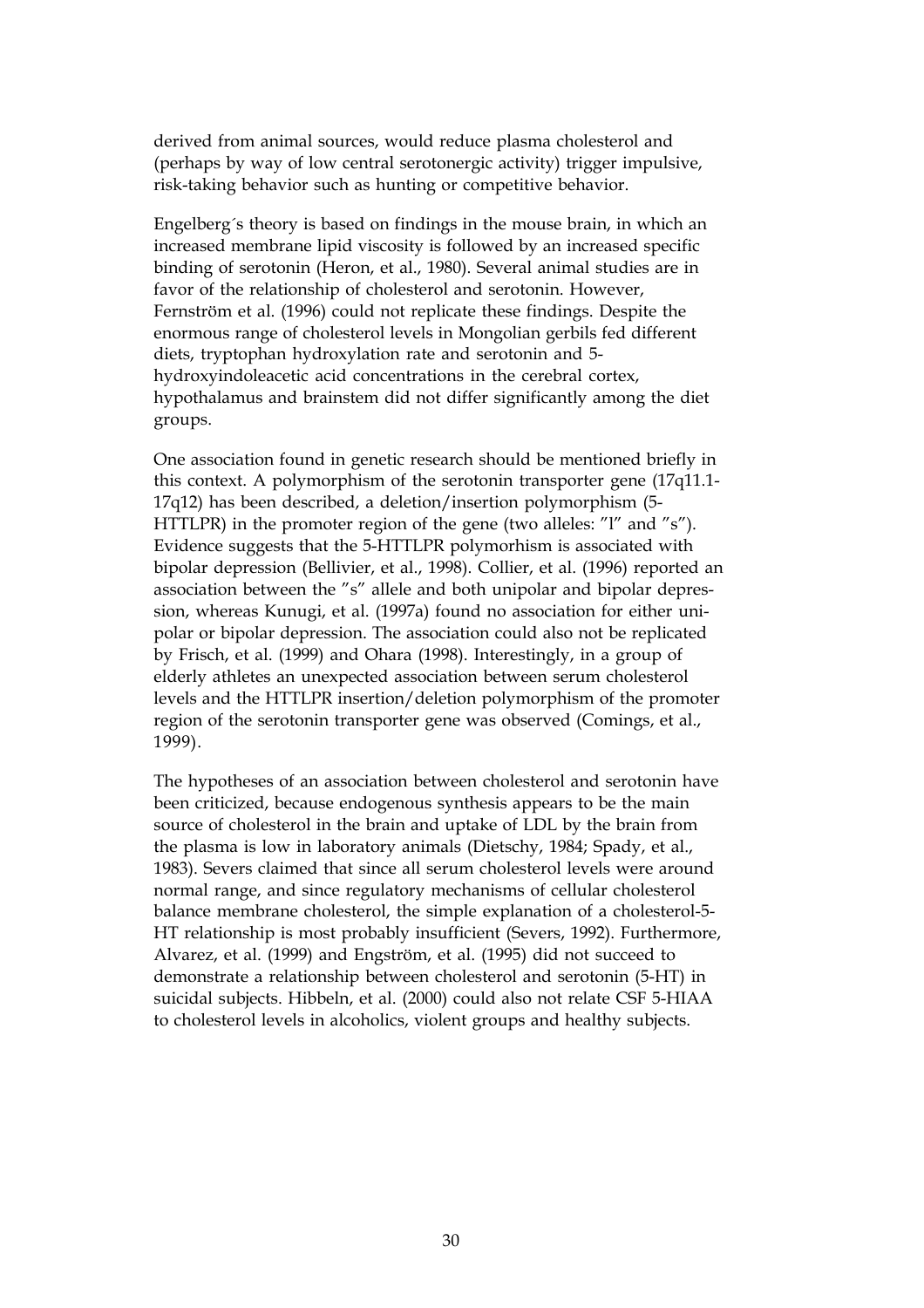#### **4a. Hypothesis: Interleukin – 2 and suicide**

Ox –LDL IL-2 lower cholesterol lower melatonin depression higher suicide risk

Another hypothesis proposed by Penttinen is based on the idea of Interleukin-2 (IL-2) being a common mediator for the development of depression and suicide and also for cardio-vascular diseases (Penttinen, 1995). Oxidized LDL is supposed to activate a T-cell mediated immune reaction resulting in the production of IL-2. IL-2 causes a decrease of serum cholesterol, especially HDL and an increase in triglycerids. Frostegard,et al. (1992) found that oxidized LDL may activate T-cells in artherosclerotic lesions. Furthermore, IL-2 leads to depression and suicidal tendencies by suppressing melatonin, the hormone secreted by the pineal gland. On the other hand, interleukin-2 enhances the atherosclerotic process. Thus, the author suggests that suicide and myocardial infarction are competing causes of death.

#### **4b. Hypothesis: Major depression, acute phase response, cholesterol and suicide**

Major depression — acute phase response — IL cholesterol Higher suicide risk

Hypothesis 4b presents a slight variation of hyptothesis 4a and does not anticipate that all relations are causal, but probably more concomitant. The relation between low cholesterol levels and depression/suicide attempt in depressed subjects may be due to the immune/inflammatory response in major depression. The systematic immune activation involves an increased concentration of plasma soluble interleukin-2 receptor. Cytokines, like IL 2, have been found to lower plasma levels of cholesterol.

Several studies suggest an immune-inflammatory response in major depression, which is accompanied by significant changes in cell mediated and humoral immunity (Table 5). This acute phase response in major depression appears to be further characterized by increased plasma levels of positive and decreased levels of negative acute phase proteins and increased prostaglandin secretion (Sluzewska, et al., 1996). Furthermore, decreased availability of plasma tryptophan and lower serum Zn and Fe have been reported in major depression (Song, et al., 1998; Maes, et al., 1997a) (Table 5).

Increased concentration of plasma soluble interleukin-2 receptor, reflecting an activation of T-lymphocytes, has been observed in major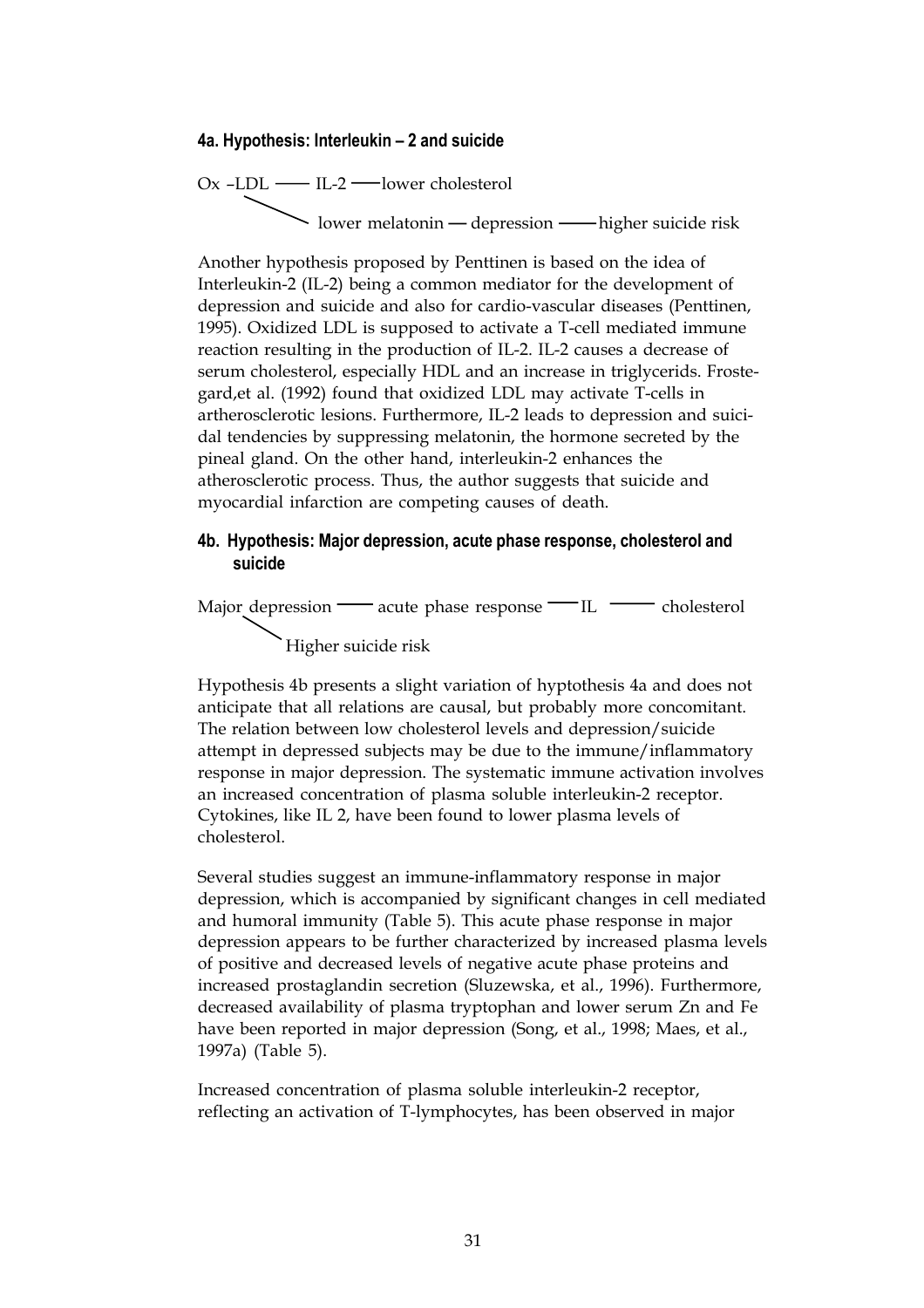depression (Maes, et al., 1995) and in psychiatric patients after a suicide attempt (Nassberger, et al., 1993). However, Haack, et al. (1999) could not replicate these findings after taking all confounding factors into account like treatment with clozapine, lithium or benzodiazepines, age, body mass index, gender, smoking habits, ongoing or recent infectious diseases.

IL-2, used in cancer treatment, has resulted in a decrease of LDL, cholesterol and HDL and an increase in TG (Wilson, et al., 1989; Rosenzweig, et al., 1990; Lissoni, et al., 1991; Swaminathan, et al., 1993). Elevated plasma levels of cytokines have been demonstrated in inflammatory, malignant, infectious diseases, traumatic injury and even minor illness (Beisel, et al., 1981; Alvarez, et al., 1986; Lees, et al., 1972; Kateloot, et al., 1992). These disease states are often associated with abnormal lipid metabolism like hypertriglyceridaemia and reductions in plasma cholesterol levels. Khosla, et al. (1991) observed a severe hypertriglyceridaemia, decrease in HDL-cholesterol levels and increase in LDL-cholesterol levels in patients with enteric fever at the peak of fever. Plasma triglycerides were reported to be increased in AIDS, while plasma cholesterol, high density lipoprotein (HDL) cholesterol and low density lipoprotein (LDL) cholesterol were decreased (Grunfeld, et al., 1992). Lower levels of plasma total cholesterol and HDL-cholesterol have been observed during severe infection, but also during minor illness (ill with cold, flu, fever, or vomiting) (Jacobs, et al., 1997).

Cytokines may affect plasma levels of cholesterol and lipoproteins by modulating lipolytic enxyme activities (Jonasson, et al., 1990; Torti, et al., 1985; Feingold, et al., 1989) and gene expression of apoproteins (Sammalkorpi, et al., 1988; Schectman, et al., 1992). Stopeck, et al. (1993) suggest that cytokine-induced hypocholesterolemia may be related to TNF and/or IL-1 stimulation of hepatic LDL receptor gene expression and function.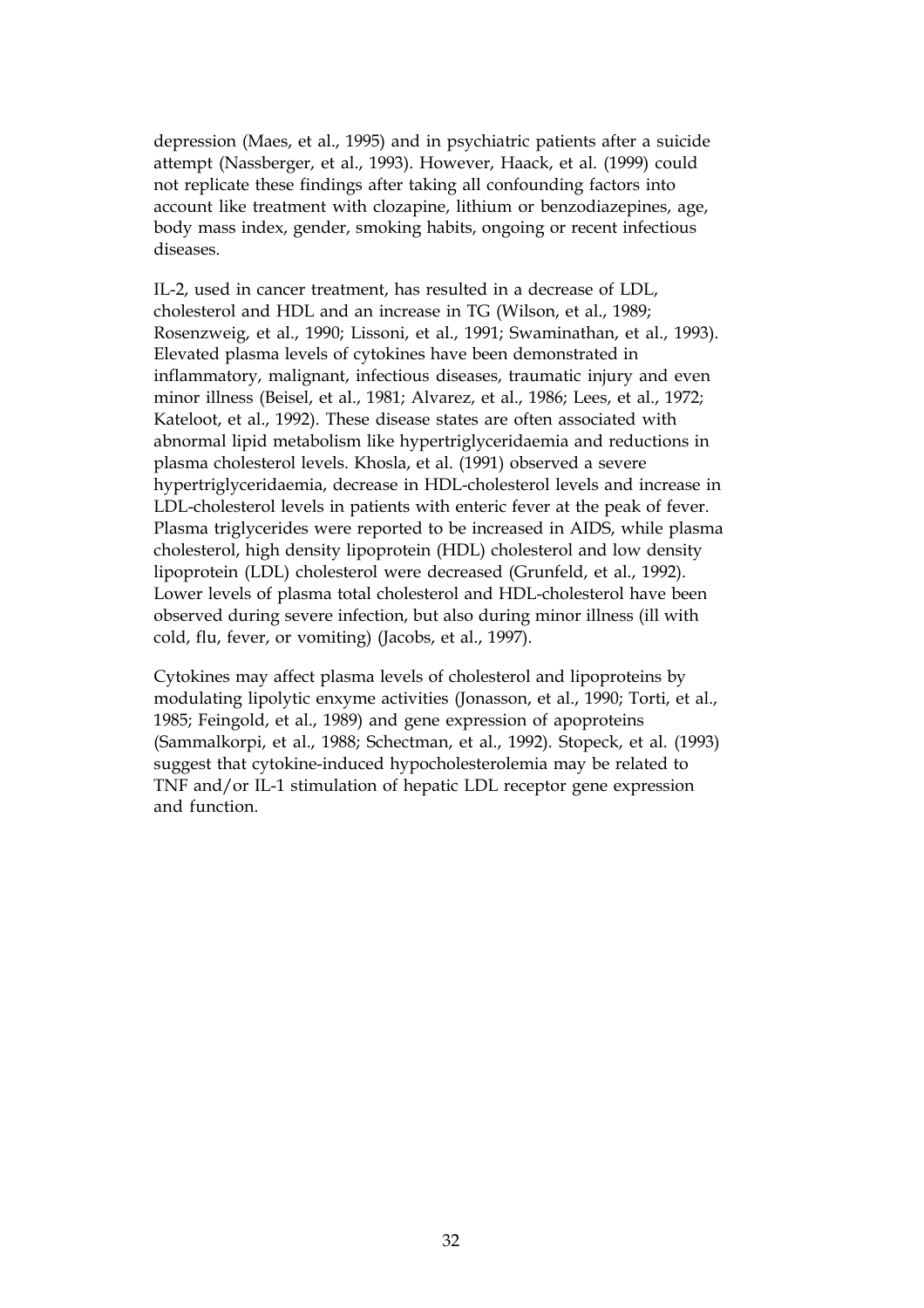| Serum parameter increased | Serum parameter decreased | Reference               |
|---------------------------|---------------------------|-------------------------|
| Interleukin (IL) 1b       | Total serum protein       | Maes M et al. 1995      |
| $\Pi.6$                   | Albumin                   | Maes et al 1995 a       |
| $\Pi.8$                   | Transferrin               | Maes M et al. 1997 a    |
| Soluble IL 6              | Gamma globulin            | Maes M et al. 1997 b    |
| Soluble IL 6 receptor (R) | Zn.                       | Sluzewska A et al. 1996 |
| Soluble II. 2 R           | Fe                        | Song C et al. 1998      |
| IL 1 R antagonist         | Tryptophan                | Maes M et al. 1997      |
| Leukocytes, neutrophiles  | Tryptophan/CAA ratio      | Herbert TB et al. 1993  |
| Transferrin receptor      | $HDL-C$                   |                         |
| Alpha 1 globulin          | Total cholesterol         |                         |
| Alpha 2 globulin          | HDL-C/cholesterol ratio   |                         |
| Cortisol                  |                           |                         |
| Leukocytes                |                           |                         |
| CD4+/CD8+ T-cell ratio    |                           |                         |
| C-reactive protein        |                           |                         |
| Alpha 1-acid glycoprotein |                           |                         |
| Prostaglandin E2          |                           |                         |
|                           |                           |                         |

**Table 5. Serum parameters suggesting an inflammatory response in major depression.**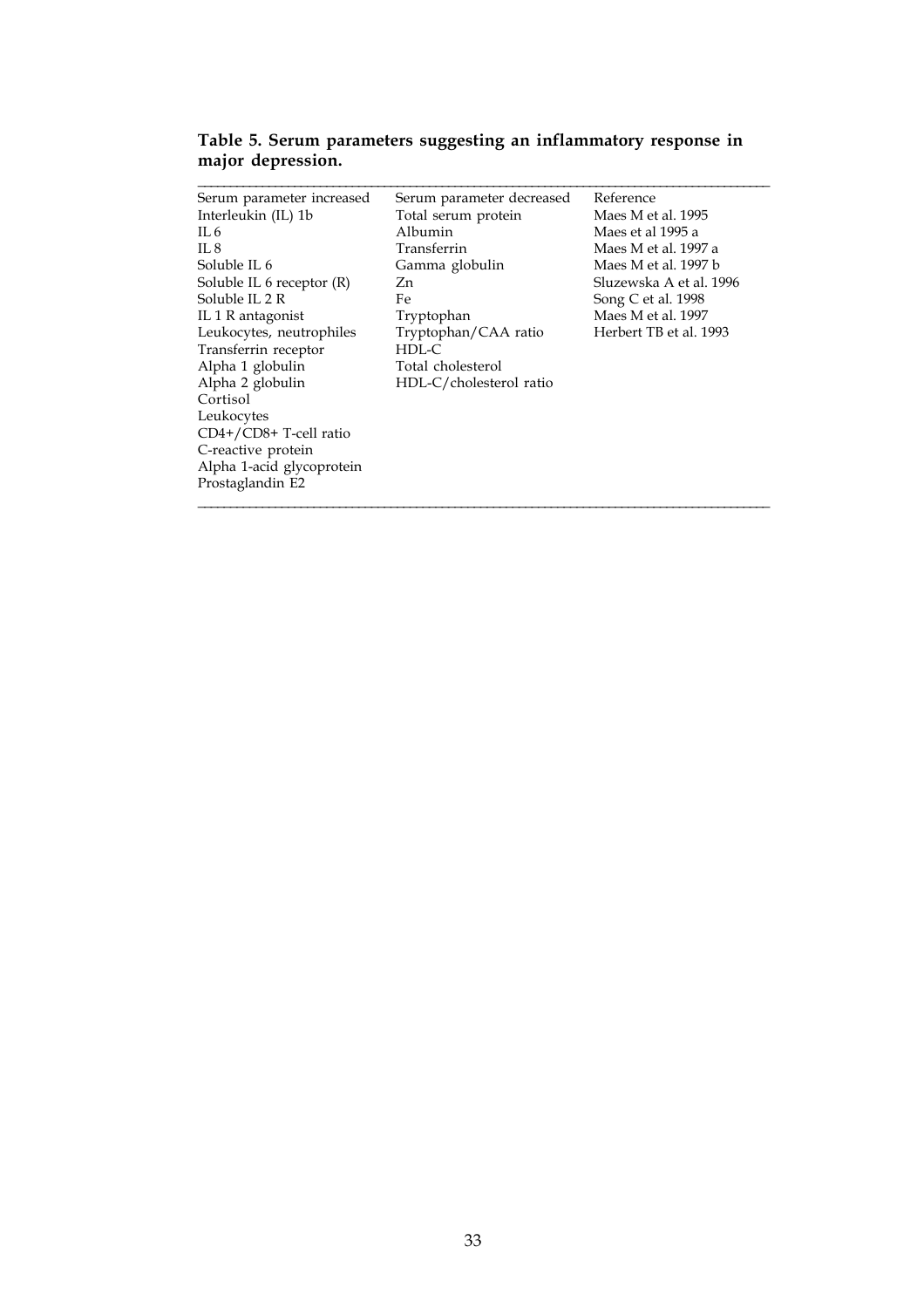### **CONCLUSION**

Data relating low or lowered cholesterol levels to suicide and suicidality from different types of studies in humans have been systematically presented and evaluated. Meta-analysis of randomized clinical trials have been found to report conflicting results, sometimes demonstrating an increased non-illness mortality (suicide, accidents) in cholesterol lowering trials and other studies not replicating these findings. Epidemiological/ Observational cohort studies have also been inconsistent in reporting an association between low baseline cholesterol levels and increased risk of death due to suicide in the general population. Studies of adult psychiatric inpatients have been rather consistently finding an association between low cholesterol levels and suicide attempts. In adolescent psychiatric inpatients (Apter, et al., 1999) and in children (Glueck, et al., 1994) these findings could not be replicated.

Several studies suggest that depression and suicidality might be accompanied by a certain serum lipid profile. Besides the lowered cholesterol levels, the triglyceride (TG) levels seem to be elevated, while high density lipoprotein (HDL) cholesterol appears to be decreased. In the aim to identify a peripheral marker that may be helpful in the early detection of suicidal behavior and elucidate the relation of cholesterol and other lipids and suicidality, further studies on the relation of blood lipid levels (involving TG, HDL and LDL besides total cholesterol) with neuroendocrines substances (serotonin, melatonin and cortisol) will be advisable.

In most of the studies, cholesterol was measured only once on admission or within 48 hours. Measurement on admission might confound the results and increased cholesterol levels might be found at a later determination. Involving at least one more cholesterol determination besides the one within 48 hours after admission to the hospital would be necessary.

It is important to include dietary variables in this kind of research in which mild-to-moderate malnutrition may affect serum cholesterol levels. A recently published epidemiological study revealed that increased BMI was associated with both major depression and suicide ideation among women, while among men major depression, suicide attempts, and suicide ideation were associated with lower BMI. Therefore, experimental studies investigating this relationship are important. Several studies already controlled for nutritional status as a contributing factor to lower cholesterol including parameters like serum total protein, BMI, triglyceride levels and significant weight and appetite loss. However, these parameters might not be sufficient to measure pre-admission malnutrition. A validated dietary frequency questionnaire combined with a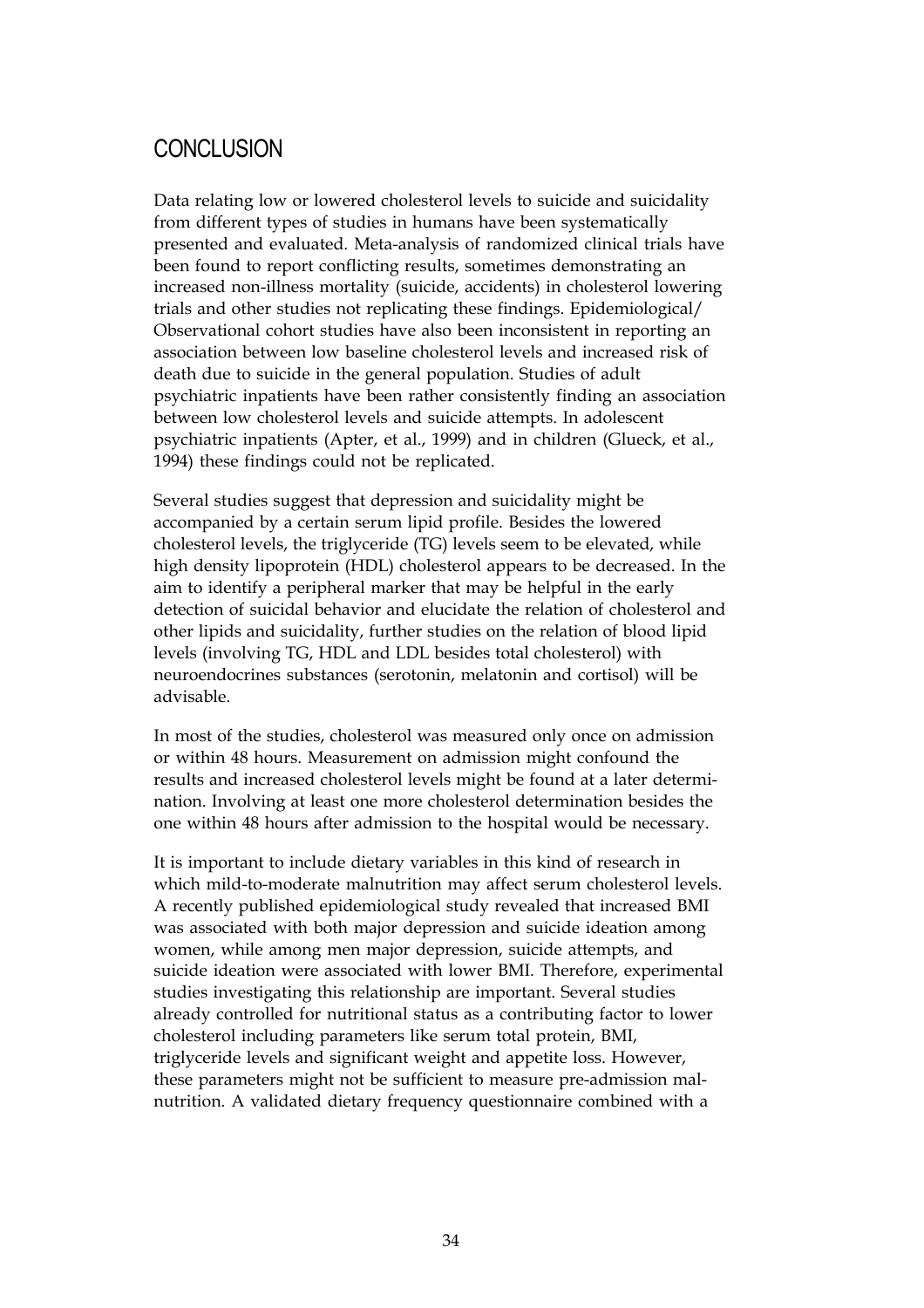24-hour dietary recall would give more detailed information about the actually consumed amount of fat and energy.

In major depression, there seems to be a deficiency of omega 3 polyunsaturated fatty acids (PUFAs) and a compensatory increase in monounsaturated fatty acids (MUFAs). Reduced levels of omega 3 PUFAs are suggested to affect serotonin and thereby increase suicide risk. Inclusion of a determination of polyunsaturated fatty acids in studies investigating the relation of cholesterol and suicide would help to test this hypothesis.

The relation between low cholesterol levels and depression/suicide attempt in depressed subjects may be due to an immune/inflammatory response in depression. Increased concentration of plasma soluble interleukin-2 receptor, reflecting an activation of T-lymphocytes, has been observed in major depression and in psychiatric patients after a suicide attempt. Increased monocytic production of interleukins in severe depression may constitute key phenomena underlying the various aspects of the immune and "acute" phase response.

Cytokines like IL 2 have been found to lower plasma levels of cholesterol, HDL-cholesterol and increase plasma triglycerides. Elevated plasma levels of cytokines have been demonstrated in inflammatory, malignant, infectious diseases, traumatic injury and even minor illness. These disease states are often associated with abnormal lipid metabolism like hypertriglyceridaemia and reductions in plasma cholesterol, a similar lipid pattern as the one found in major depression and in patients after a suicide attempt. Cytokines may affect plasma levels of cholesterol and lipoproteins by modulating lipolytic enxyme activities and gene expression of apoproteins. This hypothesis that the acute phase response in major depression and resulting elevated cytokine levels could have an effect on cholesterol levels, has not been tested so far. Therefore, involving determination of cytokines, especially TNF and IL-1 and 2, in studies measuring cholesterol in suicidal patients, would be advisable.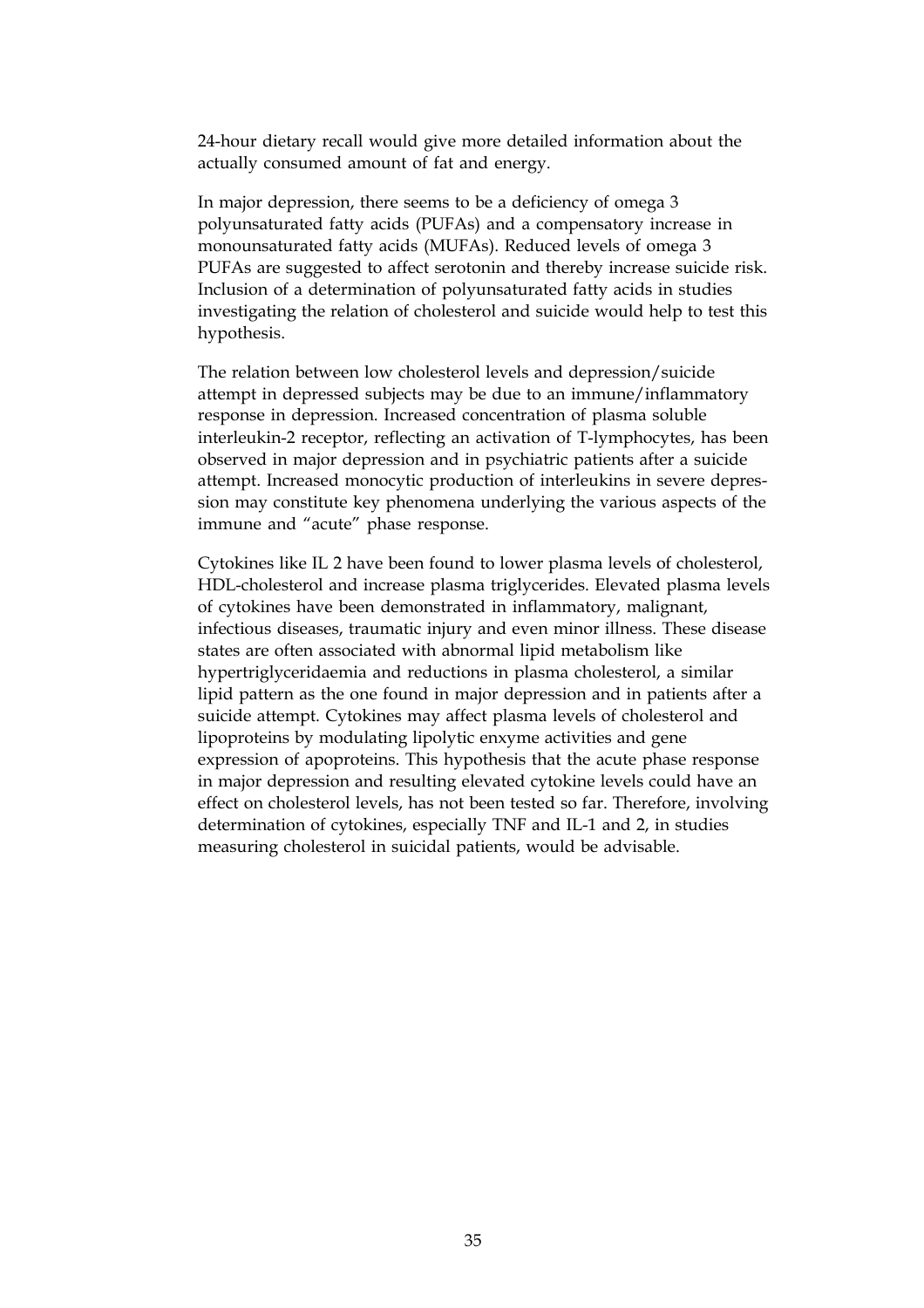### **REFERENCES**

- Alvarez C, Ramos A. Lipids, lipoproteins and apoproteins in serum during infection. *Clin Chem* 1986;32:142-145.
- Alvarez JC, Cremniter D, Lesieur P, Gregoire A, Gilton A, Macquin-Mavier I, Jarreau C, Spreux-Varoquaux O. Low blood cholesterol and low platelet serotonin levels in violent suicide attempters. *Biol Psychiatry* 1999;45(8):1066-1069.
- Anderson JT, Jacobs DR, Foster N et al. Scoring systems for evaluation dietary pattern effects on serum cholesterol. *Prev Med* 1979;8:525-537.
- Angst J, Angst F, Stassen HH. Suicide risk in patients with major depressive disorder. *J Clin Psychiatry* 1999;60 Suppl 2:57-62; discussion 75-6, 113-116.
- Apter A, Laufer N, Bar-Sever M, Har-Even D, Ofek H, Weizman A. Serum cholesterol, suicidal tendencies, impulsivity, aggression, and depression in adolescent psychiatric inpatients. *Biol Psychiatry* 1999;46(4):532-541.
- Bailey JM, Gallo LL, Gillespie J. Inhibition of dietary cholesterol ester absorption by 3-BCP, a suicide inhibitor of cholesterol-esterase. *Biochem Soc Trans* 1995;23(3):408S.
- Bajwa WK, Asnis GM, Sanderson WC et al. High cholesterol levels in patients with panic disorder. *Am J Psychiatry* 1992;149:376-378.
- Barradas MA, Mikhailidis DP, Winder AF. Low serum cholesterol and suicide. *Lancet* 1992;339(8802):1168.
- Baulieu E-E., Robel P. Neurosteroids: A new brain fundtion? *J Steroid Biochem Molec Biol* 1990;37:395-403.
- Beisel WR. Impact of infectious disease upon fat metabolism and immune functions. *Cancer Res* 1981;41:3797-3798.
- Bellivier F, Henry C, Szoke A, Schurhoff F, Nosten-Bertrand M, Feingold J, Launay JM, Leboyer M, Laplanche JL. Serotonin transporter gene polymorphisms in patients with unipolar or bipolar depression. *Neurosci Lett* 1998;255(3):143-146.
- Brown SL, Salive ME, Harris TB, Simonsick EM, Guralnik JM, Kohout FJ. Low cholesterol concentrations and severe depressive symptoms in elderly people. *BMJ* 1994;308:1328-1332.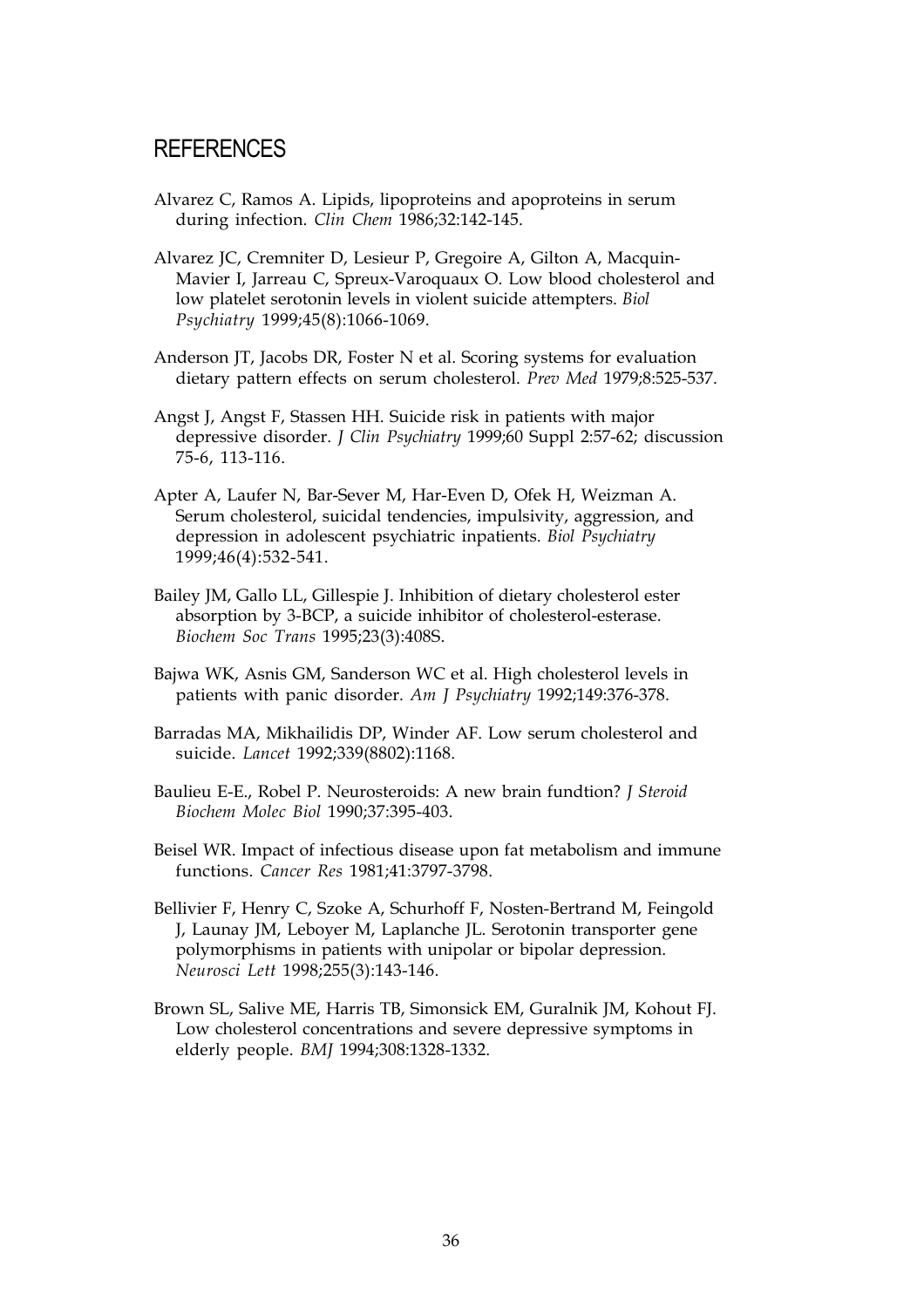- Carpenter KM, Hasin DS, Allison DB, Faith MS. Relationships between obesity and DSM-IV major depressive disorder, suicide ideation, and suicide attempts: results from a general population study. *Am J Public Health* 2000;90(2):251-257.
- Chen Z, Peto R, Collins R, MacMahon S, Lu J, Li W. Serum cholesterol concentrations and coronary heart disease in a population with low cholesterol concentrations. *BMJ* 1991;303:276-282.
- Christensen L, Somers S. Adequacy of the dietary intake of depressed individuals. *J Am Coll Nutr* 1994;13(6):597-600.
- Christensen L, Somers S. Comparison of nutrient intake among depressed and nondepressed individuals. *Int J Eat Disord* 1996;20(1):105-109.
- Clarke R, Frost C, Collins R, Appleby P, Peto R. Dietary lipids and blood cholesterol: quantitative meta-analysis of metabolic ward studies. *BMJ* 1997;314:112-117.
- Collier DA, Stöber G, Heils A, Catalano M, Di Bella D, Arranz MJ, Murray RM, Vallada H, Bengel D, Müller CR, Roberts GW, Smeraldi E, Kirov G, Sham P, Lesch KP. A novel functional polymorphism within the promoter of the serotonin transporter gene: possible role in susceptibility of affective disorders. *Mol Psychiatry* 1996;1:453-460.
- Comings DE, MacMurray JP, Gonzalez N, Ferry L, Peters WR. Association of the serotonin transporter gene with serum cholesterol levels and heart disease. *Mol Genet Metab* 1999;67(3):248-253.
- Cox C, Mann J, Sutherland W, Ball M. Individual variation in plasma cholesterol response to dietary saturated fat. *BMJ* 1995;311:1260-4.
- Cummings P, Psaty BM. The association between cholesterol and death from injury. *Ann Intern Med* 1994*;*120:848-855.
- Dealberto MJ, Ducimetiere P, Mainard F, Alperovitch A. Serum lipids and depression. *Lancet* 1993;341:435*.*
- Davey Smith G, Pekkanen J. Should there be a moratorium on the use of cholesterol lowering drugs? *BMJ* 1992;304(6824):431-434.
- Davey Smith G, Phillips AN. Confounding in epidemiological studies: Why "independent" effects may not be all they seem. *BMJ* 1992;305:757-759.
- Delva NJ, Matthews DR, Cowen PJ. Brain serotonin (5-HT) neuroendocrine function in patients taking cholesterol-lowering drugs. *Biol Psychiatry* 1996;39(2):100-106.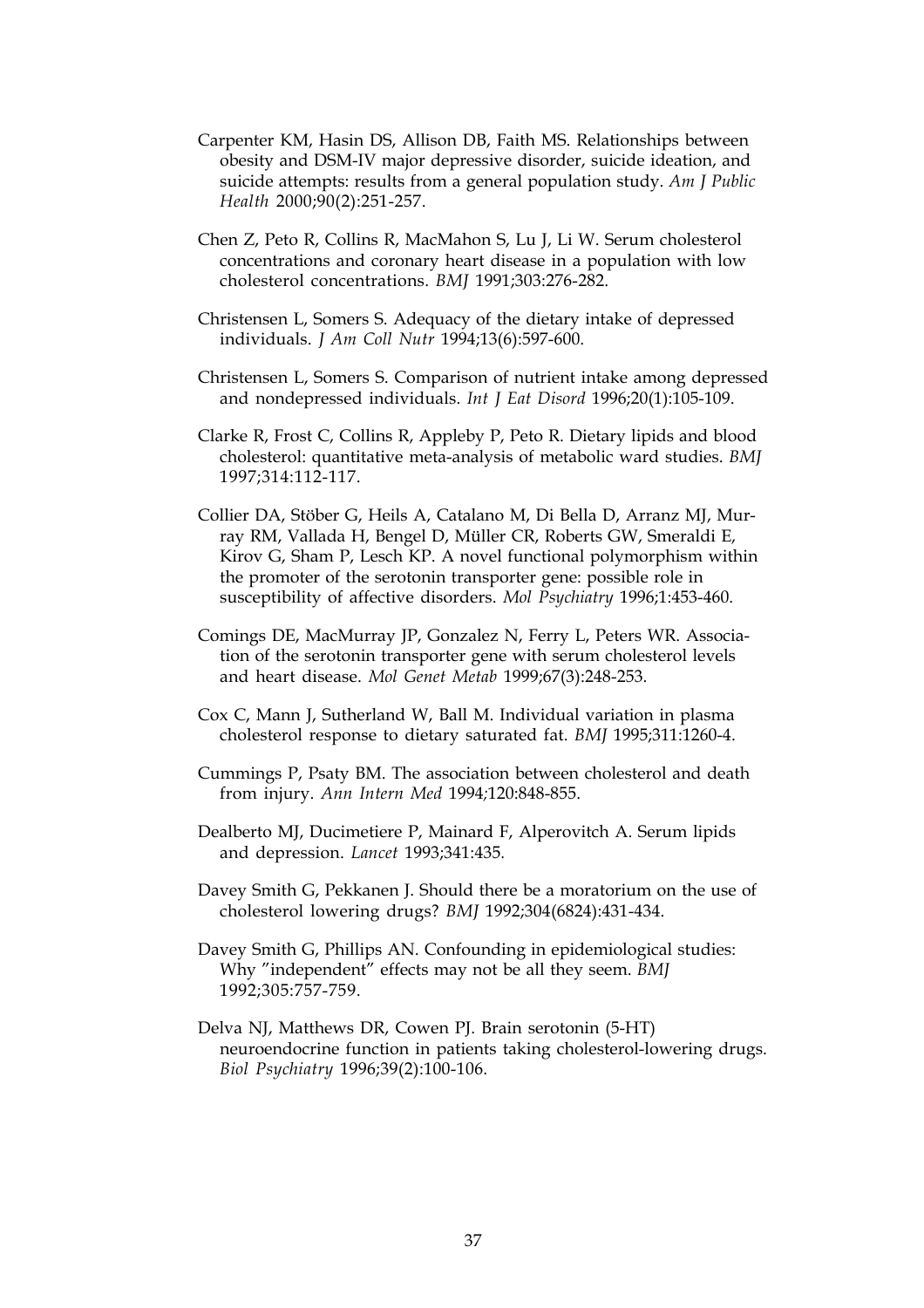- Dietschy JM. Regulation of cholesterol metabolism in man and in other species. *Klin Wochenschr* 1984;62:338-345.
- Engelberg H. Low serum cholesterol and suicide. *Lancet* 1992;339(8795):727-729.
- Engström G, Alsen M, Regnell G, Träskman-Bendz L. Serum lipids in suicide attempters. *Suicide Life Threat Behav* 1995 Fall;25(3):393-400.
- Feingold KR, Soued M, Serio MK, Moser AH, Dinarello CA, Grunfeld C. Multiple cytokines stimulate hepatic lipid synthesis in vivo. *Endocrinology* 1989;125(1):267-274.
- Fernström MH, Krowinski RL, Kupfer DJ. Appetite and food preference in depression: effects of imipramine treatment. *Biol Psychiatry* 1987;22(5):529-539.
- Fernström MH, Verrico CD, Ebaugh AL, Fernström JD. Diet-induced changes in serum cholesterol concentrations do not alter tryptophan hydroxylation rate or serotonin concentrations in gerbil brain. *Life Sci* 1996;58(17):1433-1444.
- Fleck A. Clinical and nutritional aspects of changes in acute-phase proteins during inflammation. *Proc Nutr Soc* 1989;48:347-354.
- Freedman DS, Byers T, Barrett DH, Stroup NE, Eaker E, Monroe-Blum H. Plasma lipid levels and psychologic characteristics in men. *Am J Epidemiol* 1995;141(6):507-517.
- Frisch A, Postilnick D, Rockah R, Michaelovsky E, Postilnick S, Birman E, Laor N, Rauchverger B, Kreinin A, Poyurovsky M, Schneidman M, Modai I, Weizman R. Association of unipolar major depressive disorder with genes of the serotonergic and dopaminergic pathways. *Mol Psychiatry* 1999;4(4):389-392.
- Fritze J, Schneider B, Lanczik M. Autoaggressive behaviour and cholesterol. *Neuropsychobiology* 1992;26(4):180-181.
- Frostegard J, Wu R, Giscombe R et al. Introduction of T-cell activation by oxidized low density lipoprotein. *Arterioscler Thromb* 1992;12:461-467.
- Gallerani M, Manfredini R, Caracciolo S, Scapoli C, Molinari S, Fersini C. Serum cholesterol concentrations in parasuicide. *BMJ* 1995;310(6995):1632-1636.
- Glueck CJ, Tieger M, Kunkel R, Tracy T, Speirs J, Streicher P, Illig E. Improvement in symptoms of depression and in an index of life stressors accompany treatment of severe hypertriglyceridemia. *Biol Psychiatry* 1993;34:240-252.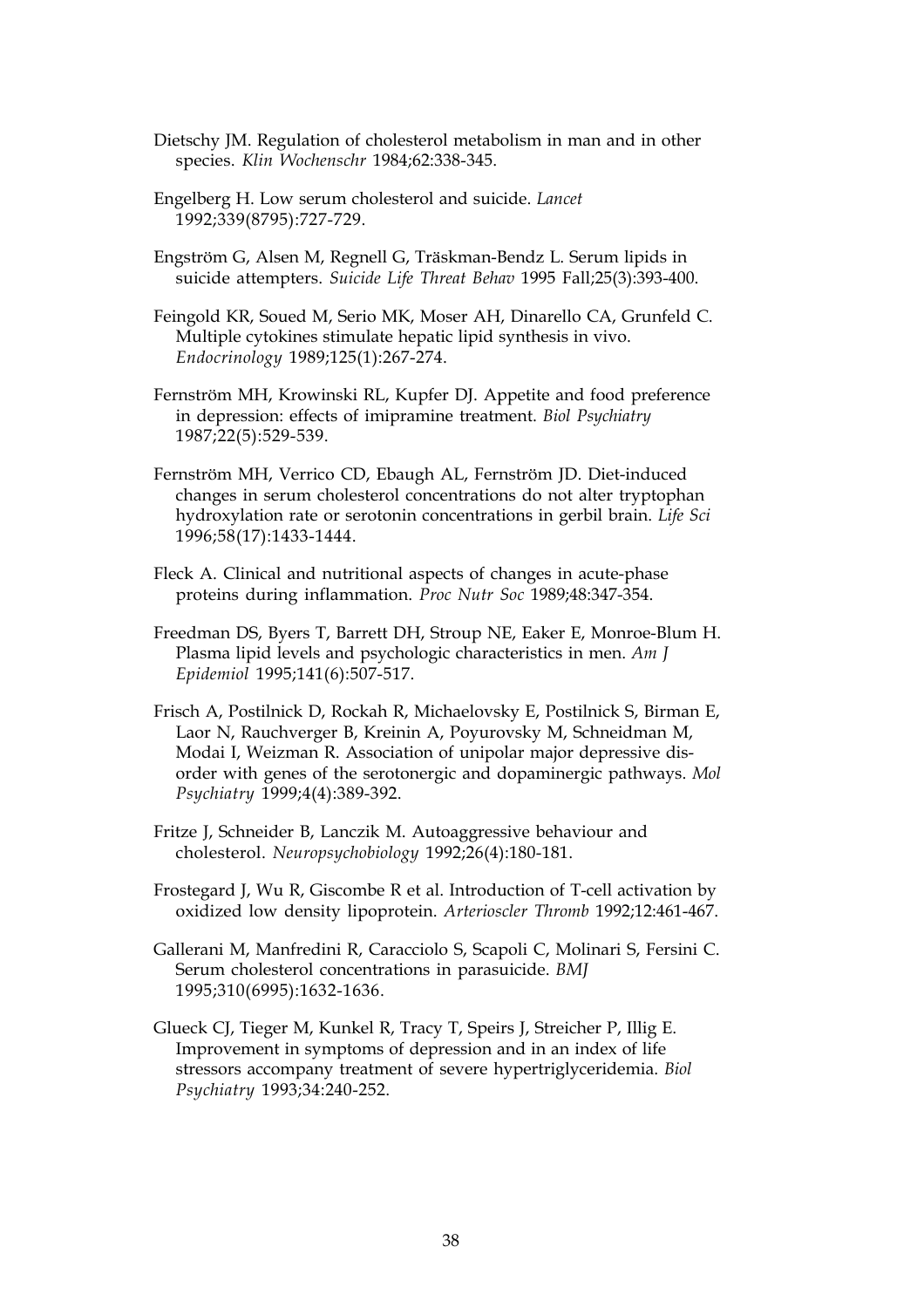- Glueck CJ, Kuller FE, Hamer T, Rodriguez R, Sosa F, Sieve-Smith L, Morrison JA. Hypocholesterolemia, hypertriglyceridemia, suicide, and suicide ideation in children hospitalized for psychiatric diseases. *Pediatr Res* 1994;35(5):602-610.
- Glueck CJ, Tieger M, Kunkel R, Hamer T, Tracy T, Speirs J. Hypocholesterolemia and affective disorders. *Am J Med Sci* 1994a;308(4):218-225.
- Golier JA, Marzuk PM, Leon AC, Weiner C, Tardiff K. Low serum cholesterol level and attempted suicide. *Am J Psychiatry* 1995;152(3):419-423.
- Grande F, Anderson JT, Chlouverakis C, Proja M, Keys A. Effect of dietary cholesterol on man's serum lipids. *J Nutr* 1965;87(1):52-62.
- Greenberg WM. Serum cholesterol levels and suicidality. *J Clin Psychiatry* 1995;56(9):434-435.
- Grundy SM, Vega GL. Plasma cholesterol responsiveness to saturated fatty acids. *Am J Clin Nutr* 1988;47:822-824.
- Grunfeld C, Pang M, Doerrler W, Shigenaga JK, Jensen P, Feingold KR. Lipids, lipoproteins, triglyceride clearance, and cytokines in human immunodeficiency virus infection and the acquired immunodeficiency syndrome. *J Clin Endocrinol Metab* 1992;74(5):1045-1052.
- Harris T, Feldman JJ, Kleinman JC, Ettinger WH, Makuc DM, Schatzkin AG. The low cholesterol-mortality association in a national cohort. *J Clin Epidemiol* 1992;45(6):595-601.
- Haack M, Hinze-Selch D, Fenzel T, Kraus T, Kuhn M, Schuld A, Pollmacher T. Plasma levels of cytokines and soluble cytokine receptors in psychiatric patients upon hospital admission: effects of confounding factors and diagnosis. *J Psychiatr Res* 1999;33(5):407-418.
- Hegsted DM, McGrandy RB, Myers ML, Stare FJ. Quantitative effects of dietary fat on serum cholesterol in man. *Am J Clin Nutr* 1965;17:281- 295.
- Hegsted DM. Serum-cholesterol response to dietary cholesterol: a reevaluation. *Am J Clin Nutr* 1986;44(2):299-305.
- Herbert TB, Cohen S. Depression and immunity: a meta-analytic review. *Psychol Bull* 1993;113:472-486.
- Heron DS, Shinitzky M, Herschkowitz M, Samuel D. Lipid fluidity markedly modulates the binding of serotonin to mouse brain membranes. *Proceedings of the National Academy of Sciences,* 1980;77:7463-7467.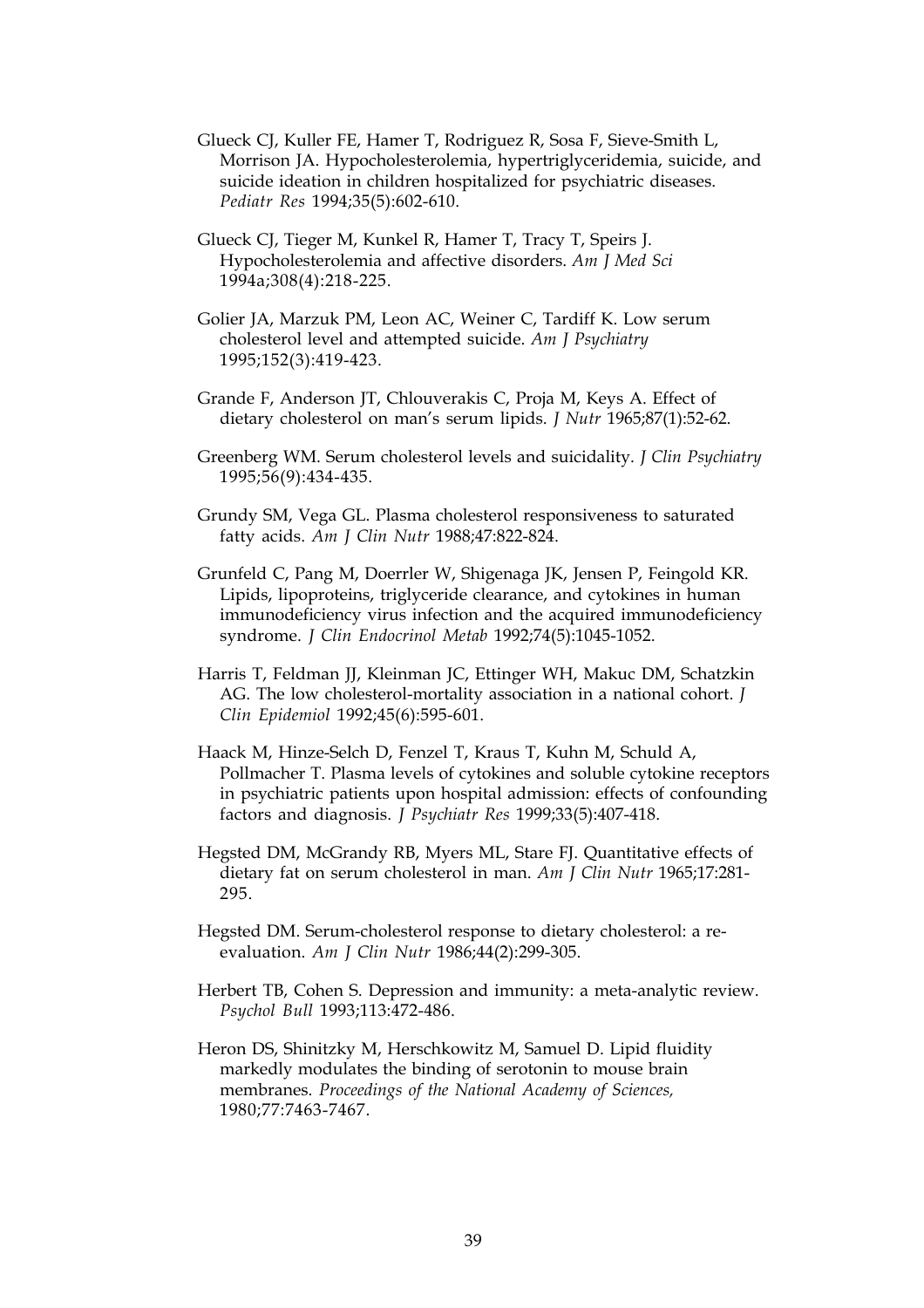- Hibbeln JR, Salem N Jr. Dietary polyunsaturated fatty acids and depression: when cholesterol does not satisfy. *Am J Clin Nutr* 1995;62(1):1-9.
- Hibbeln JR, Umhau JC, George DT, Salem N Jr. Do plasma polyunsaturates predict hostility and depression? *World Rev Nutr Diet* 1997;82:175-186.
- Hibbeln JR, Linnoila M, Umhau JC, Rawlings R, George DT, Salem N J. Essential fatty acids predict metabolites of serotonin and dopamine in cerebrospinal fluid among healthy control subjects, and early- and late-onset alcoholics. *Biol Psychiatry* 1998;44(4):235-242.
- Hibbeln JR, Umhau JC, Linnoila M, George DT, Ragan PW, Shoaf SE, Vaughan MR, Rawlings R, Salem N Jr. A replication study of violent and nonviolent subjects: cerebrospinal fluid metabolites of serotonin and dopamine are predicted by plasma essential fatty acids. *Biol Psychiatry* 1998;44(4):243-249.
- Hibbeln JR, Umhau JC, George DT, Shoaf SE, Linnoila M, Salem N Jr. Plasma total cholesterol concentrations do not predict cerebrospinal fluid neurotransmitter metabolites: implications for the biophysical role of highly unsaturated fatty acids. *Am J Clin Nutr* 2000;71;(1suppl):331- 338.
- Horsten M, Wamala SP, Vingerhoets A, Orth-Gomer K. Depressive symptoms, social support, and lipid profile in healthy middle-aged women. *Psychosom Med* 1997 Sep-Oct;59(5):521-8. Published erratum appears in Psychosom Med 1998;60(3):257.
- Iribarren C, Reed DM, Chen R, Yano K, Dwyer JH. Low serum cholesterol and mortality. Which is the cause and which is the effect? *Circulation* 1995a;92(9):2396-2403.
- Iribarren C, Reed DM, Wergowske G, Burchfiel CM, Dwyer JH. Serum cholesterol level and mortality due to suicide and trauma in the Honolulu Heart Program. *Arch Intern Med* 1995;155(7):695-700.
- Jacobs D, Blackburn H, Higgins M, Reed D, Iso H, McMillan G, Neaton J, Nelson J, Potter J, Rifkind B, Rossouw J, Shekelle R, Yusuf S. Report of the Conference on Low Blood Cholesterol: mortality associations. *Circulation* 1992;86:1046-1060.
- Jacobs DR, Hebert B, Schreiner PJ, Sidney S, Iribarren C, Hulley S. Reduced cholesterol is associated with recent minor illness. The Cardia study. *Am J Epidem* 1997;146(7):558-564.
- Jonasson L, Hansson GK, Bondjers G, Noe L, Etienne J. Interferon-gamma inhibits lipoprotein lipase in human monocyte-derived macrophages. *Biochim Biophys Acta* 1990;1053(1):43-48.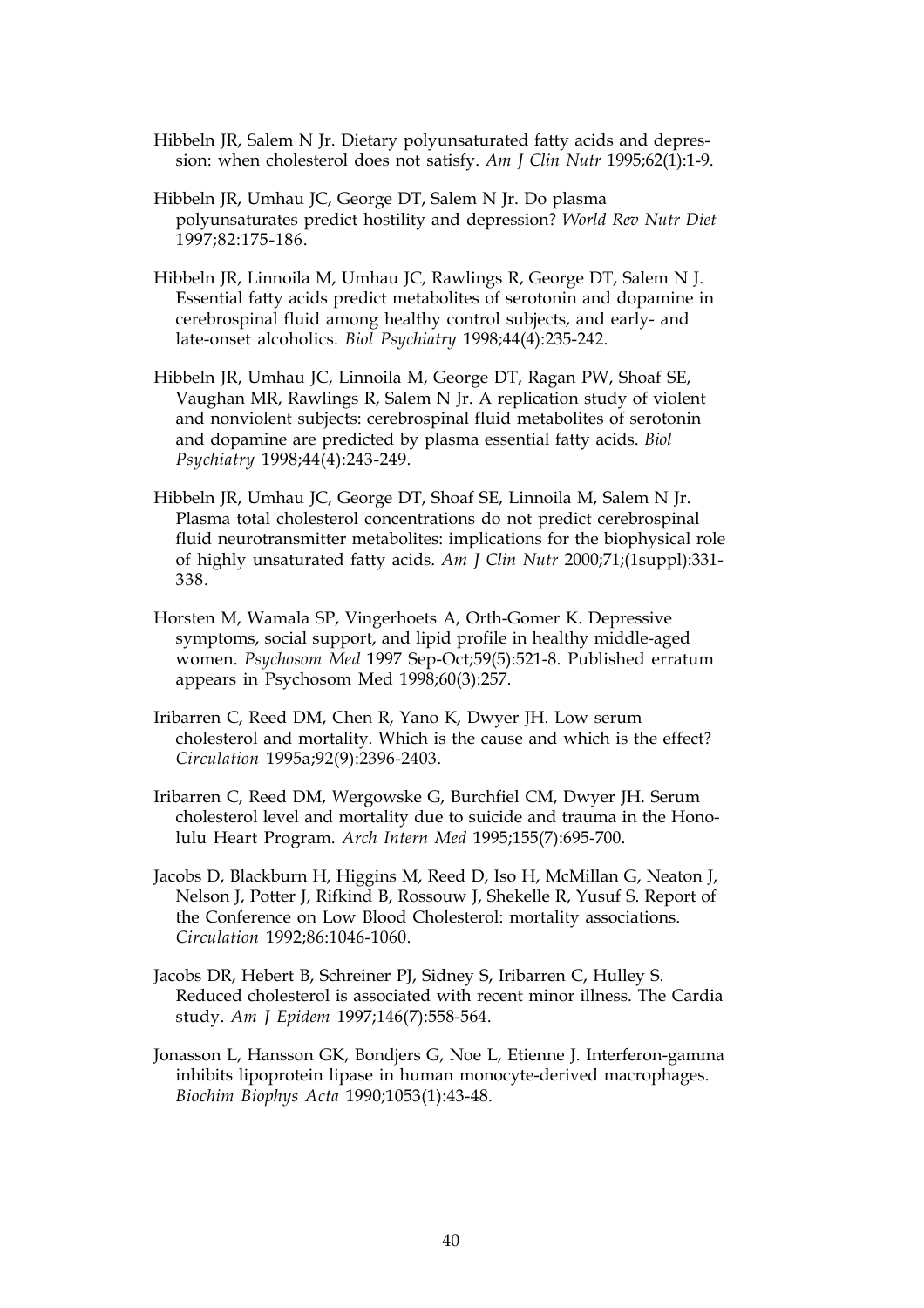- Kaplan JR, Manuck SB, Shively CA. The effects of fat and cholesterol on social behavior in monkeys. *Psychosom Med* 1991;53:634-642.
- Kaplan JR, Shively CA, Botchin MB, Morgan TM, Howell SM, Manuck SB, Muldoon MF, Mann JJ. Demonstration of an association among dietary cholesterol, central serotonergic activity, and social behavior in monkeys. *Psychosom Med* 1994;56(6):479-84.
- Kaplan JR, Muldoon MF, Manuck SB, Mann JJ. Assessing the observed relationship between low cholesterol and violence-related mortality. Implications for suicide risk. *Ann N Y Acad Sci* 1997;836:57-80.
- Kasteloot H, Cobbaert C, Meyns B et al. Time course of serum lipid and lipoprotein levels after coronary bypass surgery: modification by pravastatin. *Acta Cardiol* 1992;47:519-528.
- Katan MB, Zock PL, Mensink RP. Effects of fats and fatty acids on blood lipids in humans: an overview. *Am J Clin Nutr* 1994;60:1017S-1022S.
- Keys A, Brozek J, Henschel A et al. The biology of human starvation. Vol 2. Minneapolis, Minn: University of Minnesota Press, 1950, pp 484- 498.
- Keys A, Anderson JT, Grande F. Prediction of serum-cholesterol response of man to changes in fats in the diet. *Lancet* 1957;2:959-966.
- Keys A, Anderson JT, Grande F. Serum-cholesterol response to changes in the diet. IV. Particular saturated fatty acids in the diet. *Metabolism* 1965;14:776-787.
- Khosla SN, Goyle N, Seth RK. Lipid profile in enteric fever. *J Assoc Physicians India* 1991;39(3):260-262.
- Krauchi K, Wirz-Justice A, Graw P. The relationship of affective state to dietary preference: winter depression and light therapy as a model. *J Affect Disord* 1990;20(1):43-53.
- Kunugi H, Takei N, Aoki H, Nanko S. Low serum cholesterol in suicide attempters. *Biol Psychiatry* 1997;41(2):196-200.
- Kunugi H, Hattori M, Kato T, Tatsumi M, Sakai T, Sasaki T, Hirose T, Nanko S. Serotonin transporter gene polymorphisms: ethnic difference and possible association with bipolar affective disorder. *Mol Psychiatry* 1997a;2(6):457-462.
- LaRosa JC. Hunninghake D, Bush D, Croqio MH, Getz GS, Gotto AM. The cholesterol facts. A summary of the evidence relating dietary fats, serum cholesterol, and coronary heart disease. A joint statement by the American Heart Association and the National Heart, Lung, and Blood Institute. The Task Force on Cholesterol Issues, American Heart Association. *Circulation* 1990;81:1721-1733.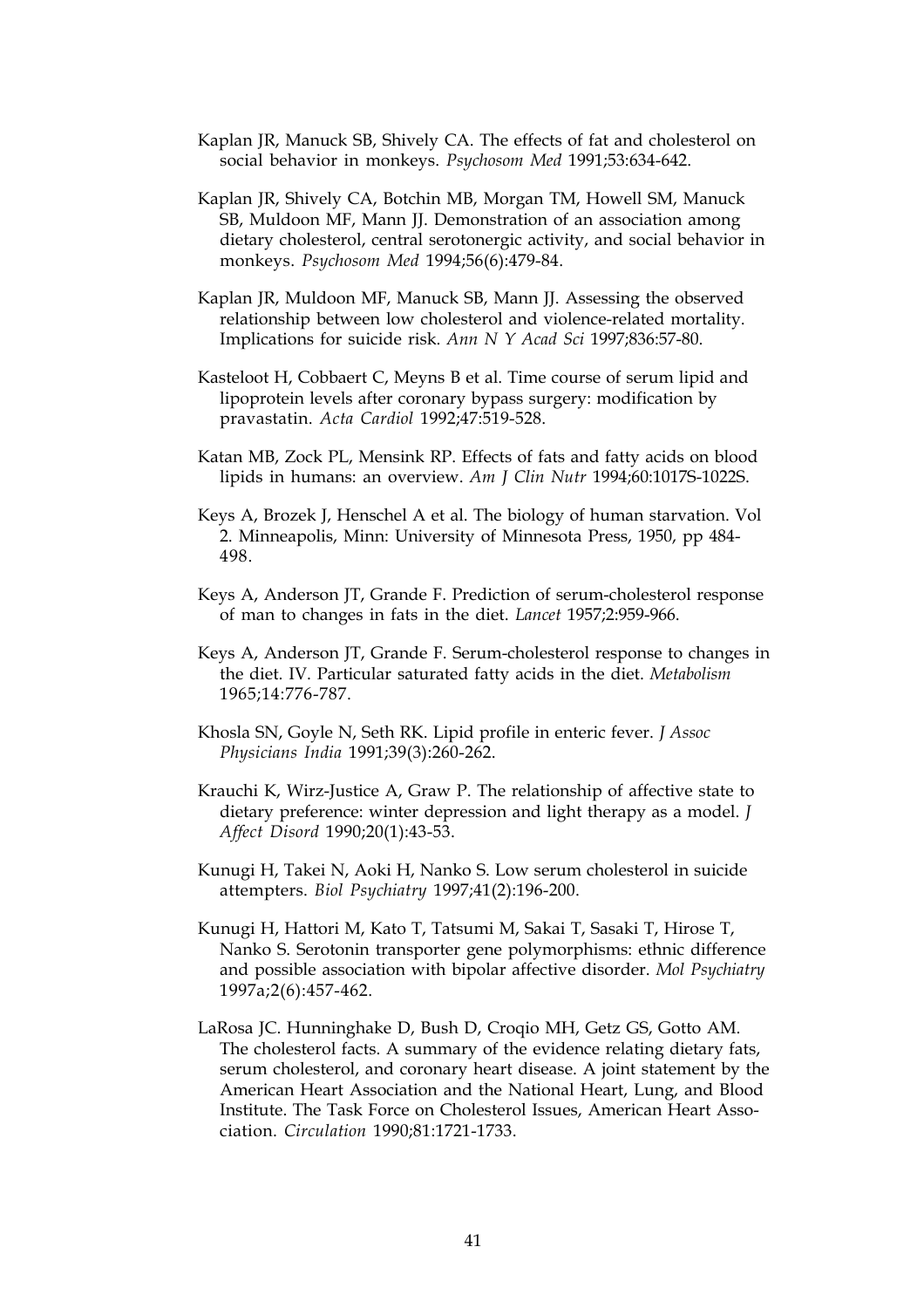- LaRosa JC. Cholesterol lowering and morbidity and mortality. *Curr Opin Lipidol* 1995;6(1):62-65.
- Law MR, Thompson SG, Wald NJ. Assessing possible hazards of reducing serum cholesterol. *BMJ* 1994;308(6925):373-379.
- Lees RS, Fiser RH, Beisel WR et al. Effects of an experimental viral infection on plasma lipid and lipoprotein metabolism. *Metabolism* 1972;21:825-833.
- Lewis B, Tikkanen MJ. Low blood total cholesterol and mortality: causality, consequence and confounders. *Am J Cardiol* 1994;73(1):80- 85.
- Lindberg G, Larsson G, Setterlind S, Rastam L. Serum lipids and mood in working men and women in Sweden. *J Epidemiol Community Health* 1994;48(4):360-363.
- Lindberg G, Rastam L, Gullberg B, Eklund GA. Low serum cholesterol concentration and short term mortality from injuries in men and women. *BMJ* 1992;305(6848):277-279.
- Lissoni P, Brivio F, Pittalis S et al. Decrease in cholesterol levels during the immunotherapy of cancer with interleukin-2. *Br J Cancer* 1991;64:956- 958.
- Liu CY, Bai YM, Yang YY, Lin CC, Sim CC, Lee CH. Suicide and parasuicide in psychiatric inpatients: ten years experience at a general hospital in Taiwan. *Psychol Rep* 1996;79(2):683-690.
- Maes M, Vandewoude M, Scharpe S, DeClerck L, Stevens W, Lepoutre L, Schotte C. Anthropometric and biochemical assessment of the nutritional state in depression: evidence for lower visceral protein plasma levels in depression. *J Affect Disord* 1991;23:25-33.
- Maes M, Meltzer HY, Bosmans E, Bergmans R, Vandoolaeghe E, Ranjan R, Desnyder R. Increased plasma concentrations of interleukin-6, soluble interleukin-6, soluble interleukin-2 and transferrin receptor in major depression. *J Affect Disord* 1995;34(4):301-309.
- Maes M, Wauters A, Neels H, Scharpe S, Van Gastel A, D'Hondt P, Peeters D, Cosyns P, Desnyder R. Total serum protein and serum protein fractions in depression: relationships to depressive symptoms and glucocorticoid activity. *J Affect Disord* 1995a;34(1):61-69.
- Maes M, Smith R, Christophe A, Cosyns P , Desnyde, Meltzer HY. Fatty acid composition in major depression: decreased omega 3 fractions in cholesteryl esters and increased C20: 4 omega 6/C20:5 omega 3 ratio in cholesteryl esters and phospholipids. *J Affect Disord* 1996;38(1):35- 46.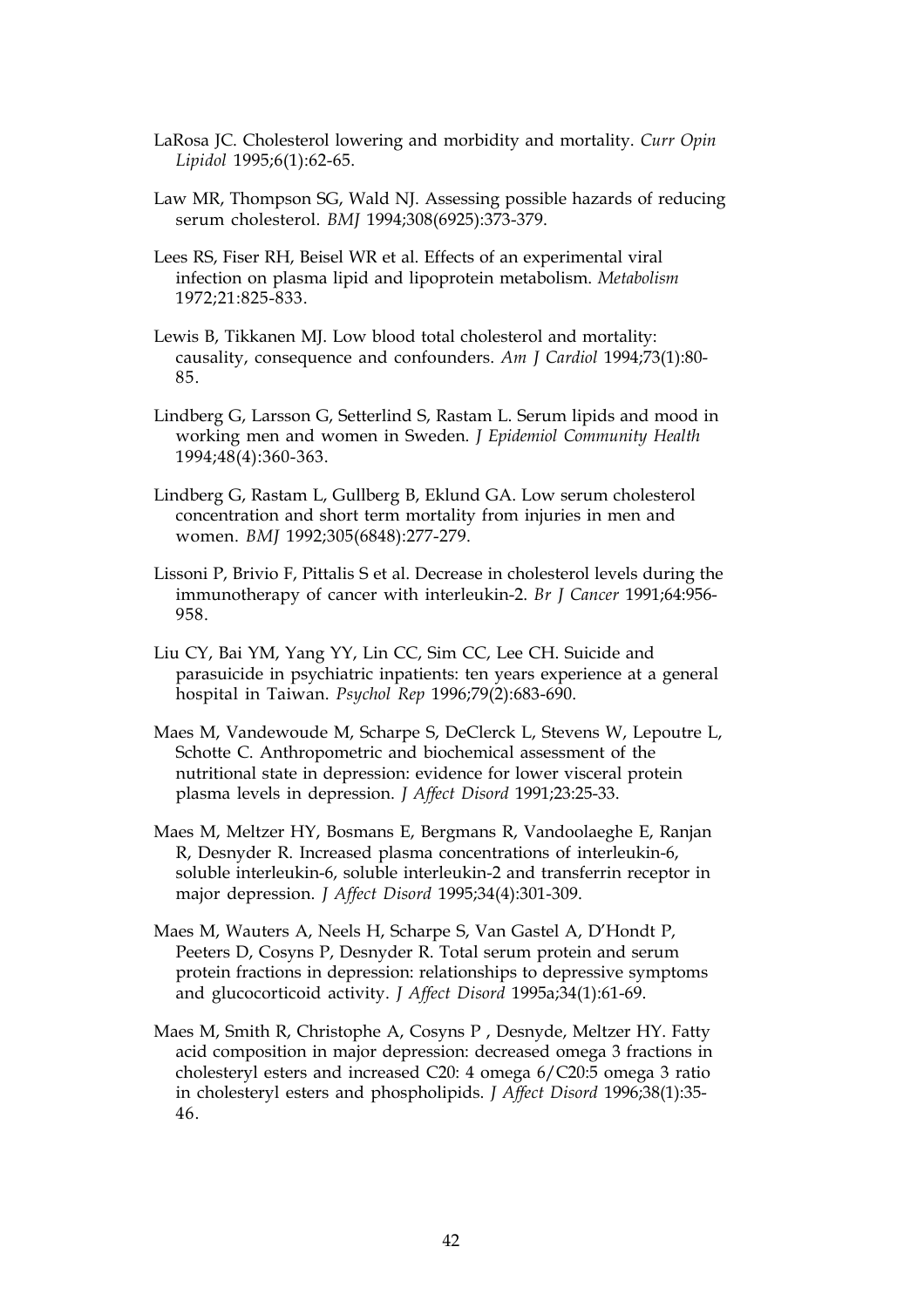- Maes M, Smith R, Christophe A, Vandoolaeghe E, Van Gastel A, Neels H, Demedts P, Wauters A, Meltzer HY. Lower serum high-density lipoprotein cholesterol (HDL-C) in major depression and in depressed men with serious suicidal attempts: relationship with immuneinflammatory markers. *Acta Psychiatr Scand* 1997;95(3):212-221.
- Maes M, Vandoolaeghe E, Neels H, Demedts P, Wauters A, Meltzer HY, Altamura C, Desnyder R. Lower serum zinc in major depression is a sensitive marker of treatment resistance and of the immune/ inflammatory response in that illness. *Biol Psychiatry* 1997a;42(5):349- 358.
- Maes M, Verkerk R, Vandoolaeghe E, Van Hunsel F, Neels H, Wauters A, Demedts P, Scharpe S. Serotonin-immune interactions in major depression: lower serum tryptophan as a marker of an immuneinflammatory response. *Eur Arch Psychiatry Clin Neurosci* 1997b;247(3):154-161.
- Maes M. Major depression and activation of the inflammatory response system. *Adv Exp Med Biol* 1999;461:25-46.
- Mann JJ, Malone KM, Psych MR, Sweeney JA, Brown RP, Linnoila M, Stanley B, Stanley M. Attempted suicide characteristics and cerebrospinal fluid amine metabolites in depressed inpatients. *Neuropsychopharmacology* 1996;15(6):576-586.
- Markovitz JH, Smith D, Raczynski JM, Oberman A, Williams OD, Knox S, Jacobs DR Jr. Lack of relations of hostility, negative affect, and highrisk behavior with low plasma lipid levels in the Coronary Artery Risk Development in Young Adults Study. *Arch Intern Med* 1997;157(17):1953-1959.
- McNamara DJ, Kolb R, Parker TS, Batwin H, Samuel P, Brown C, Ahrens E. Heterogeneity of cholesterol homeostasis in man. Response to changes in dietary fat quality and cholesterol quantity. *J Clin Invest* 1987;79:1729-1739.
- Modai I, Valevski A, Dror S, Weizman A. Serum cholesterol levels and suicidal tendencies in psychiatric inpatients. *J Clin Psychiatry* 1994;55(6):252-254.
- Morgan RE, Palinkas LA, Barrett-Connor EL, Wingard DL. Plasma cholesterol and depressive symptoms in older men. *Lancet* 1993;341(8837):75-79.
- Muldoon MF, Manuck SB, Matthews KA. Lowering cholesterol concentrations and mortality: a quantitative review of primary prevention trials. *BMJ* 1990;301(6747):309-314.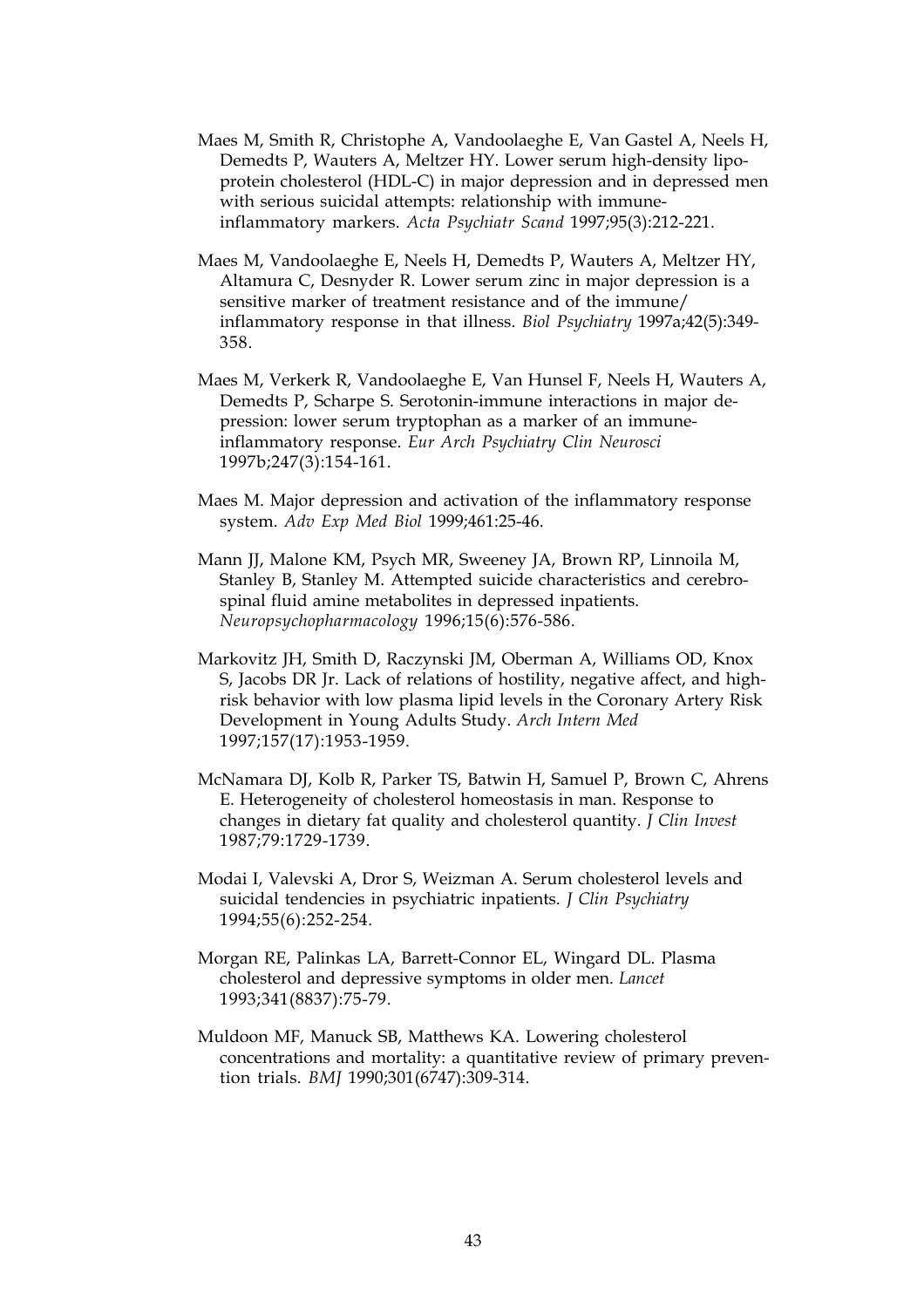- Muldoon MF, Kaplan JR, Manuck SB, Mann JJ. Effects of a low fat diet on brain serotonergic responsibility in cynomolgus monkeys. *Biol Psychiatry* 1992;31:739-742.
- Muldoon MF, Rossouw JE, Manuck SB, Glueck CJ, Kaplan JR, Kaufmann PG. Low or lowered cholesterol and risk of death from suicide and trauma. *Metabolism* 1993;42(9 Suppl 1):45-56.
- Nassberger L, Traskman-Bendz L. Incresed soluble interleukin-2 receptor concentrations in suicide attempters. *Acta Psychiatr Scand* 1993;88:48- 52.
- Neaton JD, Blackburn H, Jacobs D, Kuller L, Lee DJ, Sherwin R, Shih J, Stamler J, Wentworth D. Serum cholesterol level and mortality findings for men screened in the Multiple Risk Factor Intervention Trial. Multiple Risk Factor Intervention Trial Research Group. *Arch Intern Med* 1992;152(7):1490-1500.
- Nestel PJ. Cholesterol metabolism in anorexia nervosa and hypercholesterolemia. *J Clin Endocrinol Metab* 1974;38:325-328.
- Ohara K, Nagai M, Tsukamoto T, Tani K, Suzuki Y, Ohara K (b). Functional polymorphism in the serotonin transporter promoter at the SLC6A4 locus and mood disorders. *Biol Psychiatry* 1998;44(7):550-554.
- Olusi SO, Fido AA. Serum lipid concentrations in patients with major depressive disorder. *Biol Psychiatry* 1996;40:1128-1131.
- Papassotiropoulos A, Hawellek B, Frahnert C, Rao GS, Rao ML. The risk of acute suicidality in psychiatric inpatients increases with low plasma cholesterol. *Pharmacopsychiatry* 1999;32(1):1-4.
- Partonen T, Haukka J, Virtamo J, Taylor PR, Lonnqvist J. Association of low serum total cholesterol with major depression and suicide. *Br J Psychiatry* 1999;175:259-262.
- Pekkanen J, Nissinen A, Punsar S, Karvonen J: Serum cholesterol and risk of accidental and violent death in a 25-year follow-up – the Finnish cohorts of the Seven Counties Study. *Arch Intern Med* 1989;149:1589- 1591.
- Penttinen J. Hypothesis: low serum cholesterol, suicide, and interleukin-2. *Am J Epidemiol* 1995;141(8):716-718.
- Preston-Mason R, Herbette LG, Silverman DL. Can altering serum cholesterol affect neurologic function? *J Mol Cell Cardiol* 1991;23:1339- 1342.
- Ravnskov U. Cholesterol lowering trials in coronary heart disease: frequency of citation and outcome. *BMJ* 1992;305:15-19.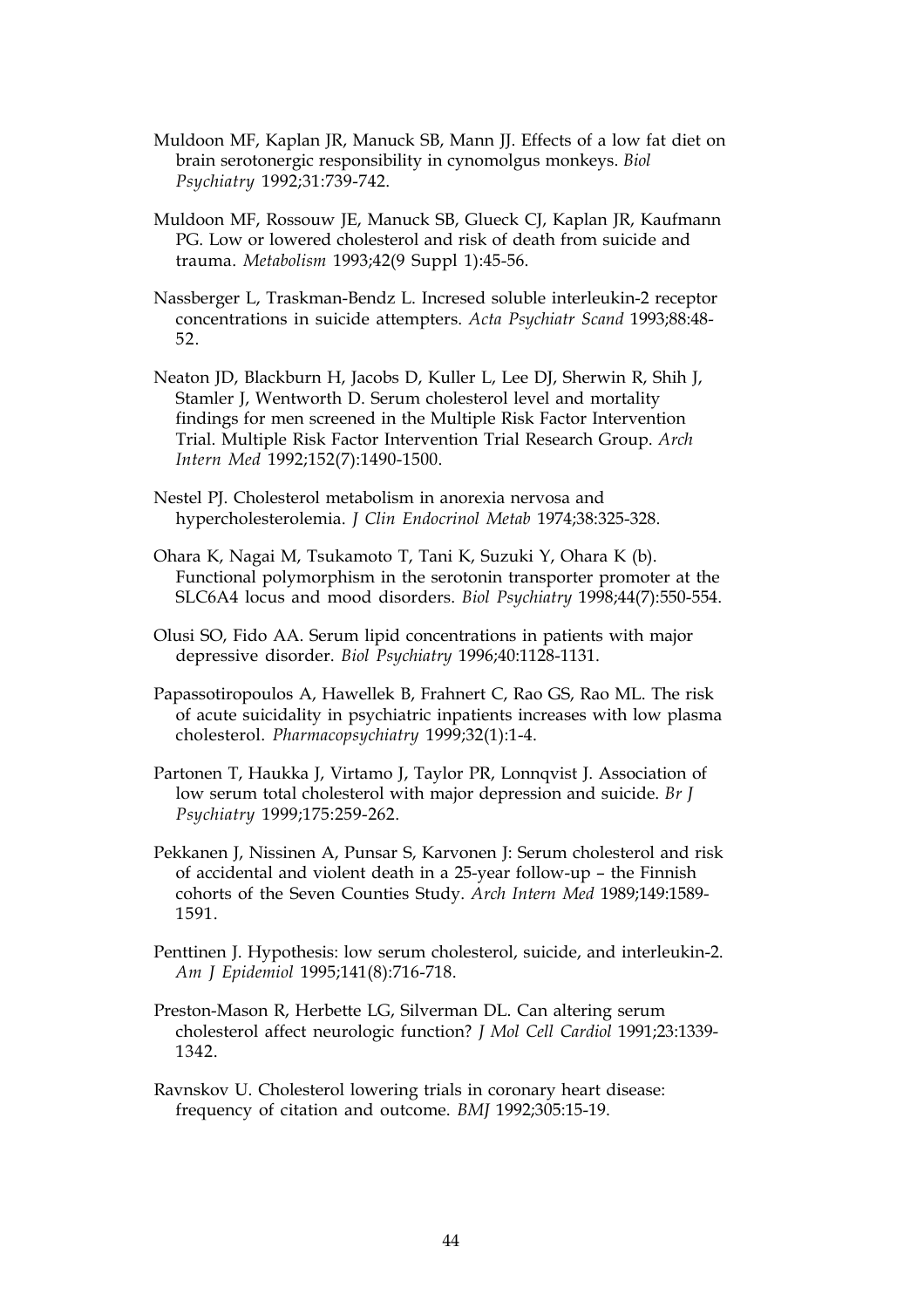- Rogers RL, Meyer JS, McClintic K, Mortel KF: Reducing hypertriglyceridemia in elderly patients with cerebrovascular disease stabilizes or improves cognition and cerebral perfusion. *Angiology* 1989;40(4 Pt 1):260-269.
- Rosenzweig IB, Wiebe DA, Hank JA et al. Effects of interleukin-2 (IL-2) on human plasma lipid, lipoprotein, and C-reactive protein. *Biotherapy* 1990;2:193-198.
- Ryan M, Murray FE. Serum cholesterol concentrations in parasuicide. Scottish study does not replicate findings. *BMJ* 1995;311(7008):807.
- Salter M. Low serum cholesterol and suicide. *Lancet* 1992;339(8802):1169.
- Sammalkorpi K, Valtonen V, Kerttula Y, Nikkila E, Taskinen MR. Changes in serum lipoprotein pattern induced by acute infections. *Metabolism* 1988;37(9):859-865.
- Savendahl L, Underwood LE. Fasting increases serum total cholesterol, LDL cholesterol and apolipoprotein B in healthy, nonobese humans. *J Nutr* 1999;129(11):2005-2008.
- Schaefer EJ, Levy RI, Ernst ND, Van Sant FD, Brewer HB Jr. The effects of low cholesterol, high polyunsaturated fat, and low fat diets on plasma lipid and lipoprotein cholesterol levels in normal and hypercholesterolemic subjects. *Am J Clin Nutr* 1981;34(9):1758-1763.
- Schectman G, Kaul S, Mueller RA, Borden EC, Kissebah AH. The effect of interferon on the metabolism of LDLs. *Arterioscler Thromb* 1992;12(9):1053-1062.
- Schuit AJ, Dekker JM, Schouten EG, Kok FJ. Low serum cholesterol and death due to accidents, violence, or suicide. *Lancet* 1993;341(8848):827. Published erratum appears in Lancet 1993;341(8853):1150.
- Seneviratne SL, Warnasooriya WM, Gunatilake SB, Fonseka MM, Gunawardena MK, de Silva HJ. Serum cholesterol concentrations in parasuicide. *Ceylon Med J* 1999;44(1):11-13.
- Severs NJ. Low serum cholesterol and suicide. *Lancet* 1992;339(8799):1001.
- Shaper AG, Cook DG. Lowering cholesterol concentrations and mortality. *BMJ* 1990;301:553.
- Sluzewska A, Rybakowski J, Bosmans E, Sobieska M, Berghmans R, Maes M, Wiktorowicz K. Indicators of immune activation in major depression. *Psychiatry Res* 1996;64(3):161-167.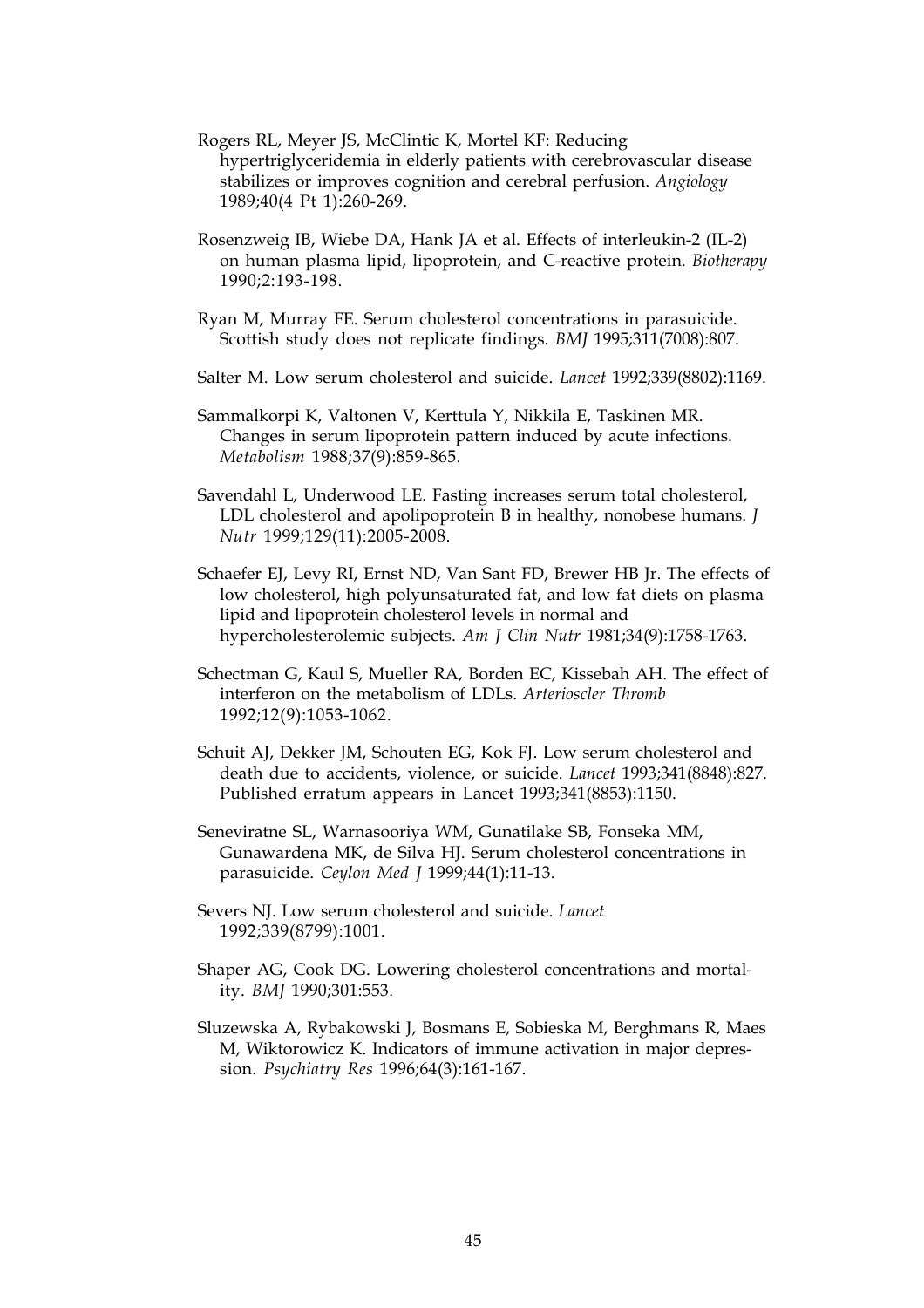- Smith GD, Shipley MJ, Marmot MG, Rose G: Plasma cholesterol concentration and mortality: the Whitehall Study. *JAMA* 1992;267:70-76.
- Smith RS. The macrophage theory of depression. *Med Hypotheses* 1991;35:298-306.
- Song C, Lin A, Bonaccorso S, Heide C, Verkerk R, Kenis G, Bosmans E, Scharpe S, Whelan A, Cosyns P, de Jongh R, Maes M. The inflammatory response system and the availability of plasma tryptophan in patients with primary sleep disorders and major depression. *J Affect Disord* 1998;49(3):211-219.
- Spady DK, Bilheimer DW, Dietschy JM. Rates of receptor-dependent and independent low density lipoprotein uptake in the hamster. *Proc Natl Acad Sci* 1983;80:3499-3503.
- Strandberg TE, Valvanne J, Tilvis RS. Serum lipids and depression. *Lancet* 1993;341:75-79.
- Steegmans PH, Fekkes D, Hoes AW, Bak AA, van der Does E, Grobbee DE. Low serum cholesterol concentrations and serotonin metabolism in men. *BMJ* 1996*;*312:221.
- Stensvold I, Urdal P, Thurmer H, Tverdal A, Lund-Larsen PG, Foss OP. High-density lipoprotein cholesterol and coronary, cardiovascular and all cause mortality among middle-aged Norwegian men and women. *Eur Heart J* 1992;13(9):1155-1163.
- Stopeck AT, Nicholson AC, Mancini FP, Hajjar DP. Cytokine regulation of low density lipoprotein receptor gene transcription in HepG2 cells. *J Biol Chem* 1993;268(23):17489-17494.
- Suarez EC. Relations of trait depression and anxiety to low lipid and lipoprotein concentrations in healthy young adult women. *Psychosom Med* 1999;61(3):273-279.
- Sullivan PF, Joyce PR, Bulik CM, Mulder RT, Oakley-Browne M. Total cholesterol and suicidality in depression. *Biol Psychiatry* 1994;36(7):472-477.
- Swaminathan N, Venkataraman K, Gadgil U et al. Possible mechanism of interleukin-2-induced decline of serum cholesterol during adoptive cellular immunotherapy in cancer patients. *Biochem Med Metab Biol* 1993;49:212-216.
- Takei N, Kunugi H, Nanko S, Aoki H, Iyo R, Kazamatsuri H. Low serum cholesterol and suicide attempts. *Br J Psychiatry* 1994;164(5):702-703.
- Tanskanen A, Vartiainen E, Tuomilehto J, Viinamäki H, Lehtonen J, Puska P. High Serum cholesterol and risk of suicide. *Am J Psychiatry* 2000;157(4):648-650.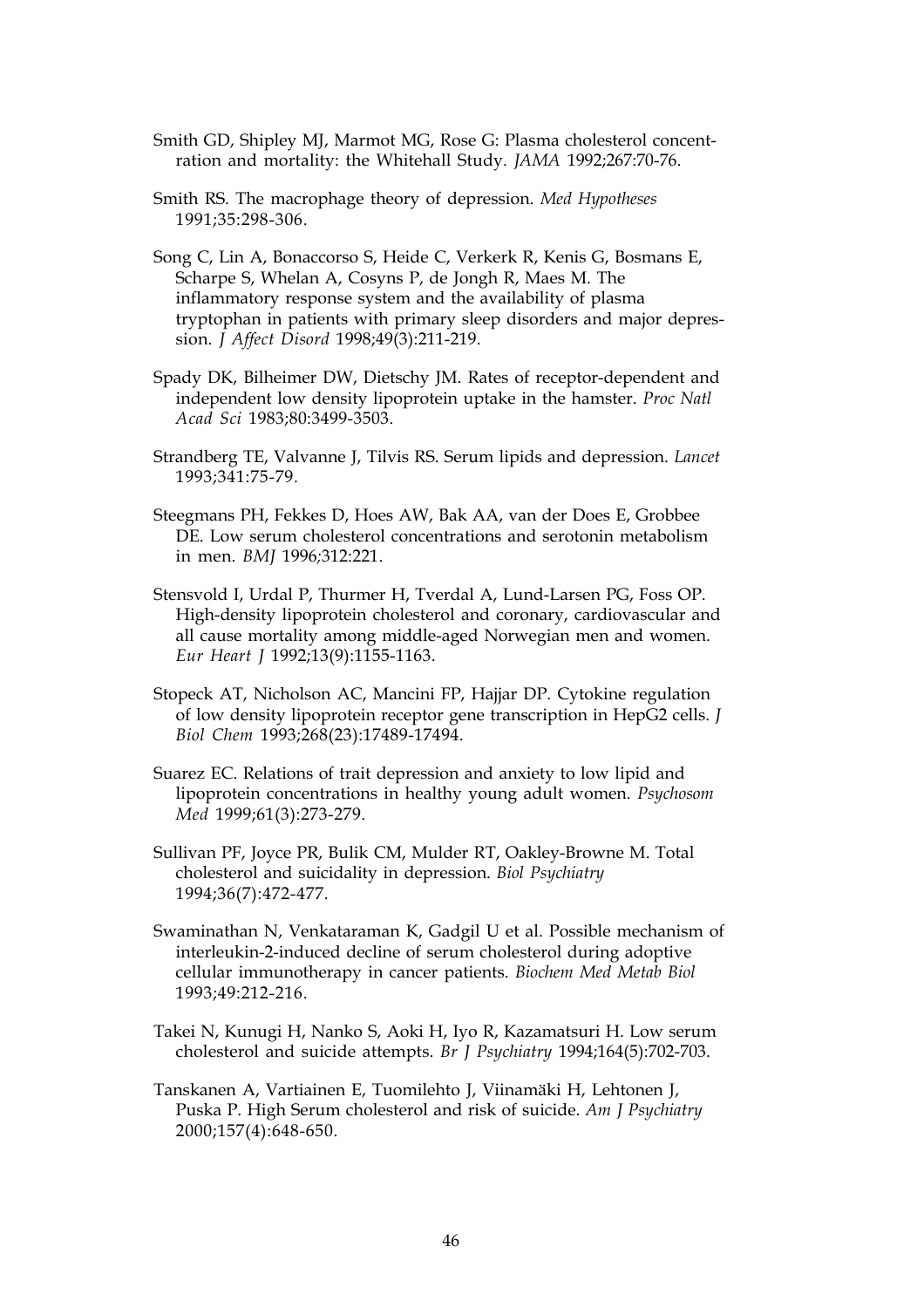- Terao T, Yoshimura R, Ohmori O et al. Effect of serum cholesterol levels on meta-chlorophenylkpiperazine-evoked neuroendocrine responses in healthy subjects. *Biol Psychiatry* 1997;41:974-978.
- Terao T, Iwata N, Kanazawa K, Takano T, Takahashi N, Hayashi T, Sugawara Y. Low serum cholesterol and depressive state in human dock visitors. *Acta Psychiatr Scand* 2000;101:231-234.
- Torti FM, Dieckmann B, Beutler B, Cerami A, Ringold GM. A macrophage factor inhibits adipocyte gene expression: an in vitro model of cachexia. *Science* 1985;229(4716):867-869.
- Träskman L, Åsberg M, Bertilsson L, Sjöstrand L. Monoamine metabolites in CSF and suicidal behavior. *Archives of General Psychiatry* 1981;38:631-636.
- Träskman-Bendz L, Alling C, Oreland L, Regnell G, Vinge E, Öhman R. Prediction of suicidal behavior from biological tests. *Journal of Clinical Psychopharmacology* 1992;12:21S-26S.
- Turley ML, Skeaff CM, Mann JI, Cox B. The effect of a low-fat, highcarbohydtare diet on serum high density lipoprotein cholesterol and triglyceride. *Eur J Clin Nut* 1998;52:728-732.
- Vartiainen E, Puska P, Pekkanen J, Tuomilehto J, Lonnqvist J, Ehnholm C. Serum cholesterol concentration and mortality from accidents, suicide, and other violent causes. *BMJ* 1994;309(6952):445-447.
- Verdery RB, Goldberg AP. Hypercholesteolemia as a predictor of death: A prospective study of 224 nursing home residents. *J Gerontol* 1991;46:84-90.
- Virkkunen MF, Horrobin DF, Jenkins DK, Manku MS. Plasma phospholipids essential fatty acids and prostaglandins in alcoholic, habitually violent and impulsive offenders. *Biol Psychiatry* 1987;22:1087-1096.
- Wardle J. Cholesterol and psychological well-being. *J Psychosom Res* 1995;39(5):549-562.
- Wardle J, Armitarge J, Collins R et al. Randomised placebo controlled trial of effect on mood of lowering cholesterol concentration. *BMJ* 1996;313:75-78.
- Weggemans RM, Zock PL, Urgert R, Katan MB. Differences between men and women in the response of serum cholesterol to dietary changes. *Eur J Clin Invest* 1999;29(10):827-834.
- Weissenburger J, Rush AJ, Giles DE, Stunkard AJ. Weight change in depression. *Psychiatry Res* 1986;17(4):275-283.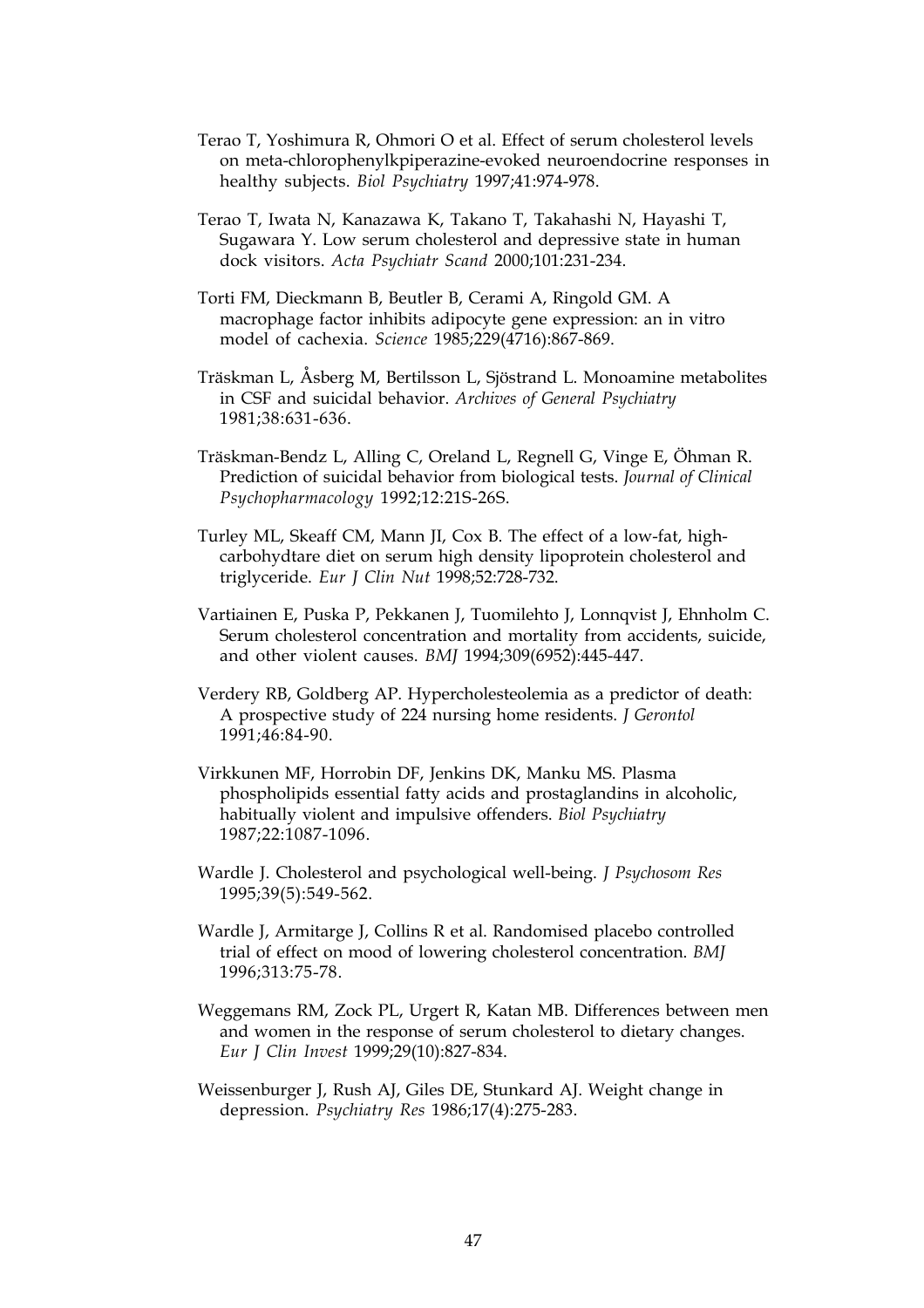- Wilson DE, Birchfield GR, Hejazi JS et al. Hypocholesterolemia in patients treated with recombinant interleukin-2: appearance of remnant-like lipoproteins. *J Clin Oncol* 1989;7:1573-1577.
- Wysowski DK, Gross TP. Deaths due to accidents and violence in two recent trials of cholesterol-lowering drugs. *Arch Intern Med* 1990;150(10):2169-2172.
- Zureik M, Courbon D, Ducimetiere P. Serum cholesterol concentration and death from suicide in men: Paris prospective study I. *BMJ* 1996;313(7058):649-651.
- Åsberg M, Träskman L, Thoren P. 5-HIAA in the cerebrospinal fluid. A biochemical suicide predictor? *Arch Gen Psychiatry* 1976;33:1193-1197.
- Åsgård U. A psychiatric study of suicide among urban Swedish women. *Acta Psychiatr Scand* 1990;82(2):115-124.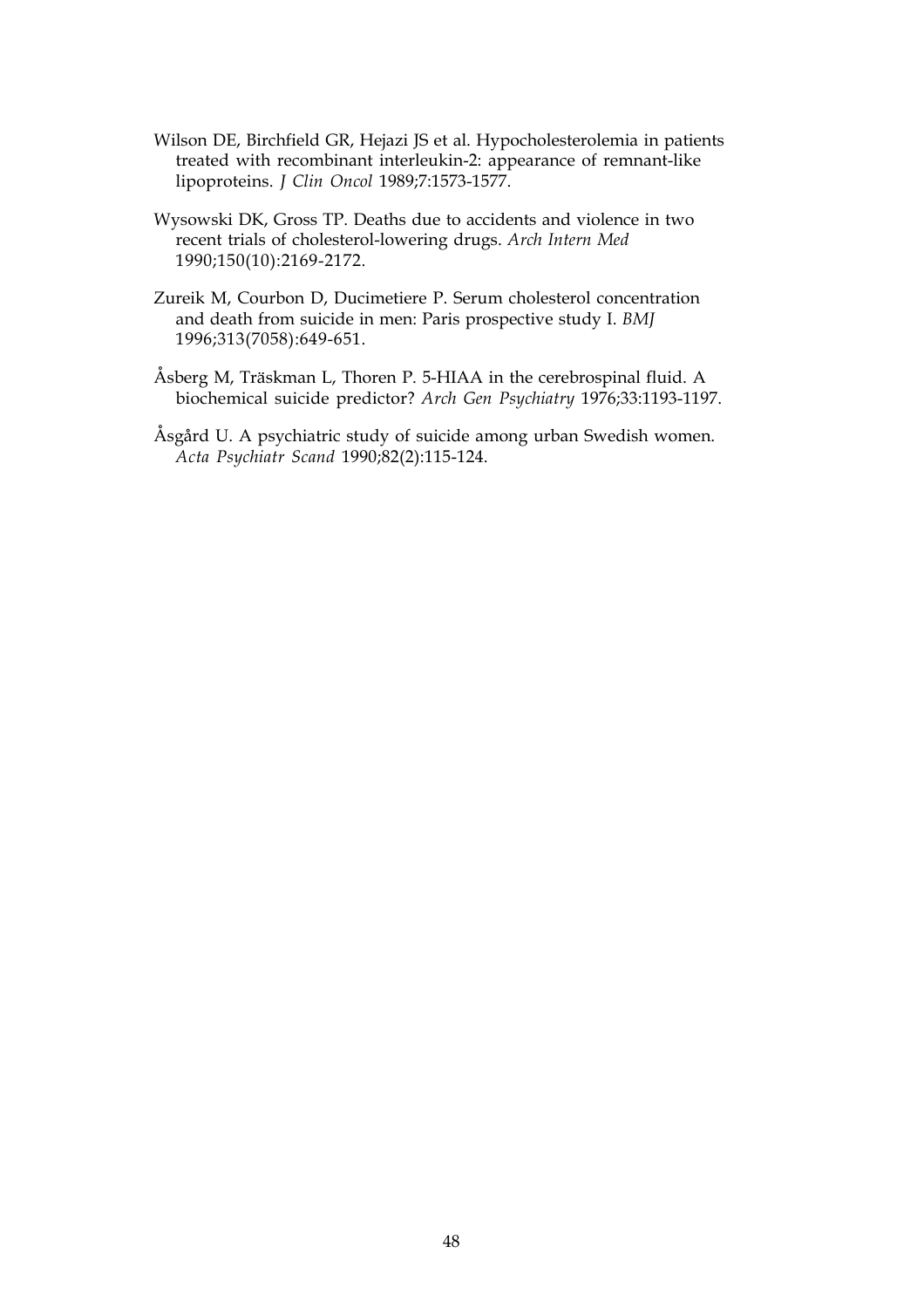## Published reports

**Att satsa på psykisk hälsa – förebygga självmord och självmordsförsök/To focus on mental health – preventing suicide and suicide attempts**

- 1/95 Självmord i Stockholm 1986-90. Kartläggning av självmorden i Stockholms läns sjukvårdsområden och psykiatriska sektorer
- 1/97 Självmordspatient på psykiatrisk klinik
- 2/97 Självmordstankar bland sjuksköterskor i Sverige
- 1/98 Suicidriskbedömning
- 1/99 Den första nationella nätverkskonferensen i självmordsprevention
- 2/99 Future risk after an attempted suicide<br>1/00 "Kärleken är den bästa kicken"
- "Kärleken är den bästa kicken"
- 2/00 Den andra nationella nätverkskonferensen om självmordsprevention
- 3/00 Att påskynda livets slut. Historik, forskning och aktuell svensk och internationell debatt om eutanasi

#### **Röda serien/The red series**

- Hastening the end of life. History, research and current Swedish and international debate on the issue of euthanasia
- Literature review: relationship between cholesterol and suicide
- Guidelines for suicide prevention in schools

#### **Gröna serien/The green series**

- Kristeamkris – ett mini-projekt. Debriefing och retrospektiva genomgångar på psykiatrisk öppenvårdsmottagning: Erfarenheter vid implementering